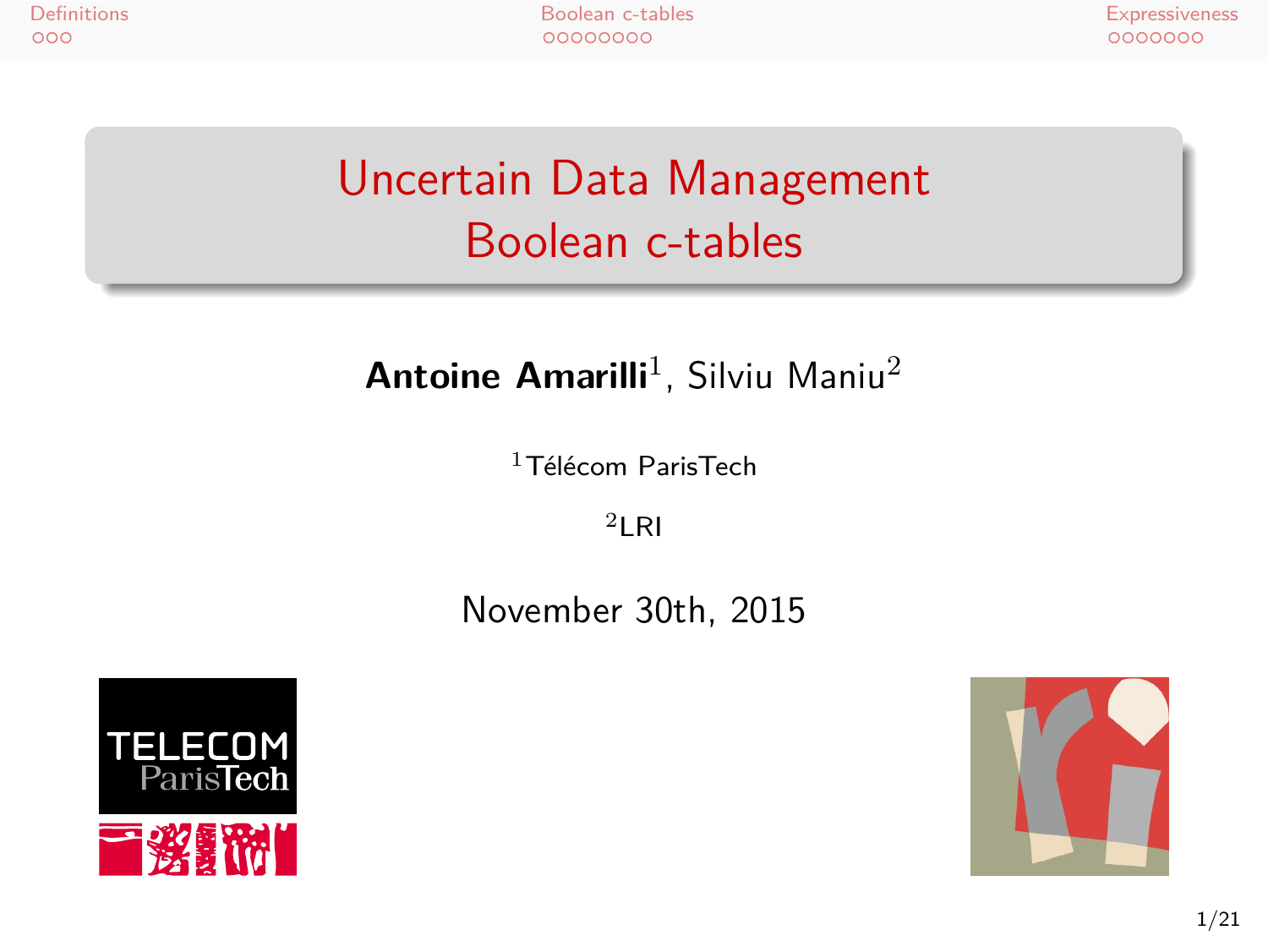c-tables

Remember c-tables:

| Member $\bowtie$ Booking |                                    |               |      |                   |                                   |  |
|--------------------------|------------------------------------|---------------|------|-------------------|-----------------------------------|--|
| id                       | date                               | teacher class |      | room              |                                   |  |
|                          | $2015 - 12 - 07$ NULL <sub>1</sub> |               | UDM. | NULL <sub>2</sub> |                                   |  |
| 2                        | $2015 - 12 - 07$ NULL <sub>1</sub> |               | UDM  | $\texttt{NULL}_2$ |                                   |  |
| 3                        | $2015 - 12 - 07$ NULL <sub>1</sub> |               |      |                   | UDM $NULL_2$ if $NULL_0$ is "UDM" |  |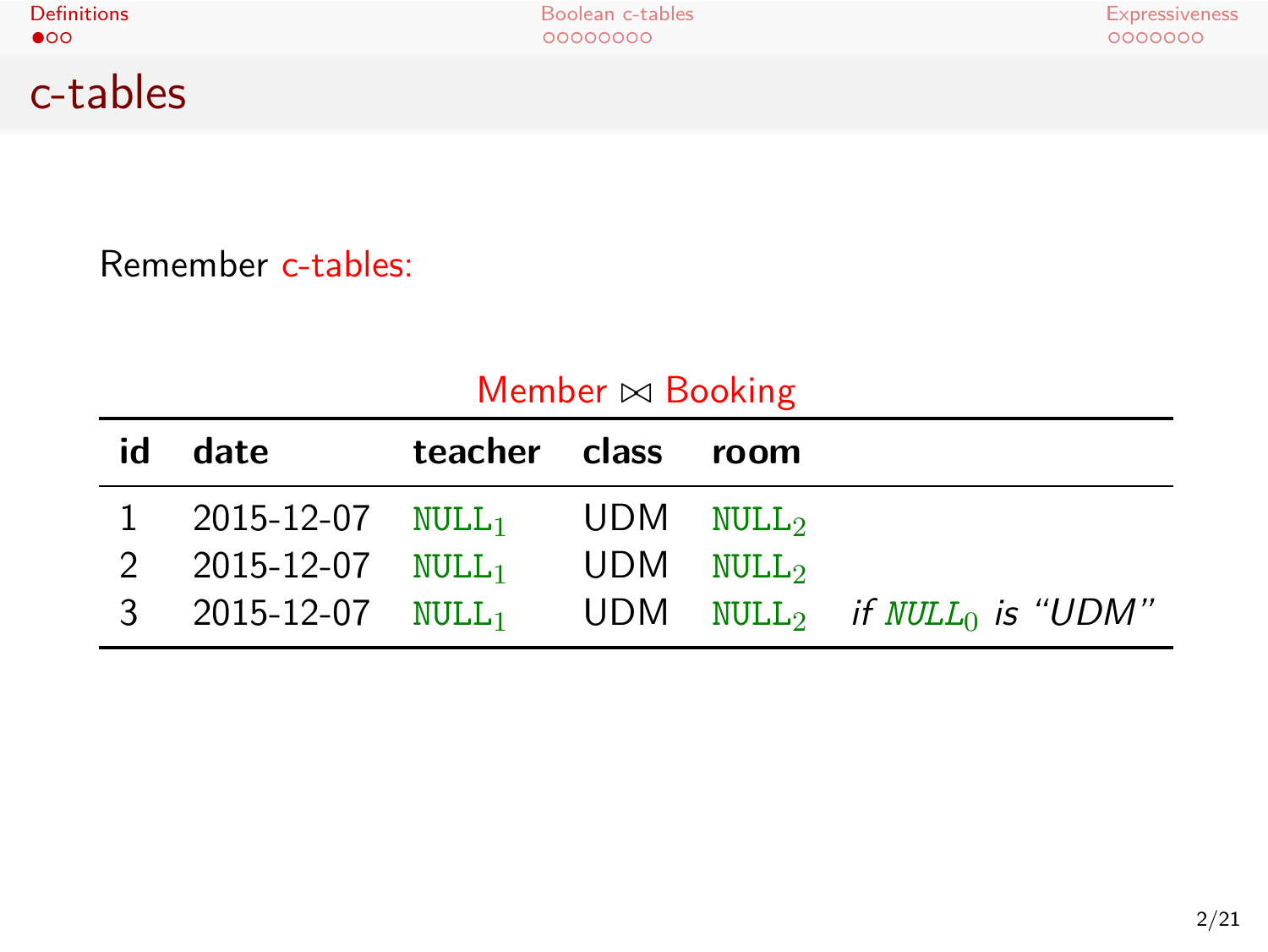c-tables

Definitions Boolean c-tables Expressiveness

Remember c-tables:

| Member $\bowtie$ Booking |                                                    |               |  |      |                                                                                  |  |
|--------------------------|----------------------------------------------------|---------------|--|------|----------------------------------------------------------------------------------|--|
| id                       | date                                               | teacher class |  | room |                                                                                  |  |
|                          | 2015-12-07 NULL <sub>1</sub> UDM NULL <sub>2</sub> |               |  |      |                                                                                  |  |
| 2                        | 2015-12-07 $\text{NULL}_1$ UDM $\text{NULL}_2$     |               |  |      |                                                                                  |  |
| 3                        |                                                    |               |  |      | 2015-12-07 NULL <sub>1</sub> UDM NULL <sub>2</sub> if NULL <sub>0</sub> is "UDM" |  |

*→* Variant: Only allow NULLs in the conditions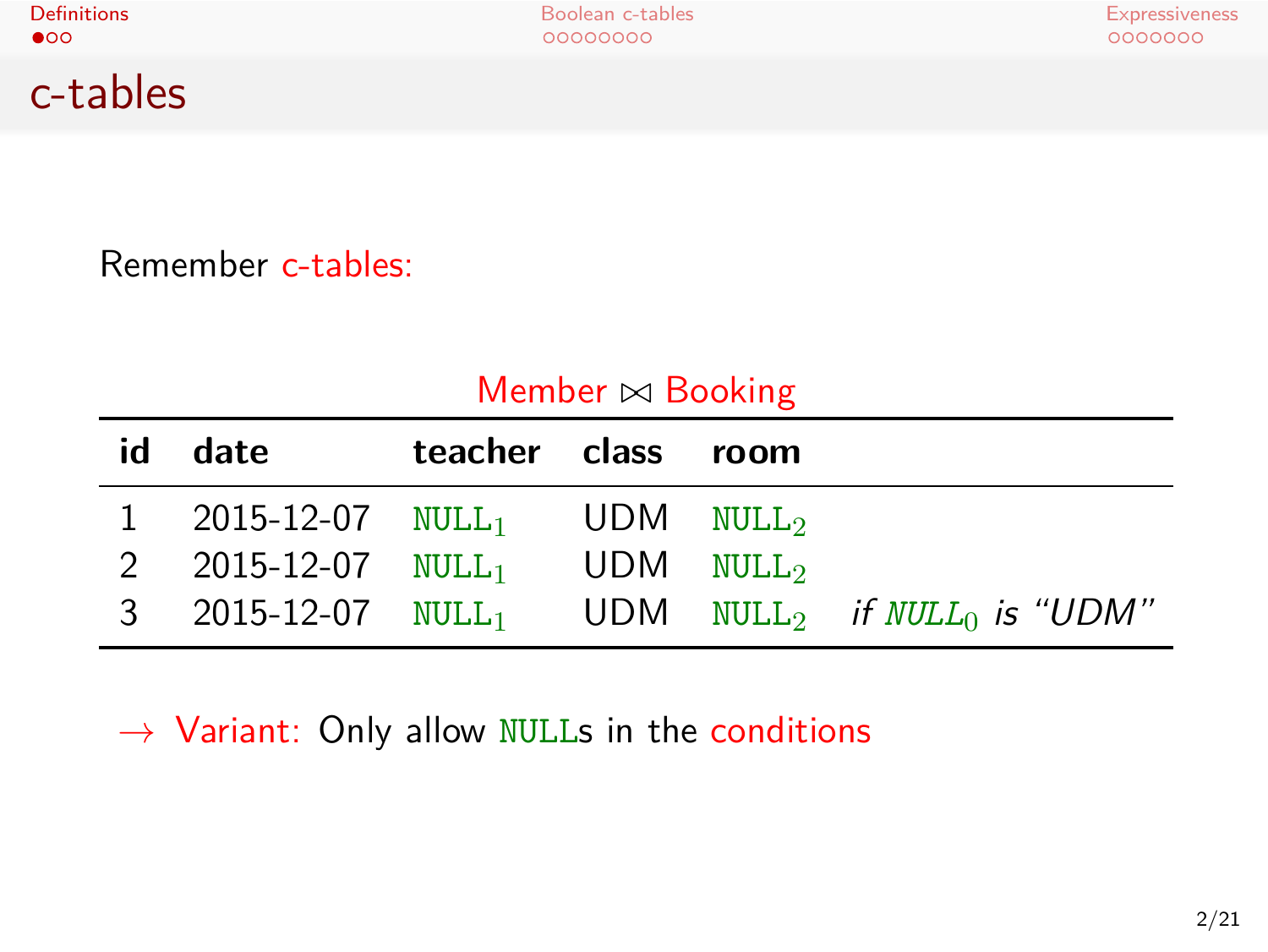NULLs in conditions

- The possible tuples are exactly the rows
- Each row may either be kept or deleted
	- *→* Depends on the condition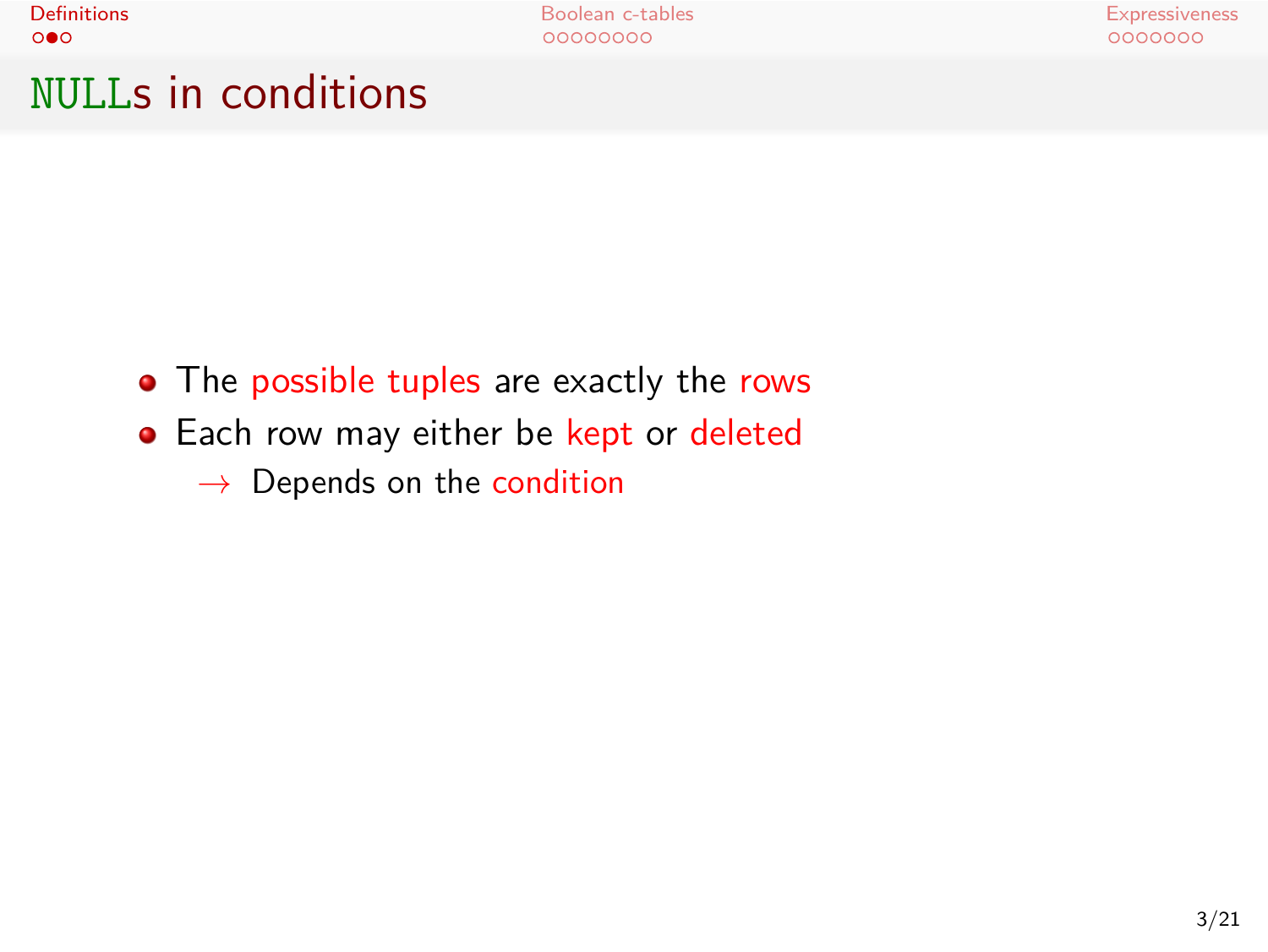NULLs in conditions

- The possible tuples are exactly the rows
- Each row may either be kept or deleted *→* Depends on the condition
- *→* Finite number of possible worlds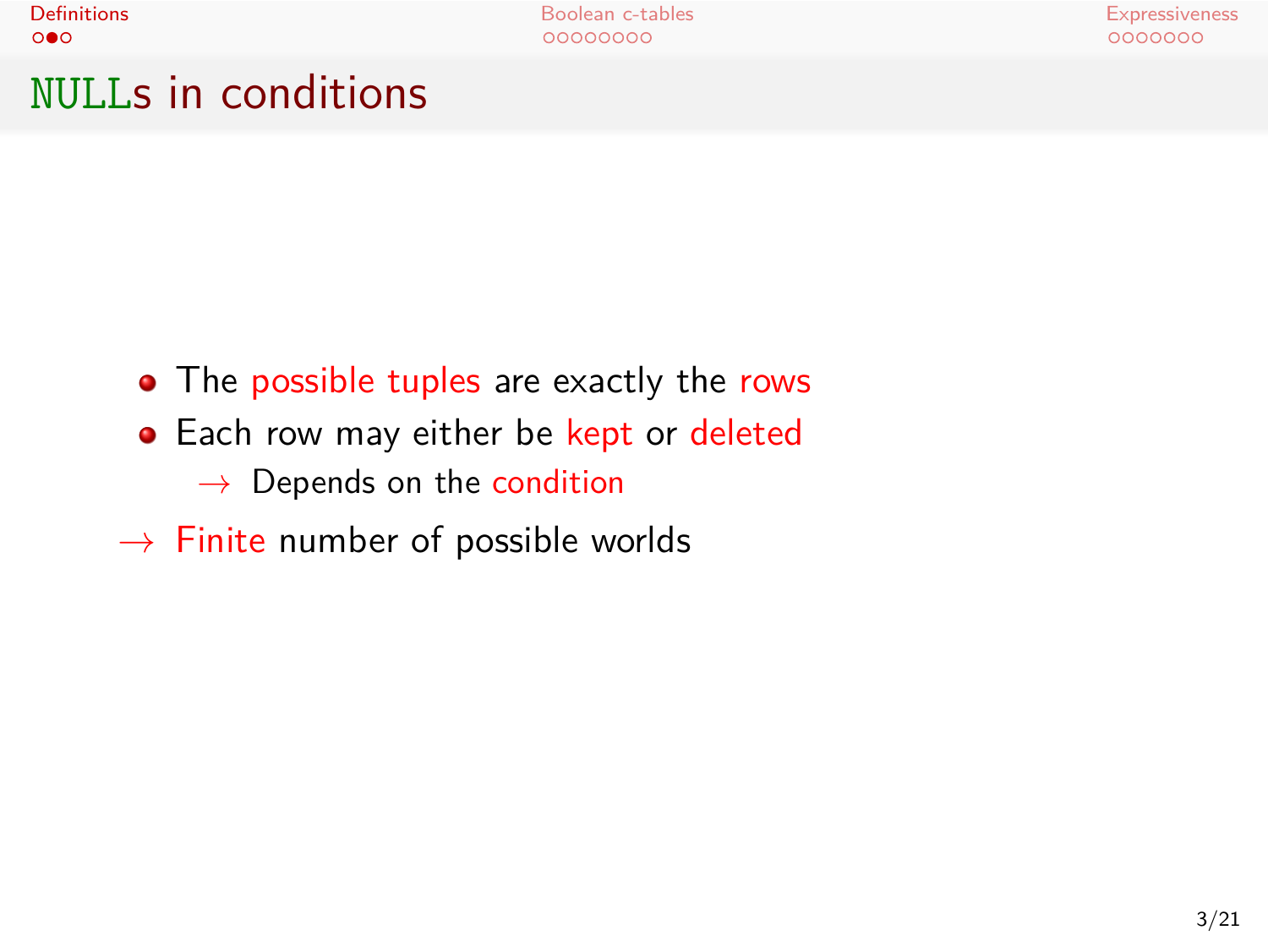**Definitions** Boolean c-tables Boolean c-tables Expressiveness<br>
■ Expressiveness escape and a coopoolean c-tables experience and a coopoolean c-tables experience and a coopool

NULLs in conditions

- The possible tuples are exactly the rows
- Each row may either be kept or deleted *→* Depends on the condition
- *→* Finite number of possible worlds
	- $\rightarrow$  at most  $2^N$  if we have  $N$  rows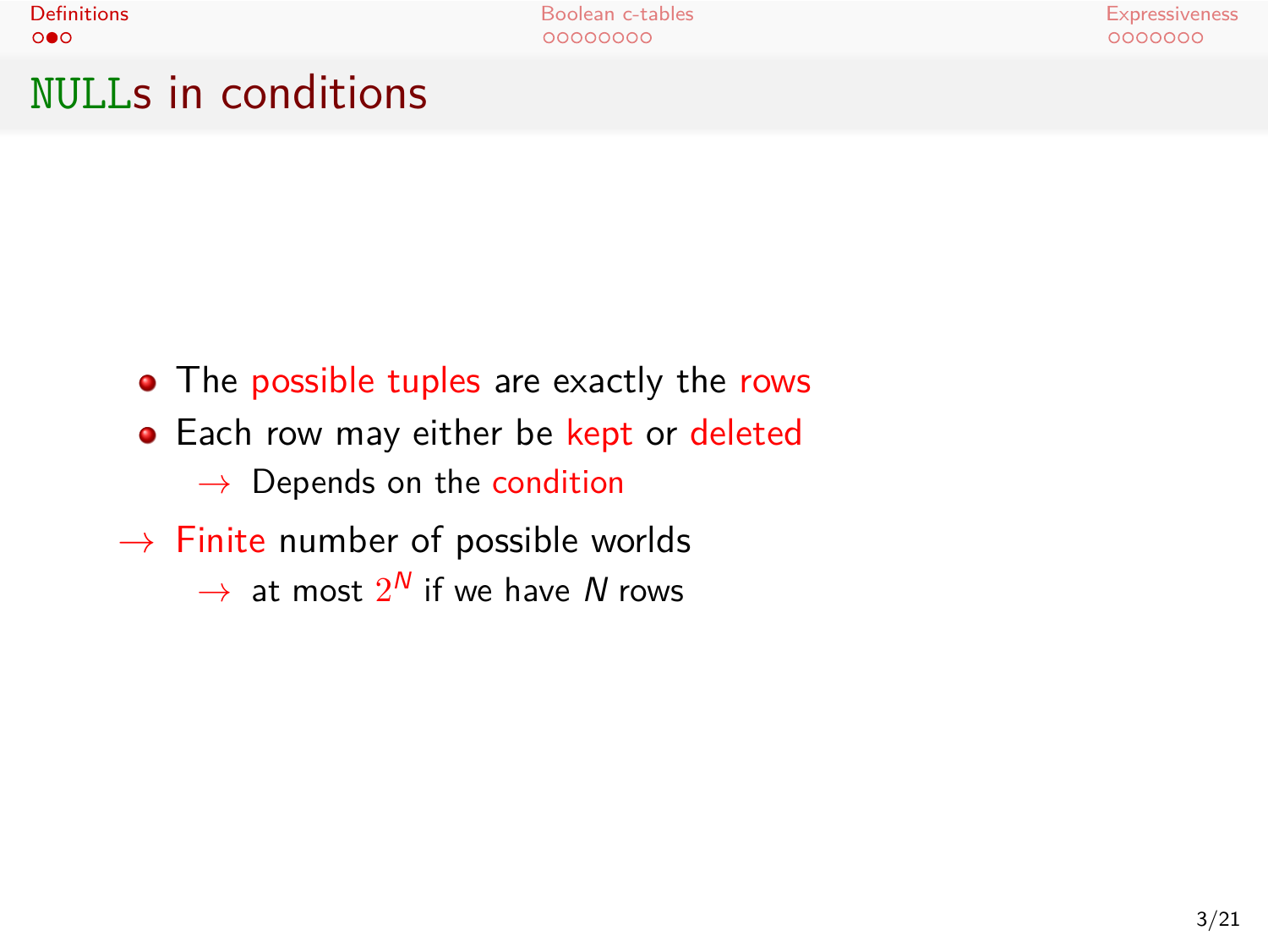**Definitions Expressiveness Boolean c-tables Expressiveness Expressiveness**<br> **Boolean c-tables** Boolean c-tables experiences experiences experiences experiences experiences experiences experiences experiences experiences

| <b>Example</b> |  |
|----------------|--|
|                |  |

| Member $\bowtie$ Booking |            |         |            |          |                          |  |
|--------------------------|------------|---------|------------|----------|--------------------------|--|
| id                       | date       | teacher | class      | room     |                          |  |
|                          | 2015-12-07 | Antoine | UDM.       | C42      | if $NULL_1$ is "Antoine" |  |
| $\mathcal{P}$            | 2015-12-07 | Antoine | UDM        | C42      | if $NULL_1$ is "Antoine" |  |
| 3                        | 2015-12-07 | Antoine | UDM        | C42      | if $NULL_1$ is "Antoine" |  |
|                          | 2015-12-07 | Silviu  | UDM        | C42      | if $NULL_1$ is "Silviu"  |  |
| $\mathcal{P}$            | 2015-12-07 | Silviu  | UDM        | $C_{42}$ | if $NULL_1$ is "Silviu"  |  |
| २                        | 2015-12-07 | Silviu  | <b>UDM</b> | C42      | if $NULL_1$ is "Silviu"  |  |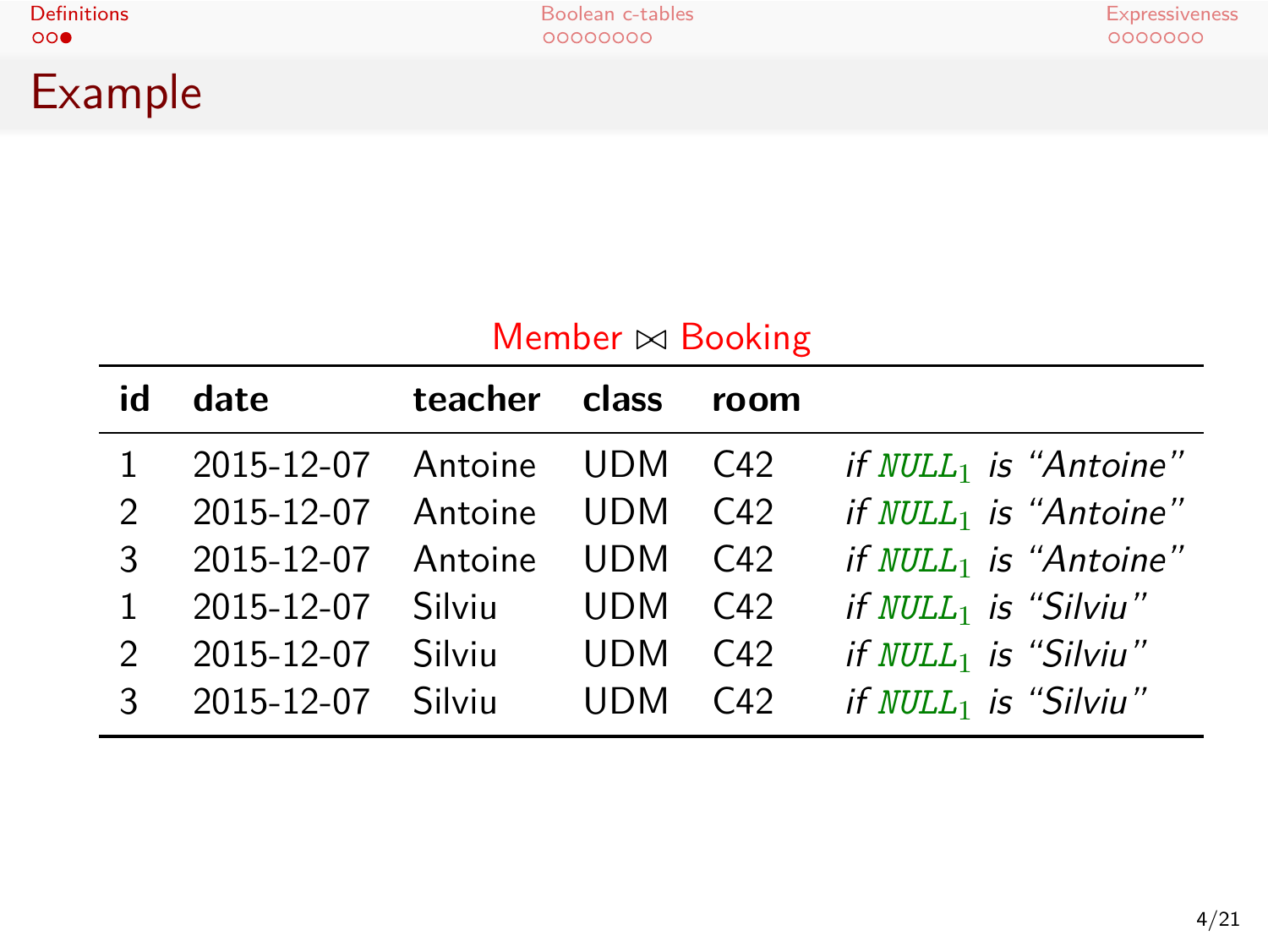Table of contents



2 Boolean c-tables

<sup>3</sup> Expressiveness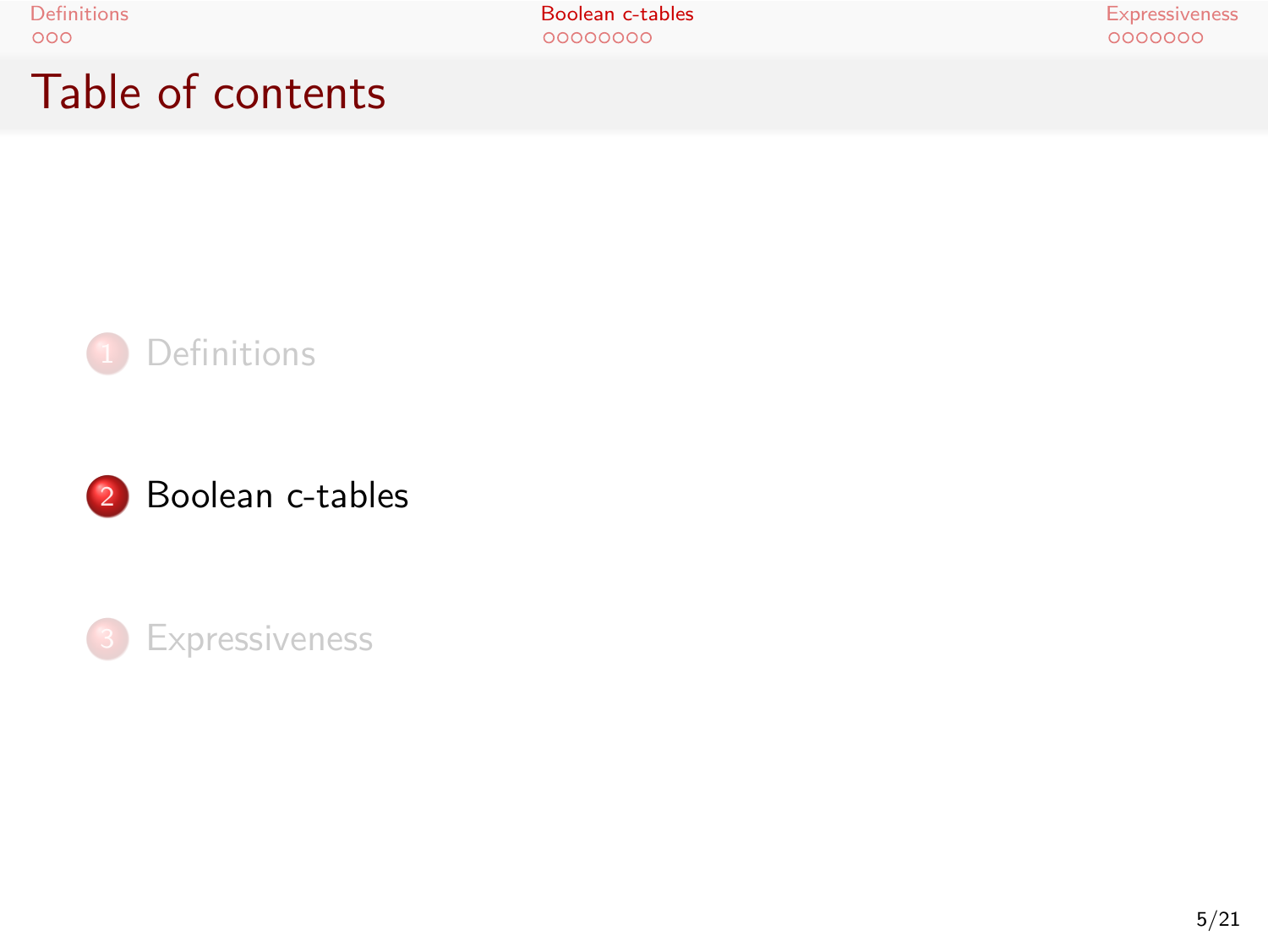Boolean c-tables

With Boolean c-tables, we impose:

**•** the possible values of each NULL<sub>i</sub> are True and False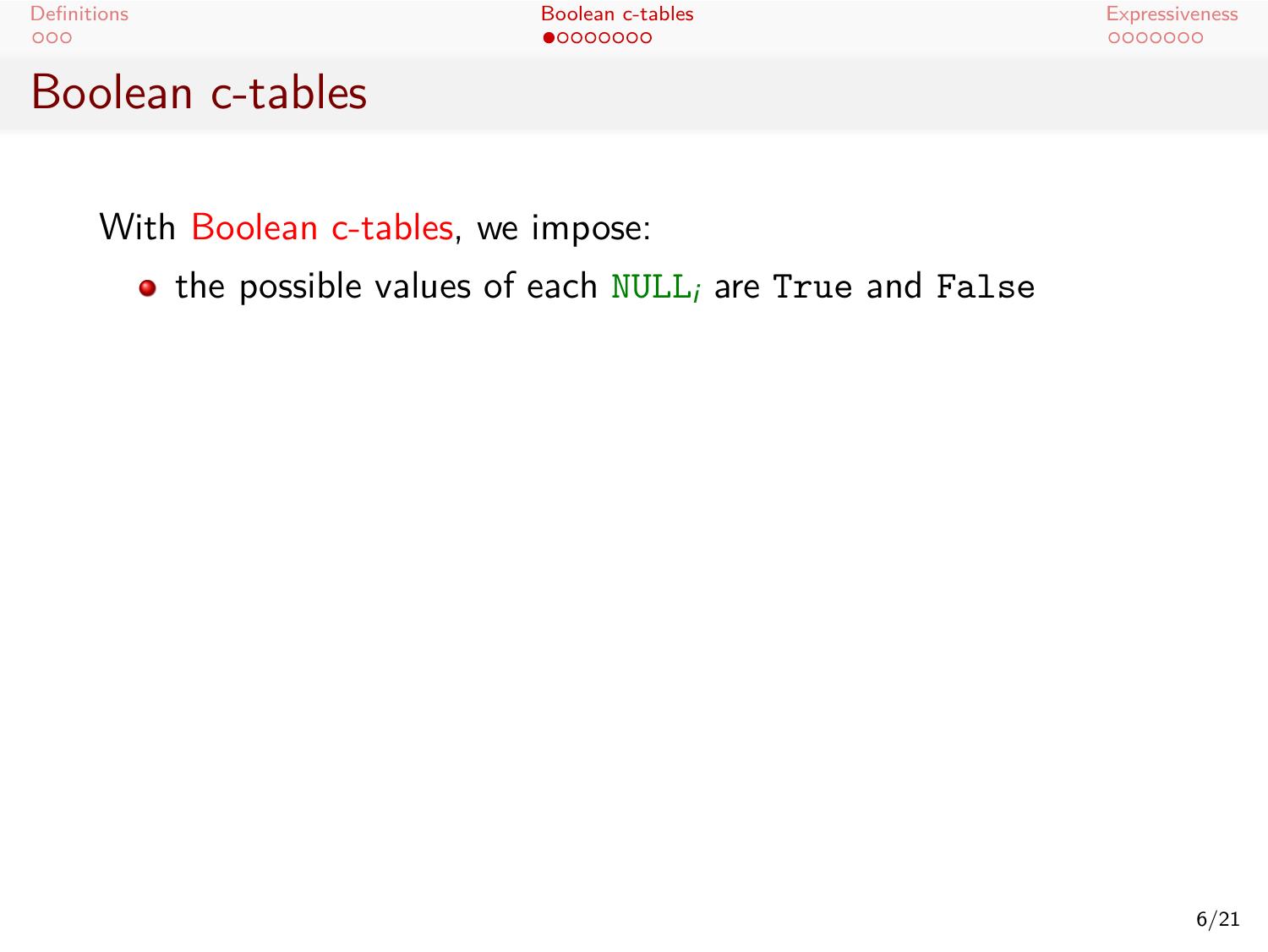Boolean c-tables

With Boolean c-tables, we impose:

• the possible values of each NULL<sub>i</sub> are True and False

We can simplify notation

- *→* We write the NULLs as Boolean variables *x<sup>i</sup>*
- $\rightarrow$  We replace  $x_i$  = True by just  $x_i$
- $\rightarrow$  We replace  $x_i =$  False by  $\neg x_i$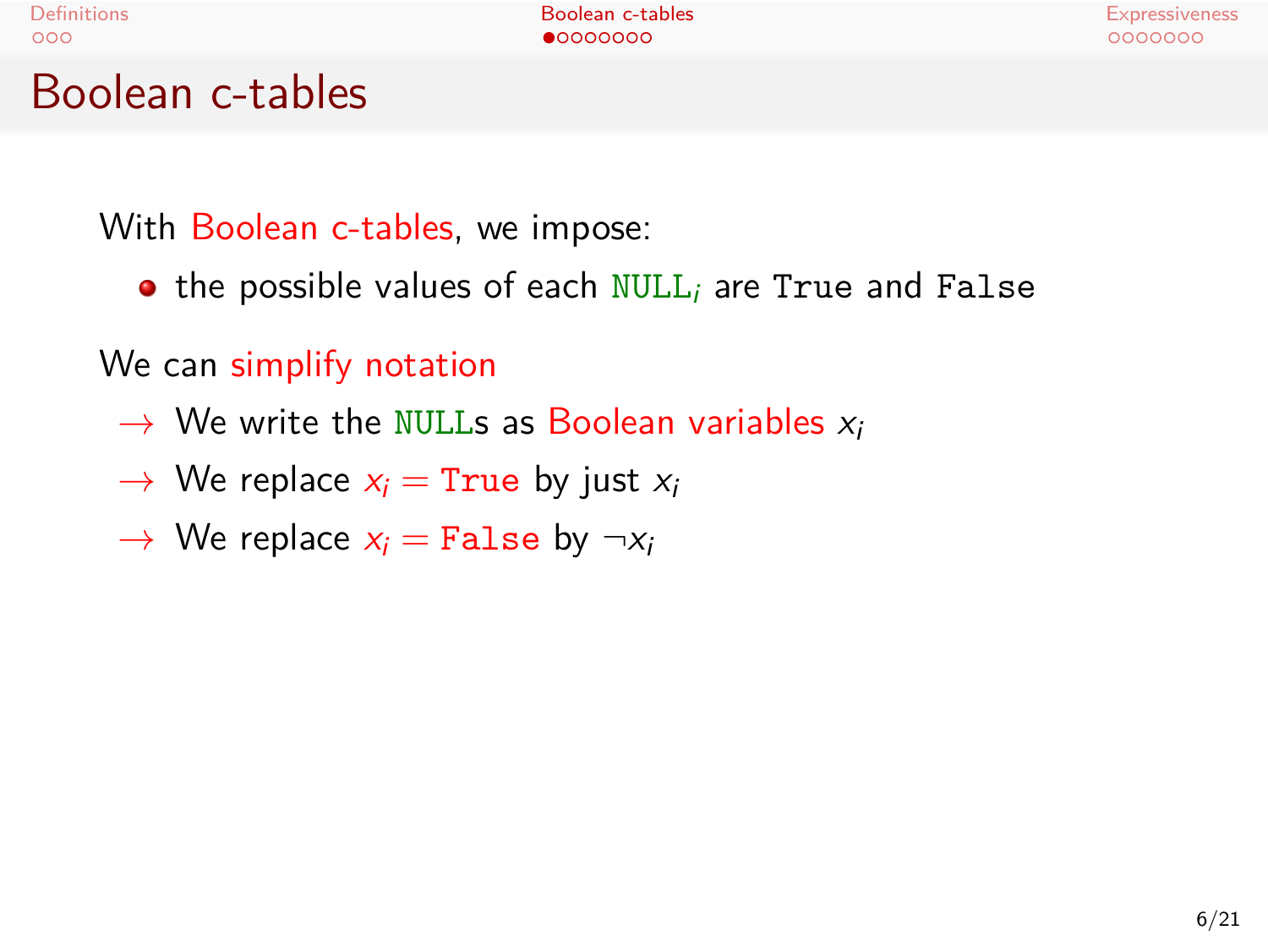Boolean c-tables

With Boolean c-tables, we impose:

the possible values of each NULL*<sup>i</sup>* are True and False

We can simplify notation

- *→* We write the NULLs as Boolean variables *x<sup>i</sup>*
- $\rightarrow$  We replace  $x_i$  = True by just  $x_i$
- $\rightarrow$  We replace  $x_i =$  False by  $\neg x_i$
- *→* We can rewrite:
	- $\bullet$  *x<sub>i</sub>* = *x<sub>j</sub>* to (*x<sub>i</sub>* ∧ *x<sub>j</sub>*)  $\vee$  (*¬x<sub>i</sub>* ∧ *¬x<sub>j</sub>*)
	- $\bullet$  *x<sub>i</sub>*  $\neq$  *x<sub>i</sub>* to (*x<sub>i</sub>* ∧ *¬x<sub>i</sub>*)  $\vee$  (*¬x<sub>i</sub>* ∧ *x<sub>i</sub>*)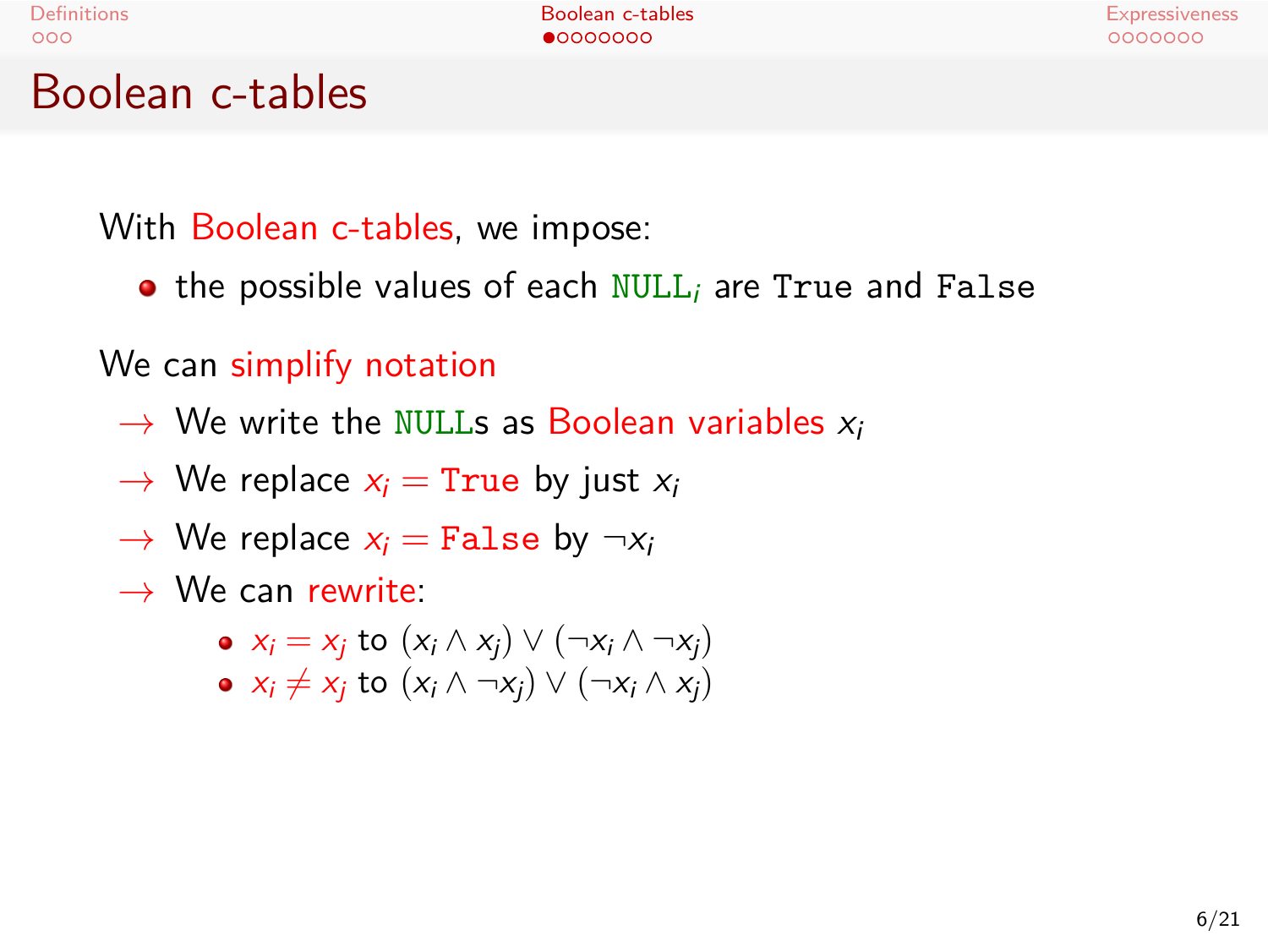Boolean c-tables

With Boolean c-tables, we impose:

**•** the possible values of each NULL<sub>i</sub> are True and False

We can simplify notation

- *→* We write the NULLs as Boolean variables *x<sup>i</sup>*
- $\rightarrow$  We replace  $x_i$  = True by just  $x_i$
- $\rightarrow$  We replace  $x_i$  = False by  $\neg x_i$
- *→* We can rewrite:
	- $x_i = x_j$  to  $(x_i \land x_j) \lor (\neg x_i \land \neg x_j)$
	- $\bullet$  *x<sub>i</sub>*  $\neq$  *x<sub>i</sub>* to (*x<sub>i</sub>* ∧ *¬x<sub>i</sub>*)  $\vee$  (*¬x<sub>i</sub>* ∧ *x<sub>i</sub>*)
- *→* The conditions become Boolean expressions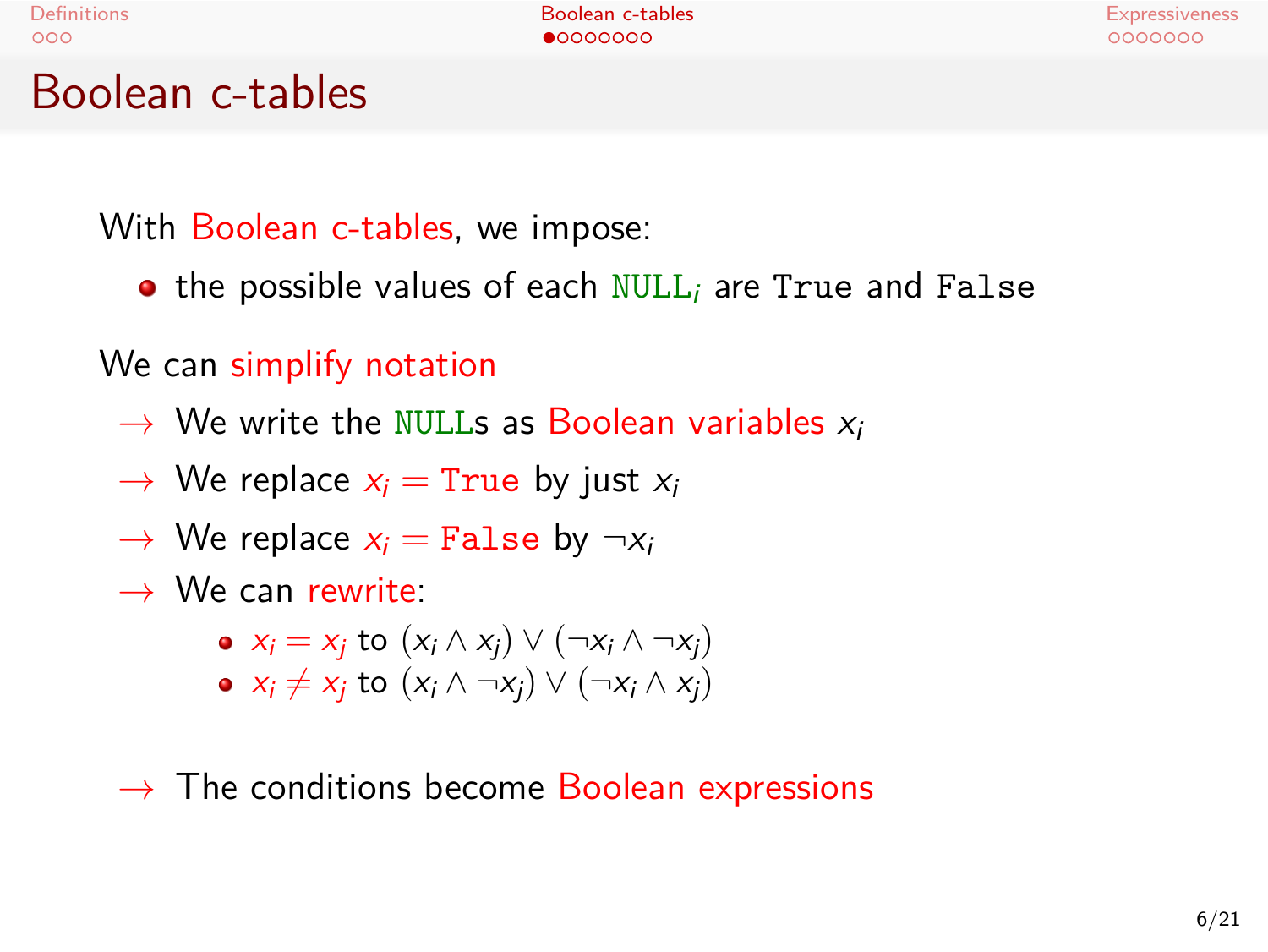Expressiveness

Theorem

*We can always rewrite a c-table having NULLs only in conditions to a Boolean c-table.*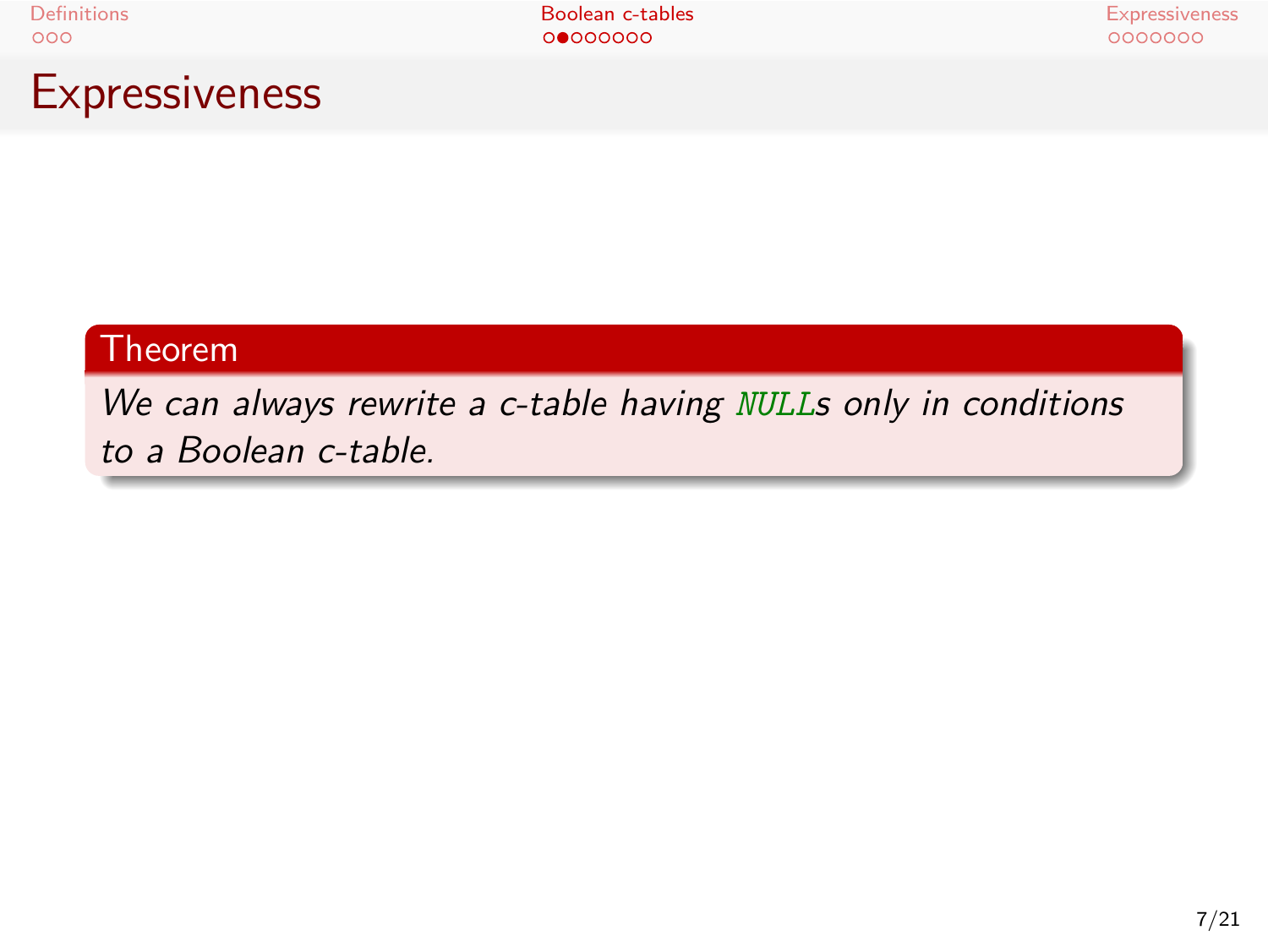**Definitions and the control of the Boolean c-tables** and the control of the Expressiveness experiment and the control of the control of the control of the control of the control of the control of the control of the cont

Expressiveness

#### Theorem

*We can always rewrite a c-table having NULLs only in conditions to a Boolean c-table.*

Two steps:

- **1** We can pick the NULLs in a finite domain
- <sup>2</sup> We can rewrite any finite domain to True and False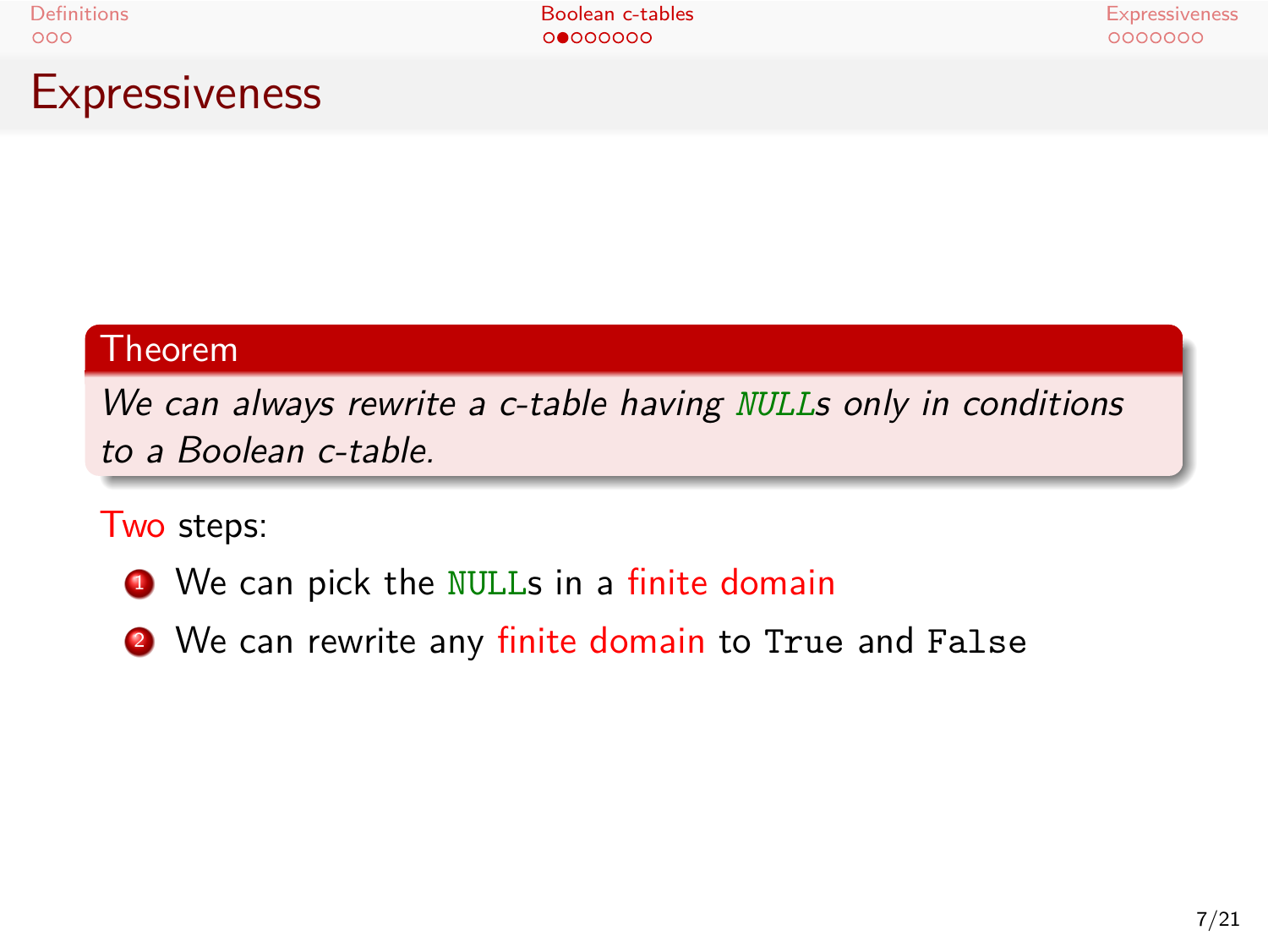Reducing to a finite domain

- We can choose among infinitely many values for the NULLs
- However, the values only appear in the conditions:
	- $NULL_i = NULL_j$
	- NULL<sub>i</sub> = "c"
	- Boolean combinations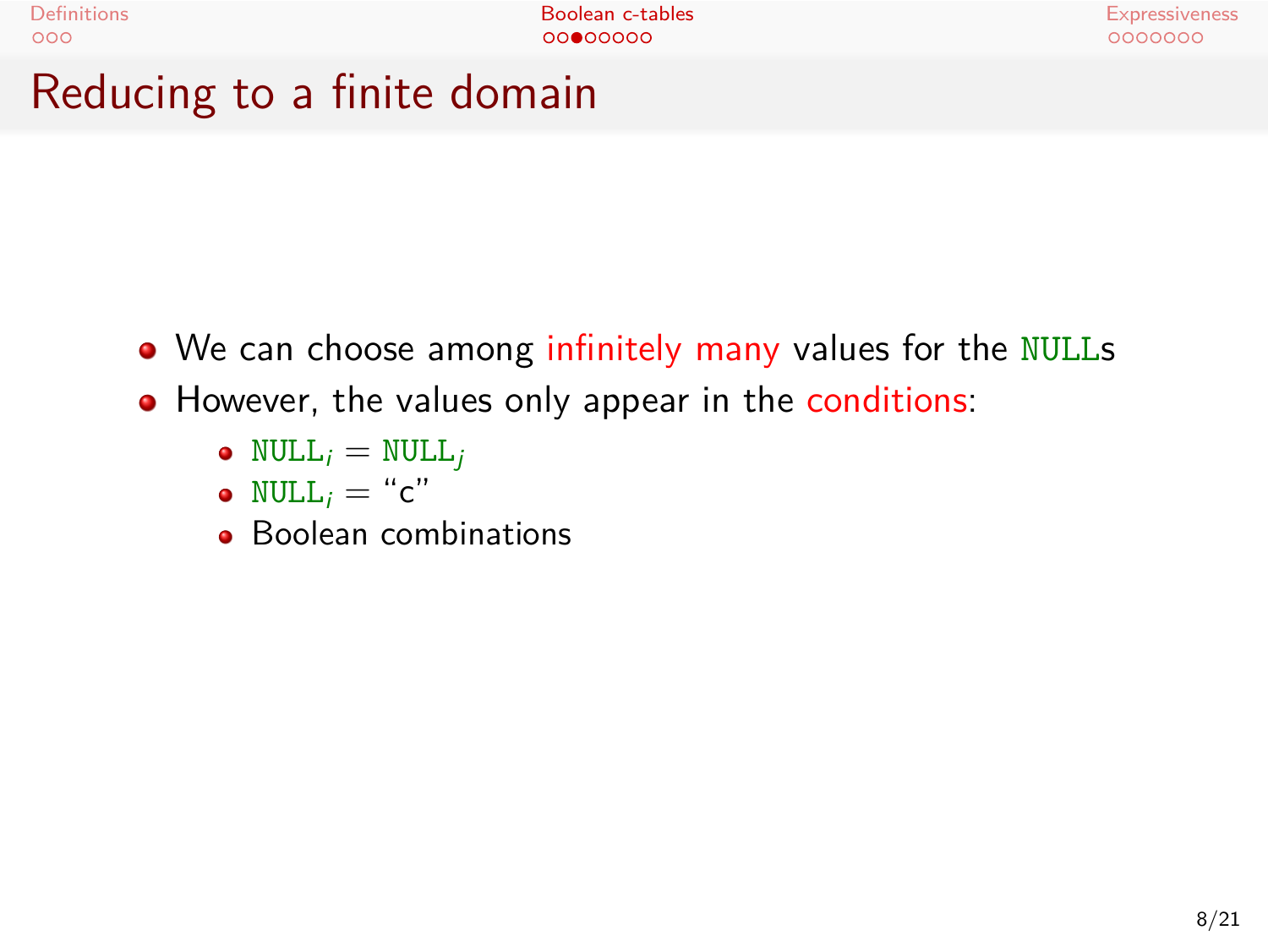Reducing to a finite domain

- We can choose among infinitely many values for the NULLs
- However, the values only appear in the conditions:
	- $NULL_i = NULL_j$
	- $NULL_i = "c"$
	- Boolean combinations
- We call two assignments of values to NULLs equivalent if all conditions evaluate to the same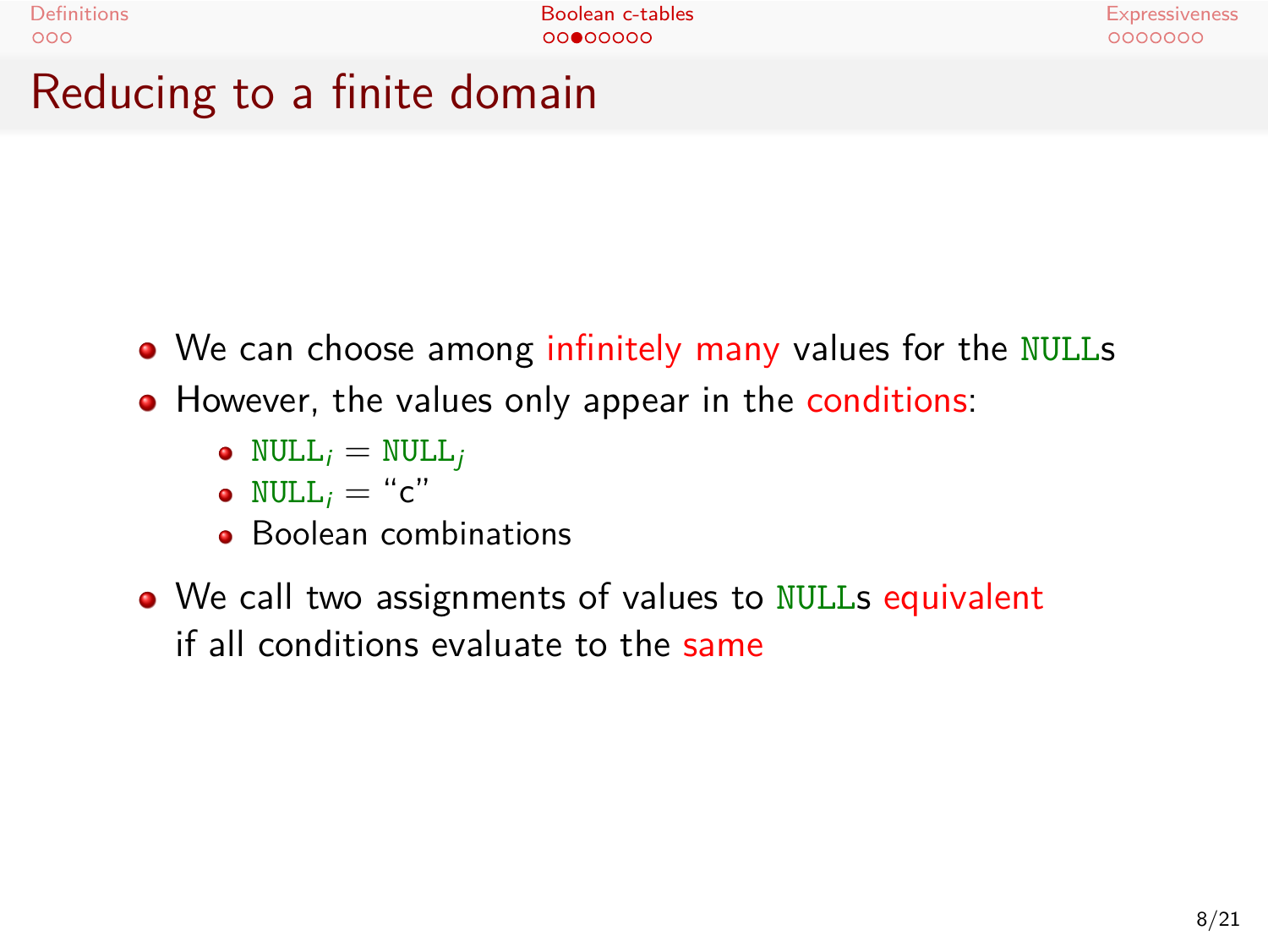| Definitions                           | Boolean c-tables | Expressiveness |
|---------------------------------------|------------------|----------------|
| 000                                   | 00000000         | 0000000        |
| Reducing to a finite domain (example) |                  |                |

*→* Call two assignments of values to NULLs equivalent if all conditions evaluate to the same.

- $\bullet$  NULL<sub>1</sub> = NULL<sub>2</sub>
- $\bullet$  NULL<sub>2</sub> = "c"
- *→* E.g.: The assignment (*a, d*) is equivalent to (*b, d*)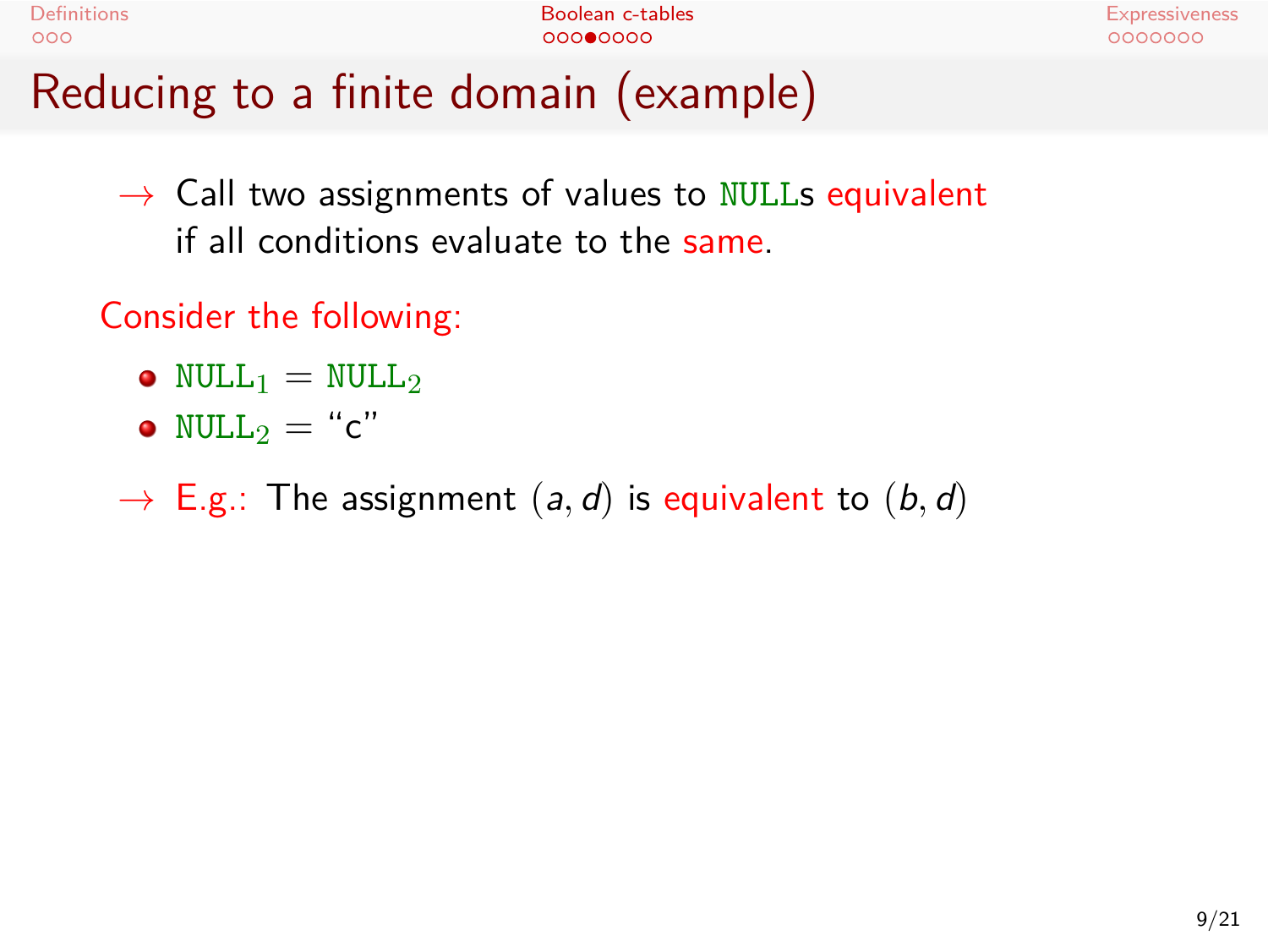| efinition |  |
|-----------|--|
|           |  |

Definitions and the companion of the Boolean c-tables and the companion of the Expressiveness<br>
Ω το προσφαλίδα του προσφαλίδα του προσφαλίδα του προσφαλίδα του προσφαλίδα του προσφαλίδα του προσφαλίδα του<br>
Προσφαλίδα του

## Reducing to a finite domain (example)

*→* Call two assignments of values to NULLs equivalent if all conditions evaluate to the same.

- $NULL_1 = NULL_2$
- $\bullet$  NULL<sub>2</sub> = "c"
- *→* E.g.: The assignment (*a, d*) is equivalent to (*b, d*)
- *→* What are the possible assignments?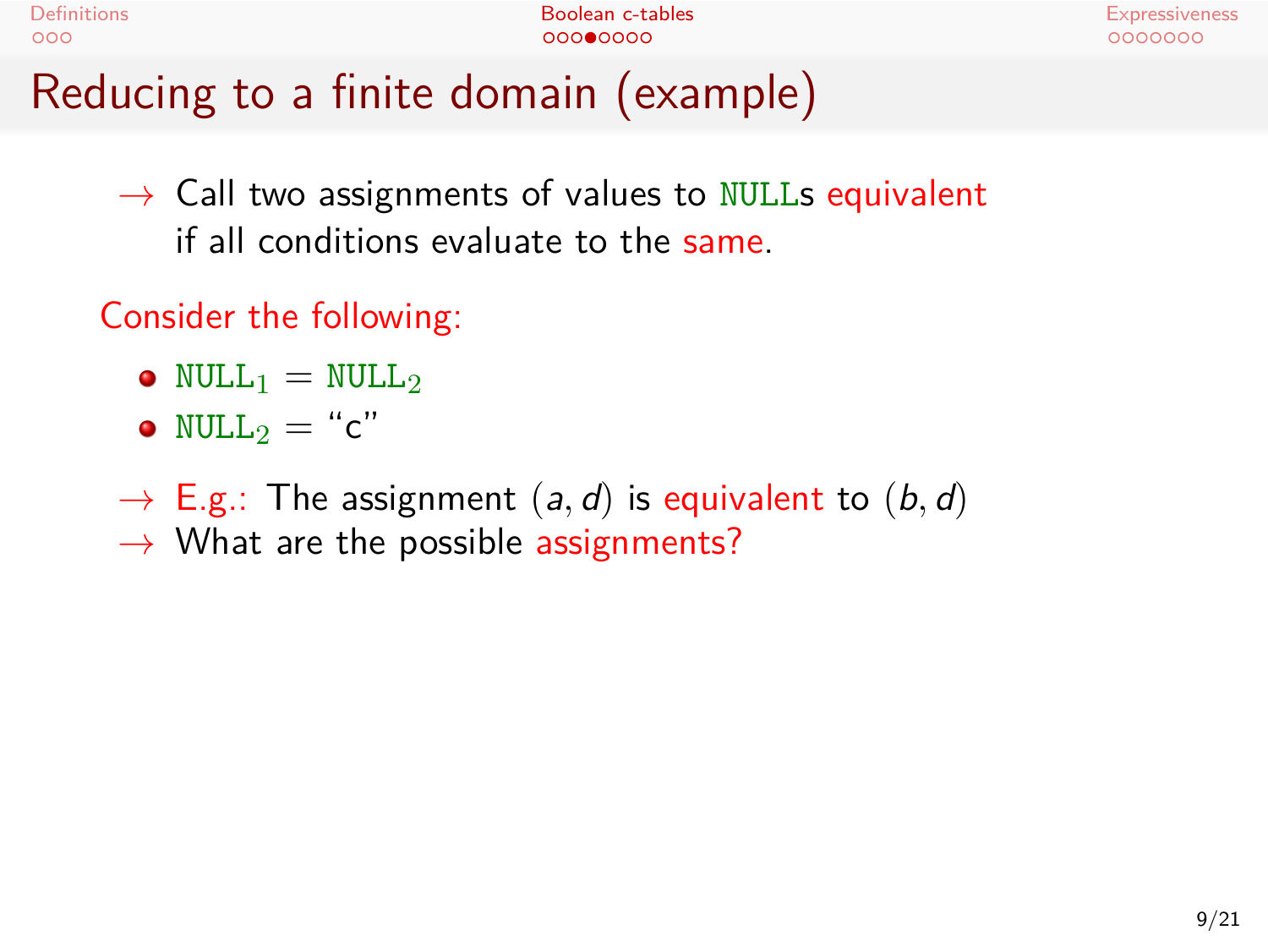| Definitions                           | Boolean c-tables | Expressiveness |
|---------------------------------------|------------------|----------------|
| റററ                                   | 00000000         | 0000000        |
| Reducing to a finite domain (example) |                  |                |

*→* Call two assignments of values to NULLs equivalent if all conditions evaluate to the same.

- $\bullet$  NULL<sub>1</sub> = NULL<sub>2</sub>
- $NULL_2 = "c"$
- *→* E.g.: The assignment (*a, d*) is equivalent to (*b, d*)
- *→* What are the possible assignments?
	- $\bullet$   $(c, c)$

```
→ true, true
```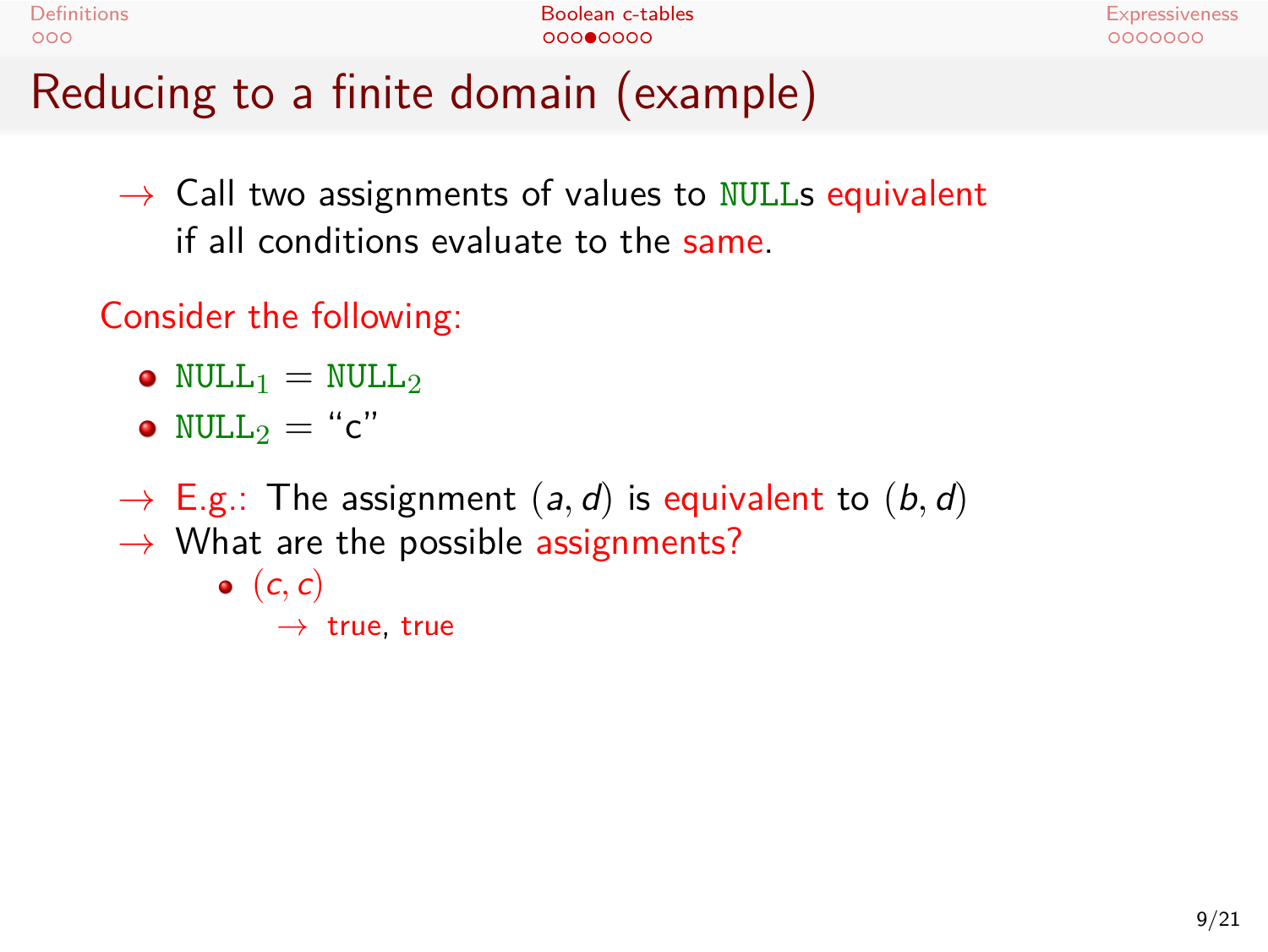Definitions and the companion of the Boolean c-tables and the companion of the Expressiveness<br>
Ω το προσφαλίδα του προσφαλίδα του προσφαλίδα του προσφαλίδα του προσφαλίδα του προσφαλίδα του προσφαλίδα του<br>
Προσφαλίδα του

## Reducing to a finite domain (example)

*→* Call two assignments of values to NULLs equivalent if all conditions evaluate to the same.

- $\bullet$  NULL<sub>1</sub> = NULL<sub>2</sub>
- $NULL_2 = "c"$
- *→* E.g.: The assignment (*a, d*) is equivalent to (*b, d*)
- *→* What are the possible assignments?
	- $\bullet$   $(c, c)$
	- *→* true, true •  $(x, c)$  with  $x \neq c$ 
		- *→* false, true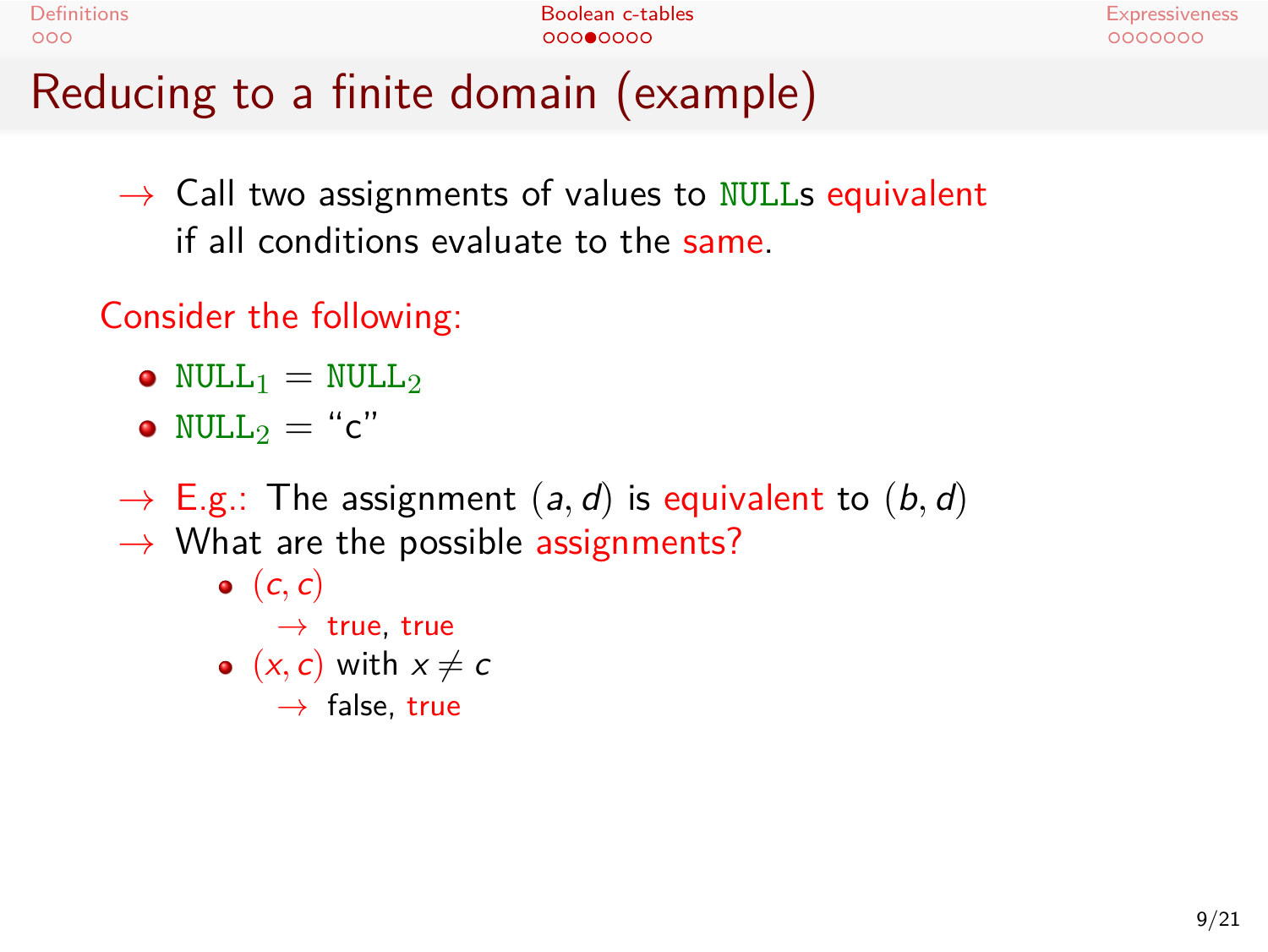Definitions and the companions and the Boolean c-tables and the companions occurs and the Expressiveness and the Expressiveness occurs and the companions of the companions of the companions of the companions of the compa

# Reducing to a finite domain (example)

*→* Call two assignments of values to NULLs equivalent if all conditions evaluate to the same.

- $\bullet$  NULL<sub>1</sub> = NULL<sub>2</sub>
- $NULL_2 = "c"$
- *→* E.g.: The assignment (*a, d*) is equivalent to (*b, d*)
- *→* What are the possible assignments?
	- $\bullet$   $(c, c)$ 
		- *→* true, true
	- $(x, c)$  with  $x \neq c$ 
		- *→* false, true
	- $(x, x)$  with  $x \neq c$ 
		- *→* true, false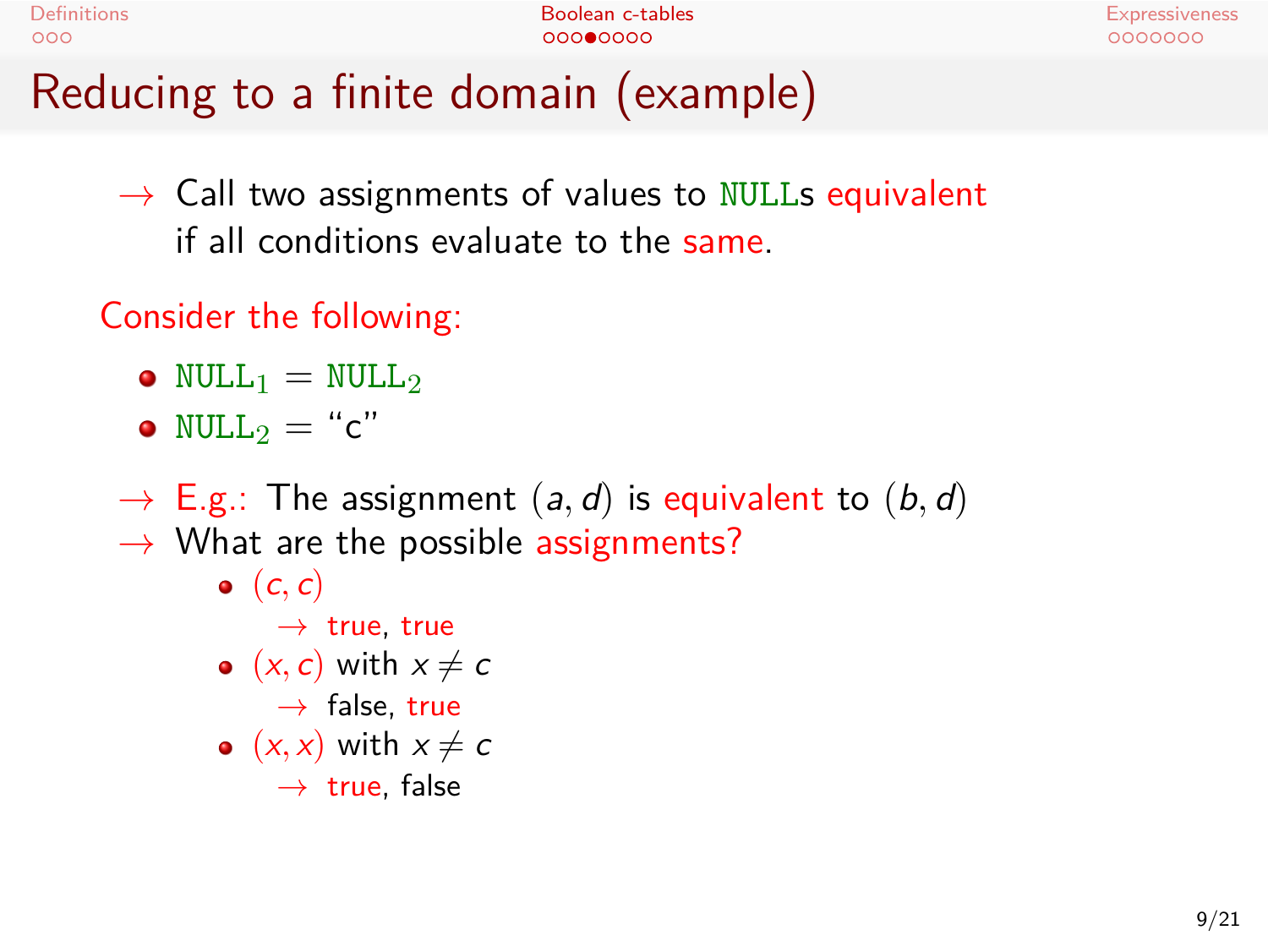|        |  | ٧ |  |
|--------|--|---|--|
| ۰<br>٧ |  |   |  |

## Reducing to a finite domain (example)

*→* Call two assignments of values to NULLs equivalent if all conditions evaluate to the same.

- $\bullet$  NULL<sub>1</sub> = NULL<sub>2</sub>
- $NULL_2 = "c"$
- $\rightarrow$  E.g.: The assignment  $(a, d)$  is equivalent to  $(b, d)$
- *→* What are the possible assignments?
	- $\bullet$   $(c, c)$ 
		- *→* true, true
	- $(x, c)$  with  $x \neq c$
	- *→* false, true
	- $(x, x)$  with  $x \neq c$
	- *→* true, false
	- $(y, x)$  with  $x \neq c$  and  $y \neq x$ *→* false, false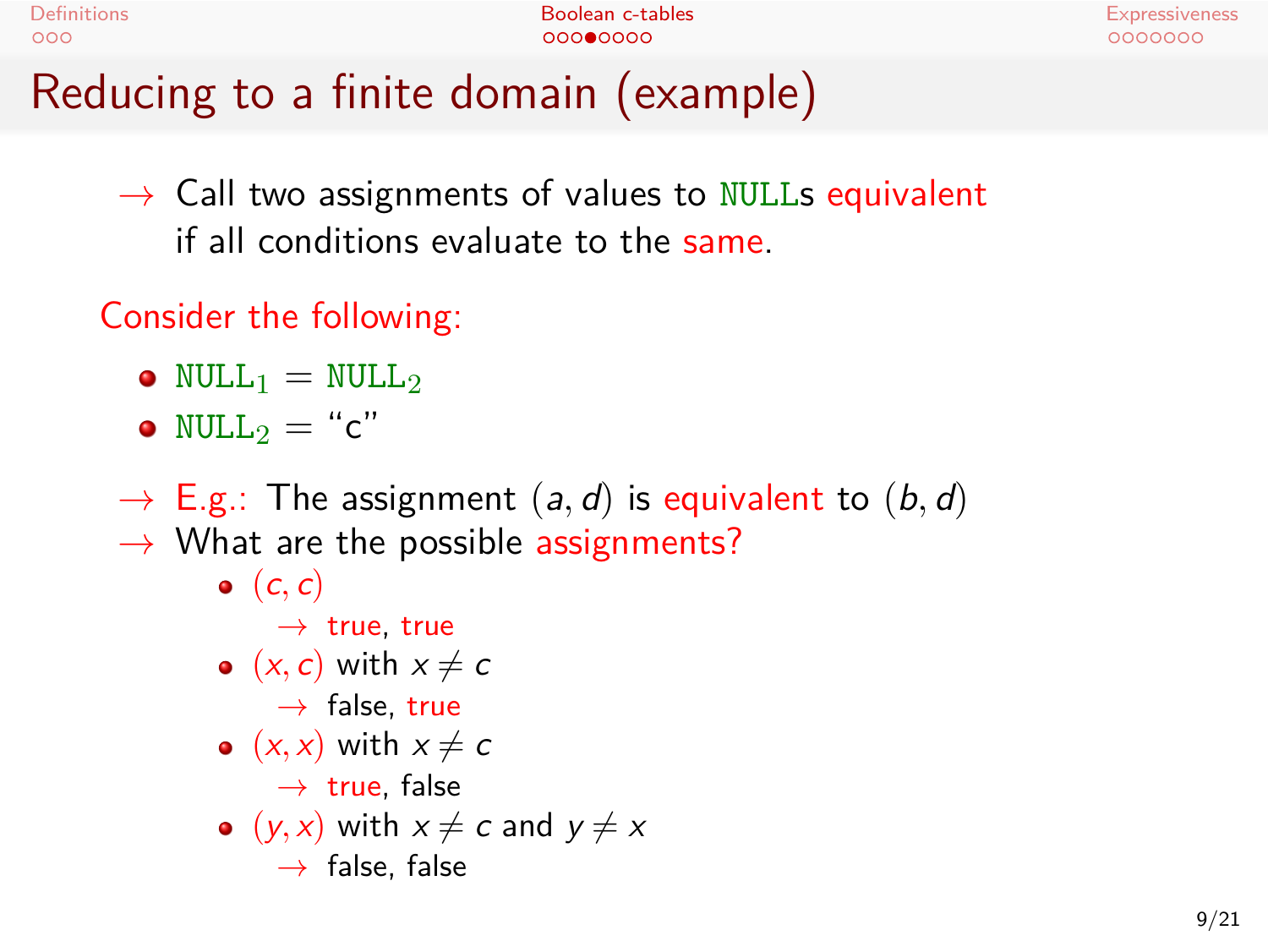

- Consider all constants that appear: *C*
- Consider *N* different values *V*, where *N* is the number of NULLs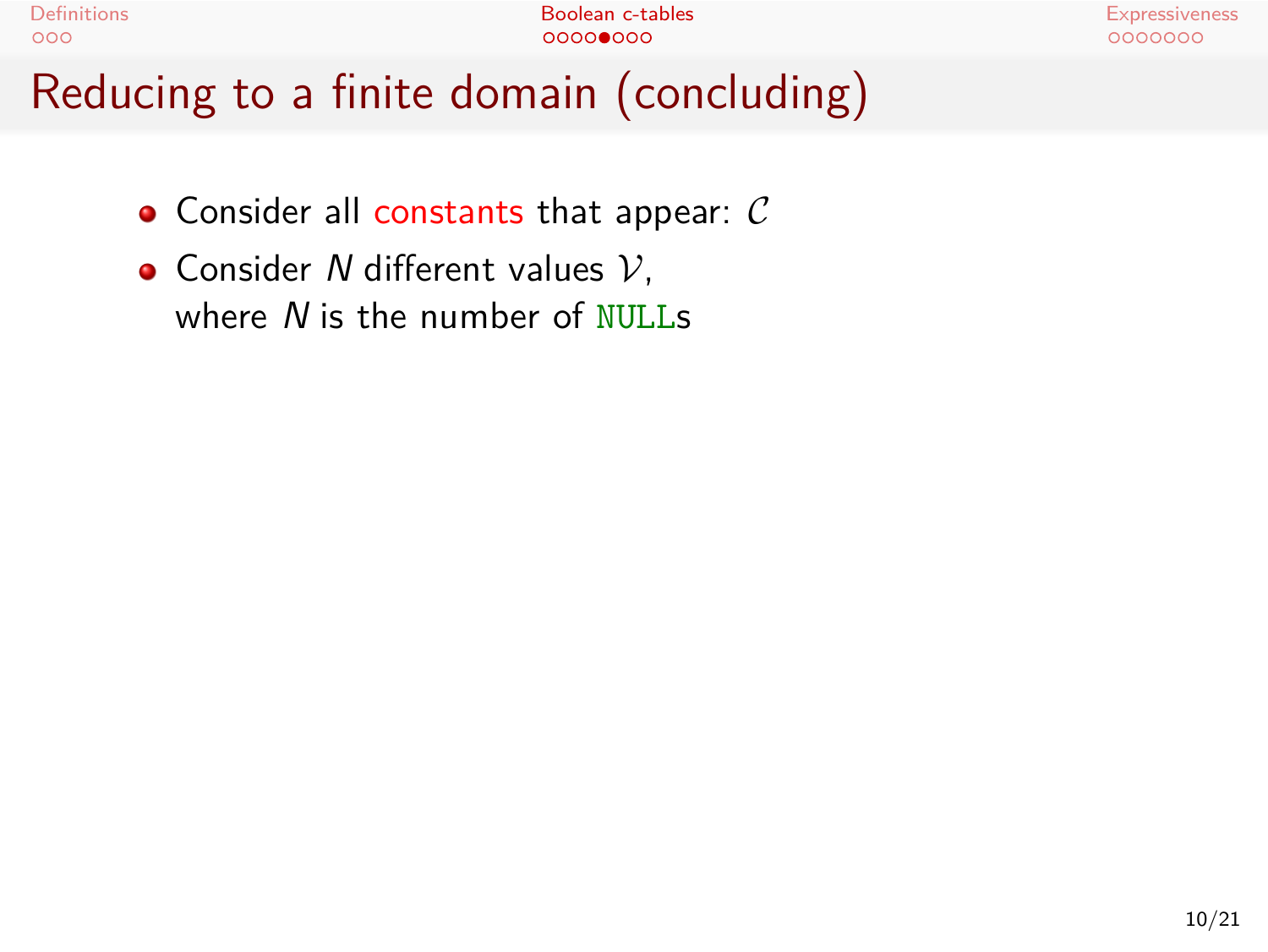| <b>Definitions</b>                       | Boolean c-tables | Expressiveness |
|------------------------------------------|------------------|----------------|
| 000                                      | 00000000         | 0000000        |
| Reducing to a finite domain (concluding) |                  |                |

- Consider all constants that appear: *C*
- Consider *N* different values *V*, where *N* is the number of NULLs
- *→* Gives our domain *D · ·*<sup>=</sup> *C ⊔ V*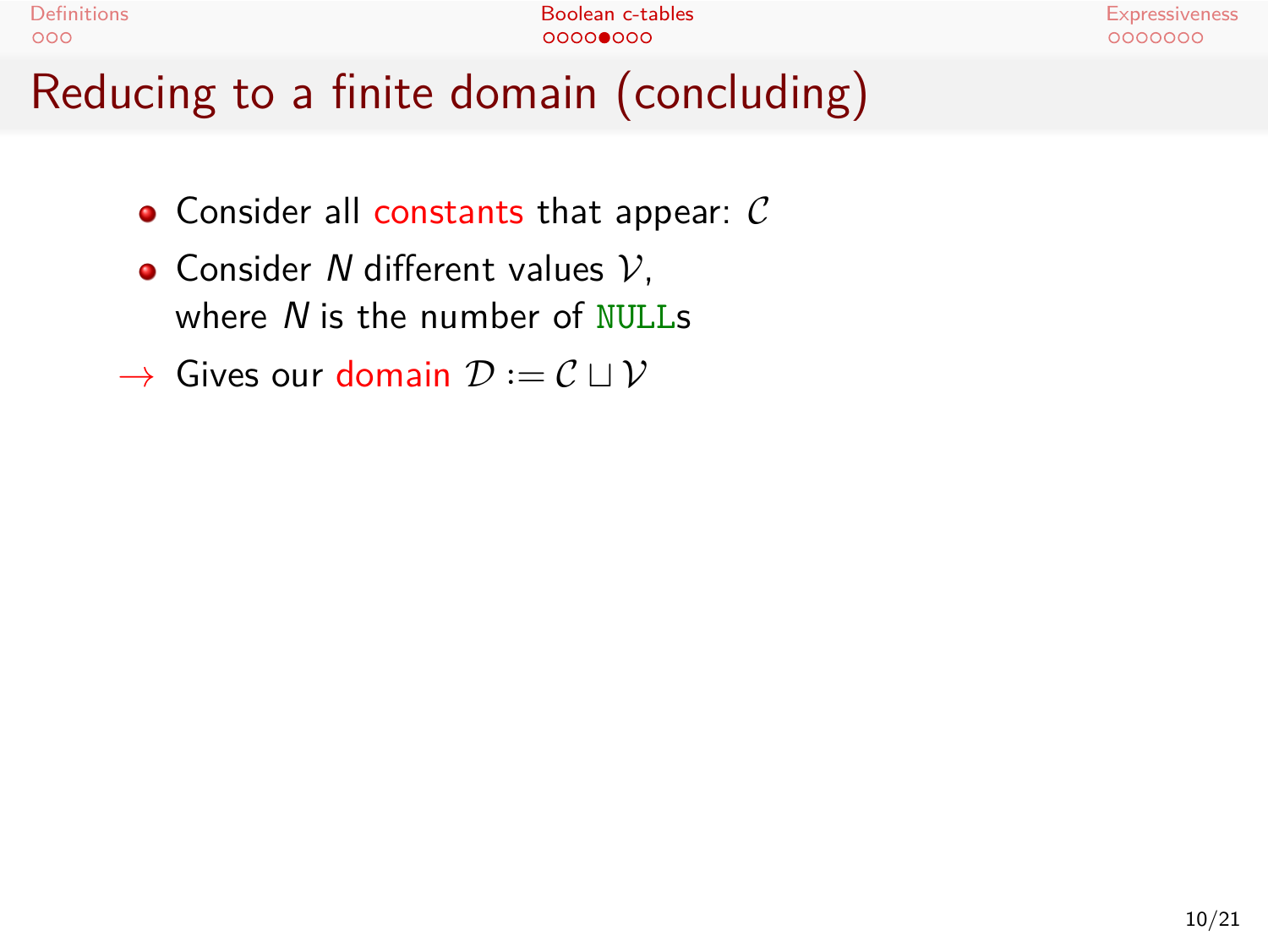| Definitions                              | Boolean c-tables | <b>Expressiveness</b> |
|------------------------------------------|------------------|-----------------------|
| 000                                      | 00000000         | 0000000               |
| Reducing to a finite domain (concluding) |                  |                       |

- Consider all constants that appear: *C*
- Consider *N* different values *V*, where *N* is the number of NULLs
- *→* Gives our domain *D · ·*<sup>=</sup> *C ⊔ V*

#### Lemma

*For any c-table with NULLs only in conditions, its set of possible worlds is the same:*

- *under the standard semantics*
- *when NULLs range over the finite D.*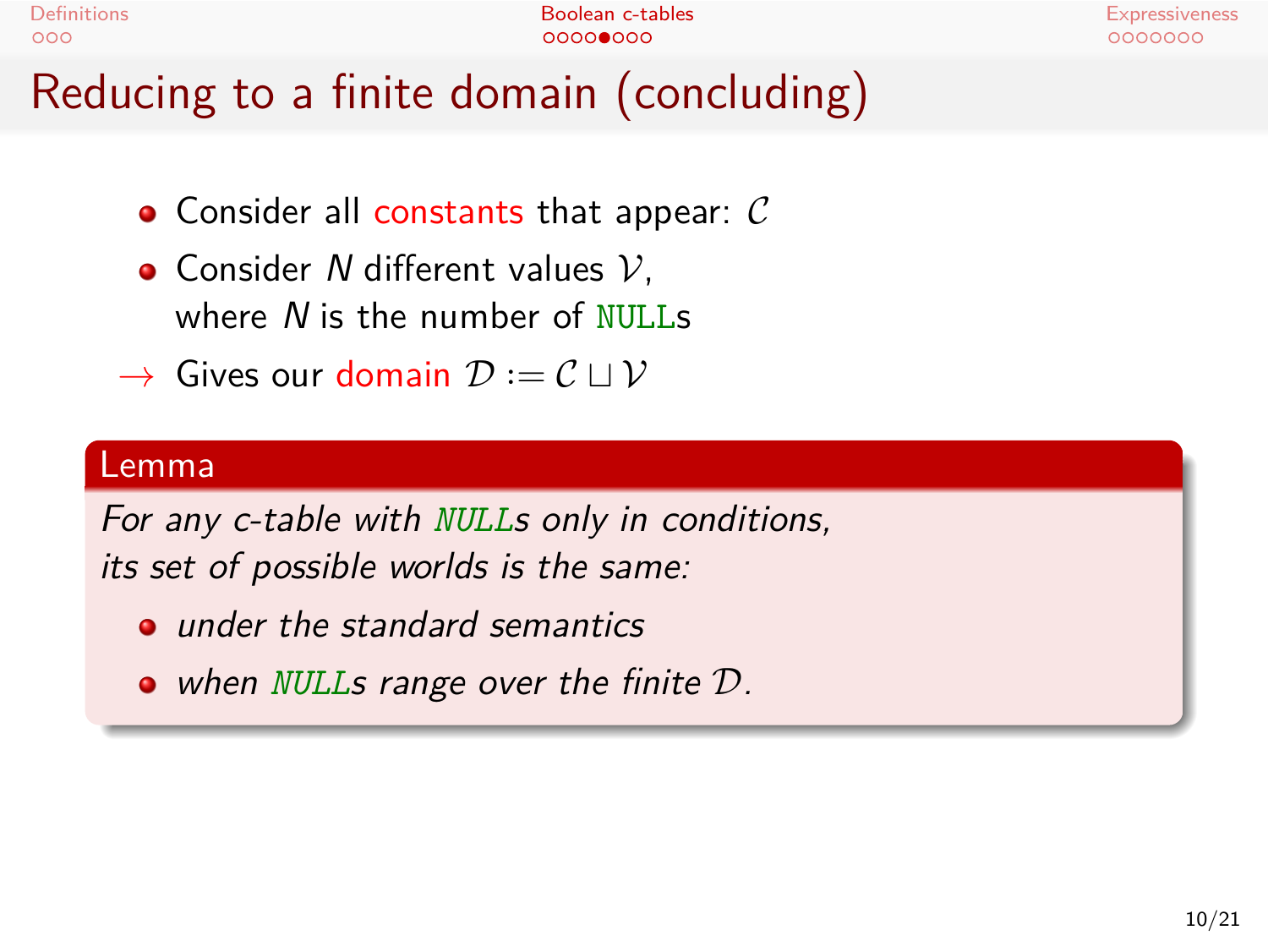| Definitions                              | Boolean c-tables | <b>Expressiveness</b> |
|------------------------------------------|------------------|-----------------------|
| 000                                      | 00000000         | 0000000               |
| Reducing to a finite domain (concluding) |                  |                       |

- Consider all constants that appear: *C*
- Consider *N* different values *V*, where *N* is the number of NULLs
- *→* Gives our domain *D · ·*<sup>=</sup> *C ⊔ V*

#### Lemma

*For any c-table with NULLs only in conditions, its set of possible worlds is the same:*

- *under the standard semantics*
- *when NULLs range over the finite D.*
- *→* For simplicity, let's pad *D* to have exactly 2 *k* values for some *k*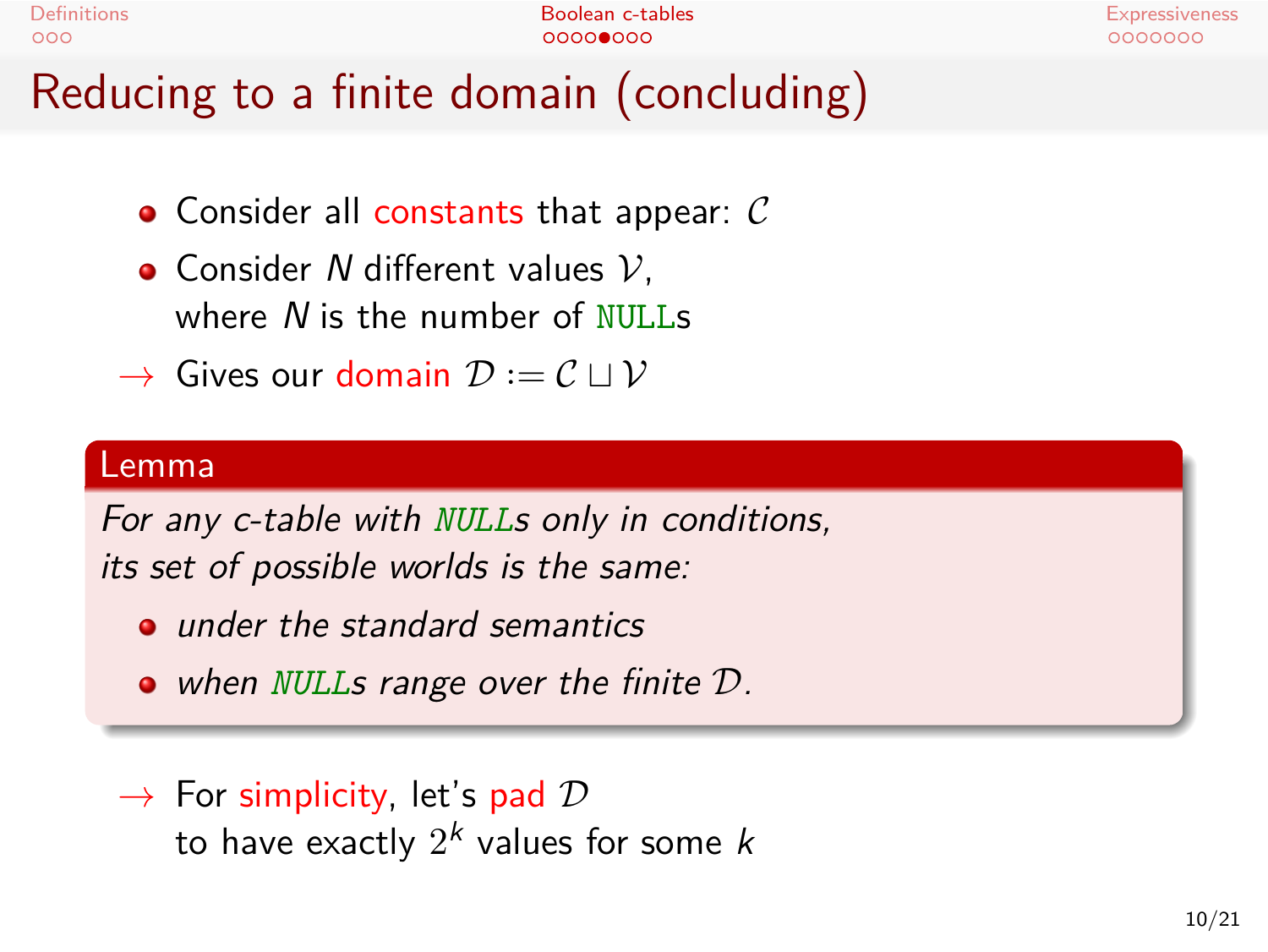Rewriting to Boolean variables

The domain has size  $2^k$ .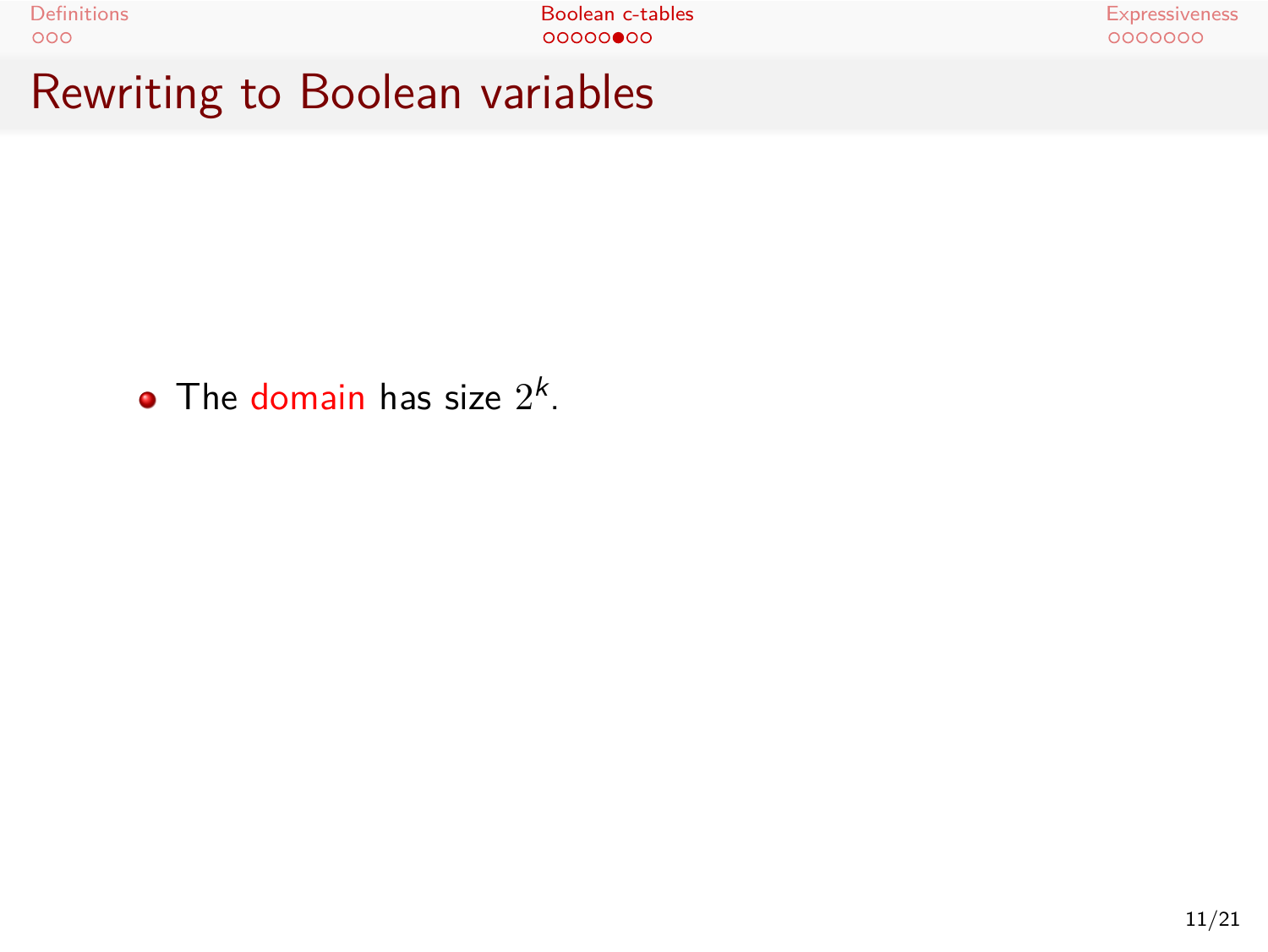# Rewriting to Boolean variables

- The domain has size  $2^k$ .
- Write its values in binary
- Encode each  $\texttt{NULL}_i$  to variables  $x_i^1, \ldots, x_i^k$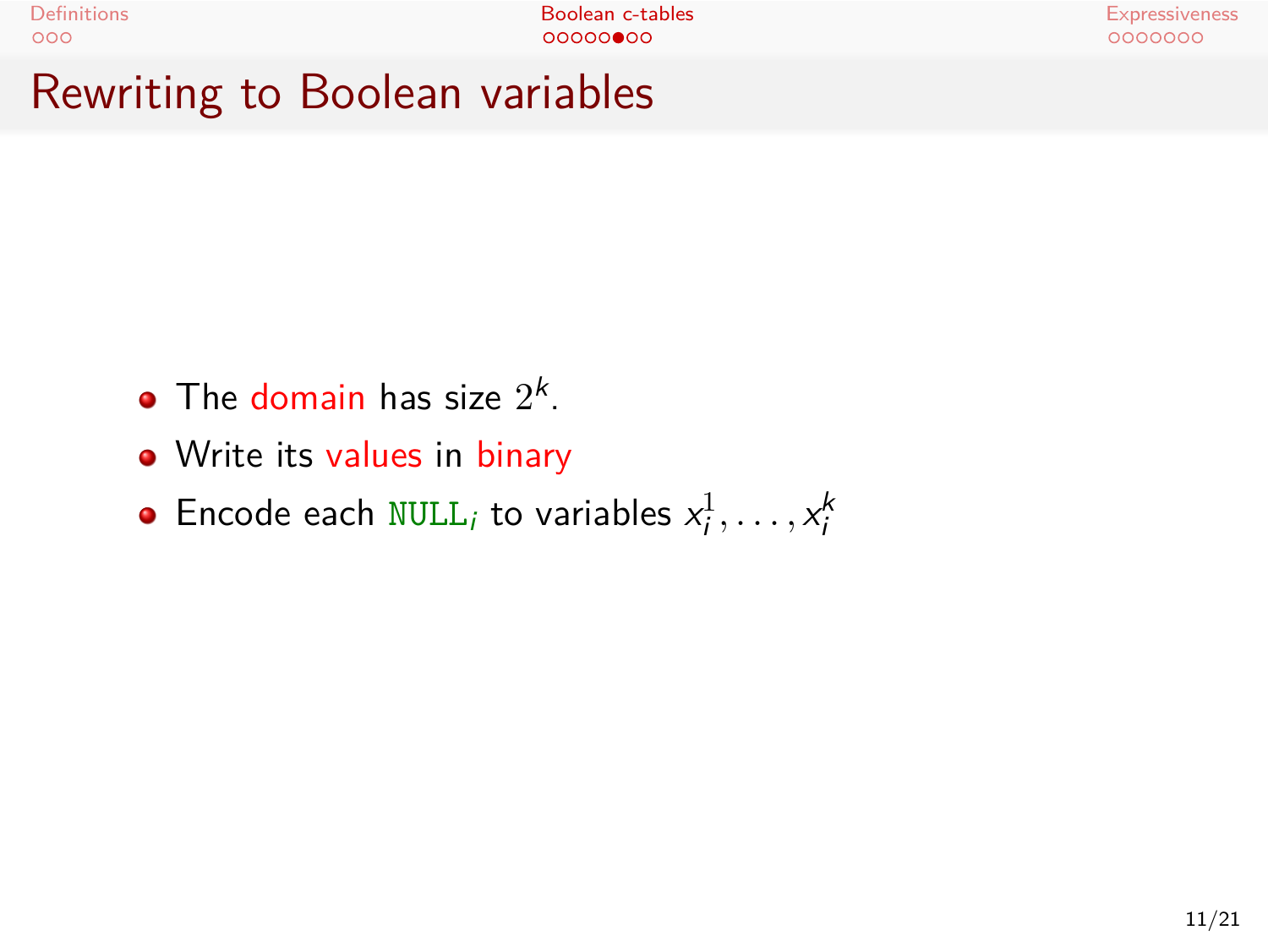# Rewriting to Boolean variables

- The domain has size  $2^k$ .
- Write its values in binary
- Encode each  $\texttt{NULL}_i$  to variables  $x_i^1, \ldots, x_i^k$
- *→* Can we translate the conditions?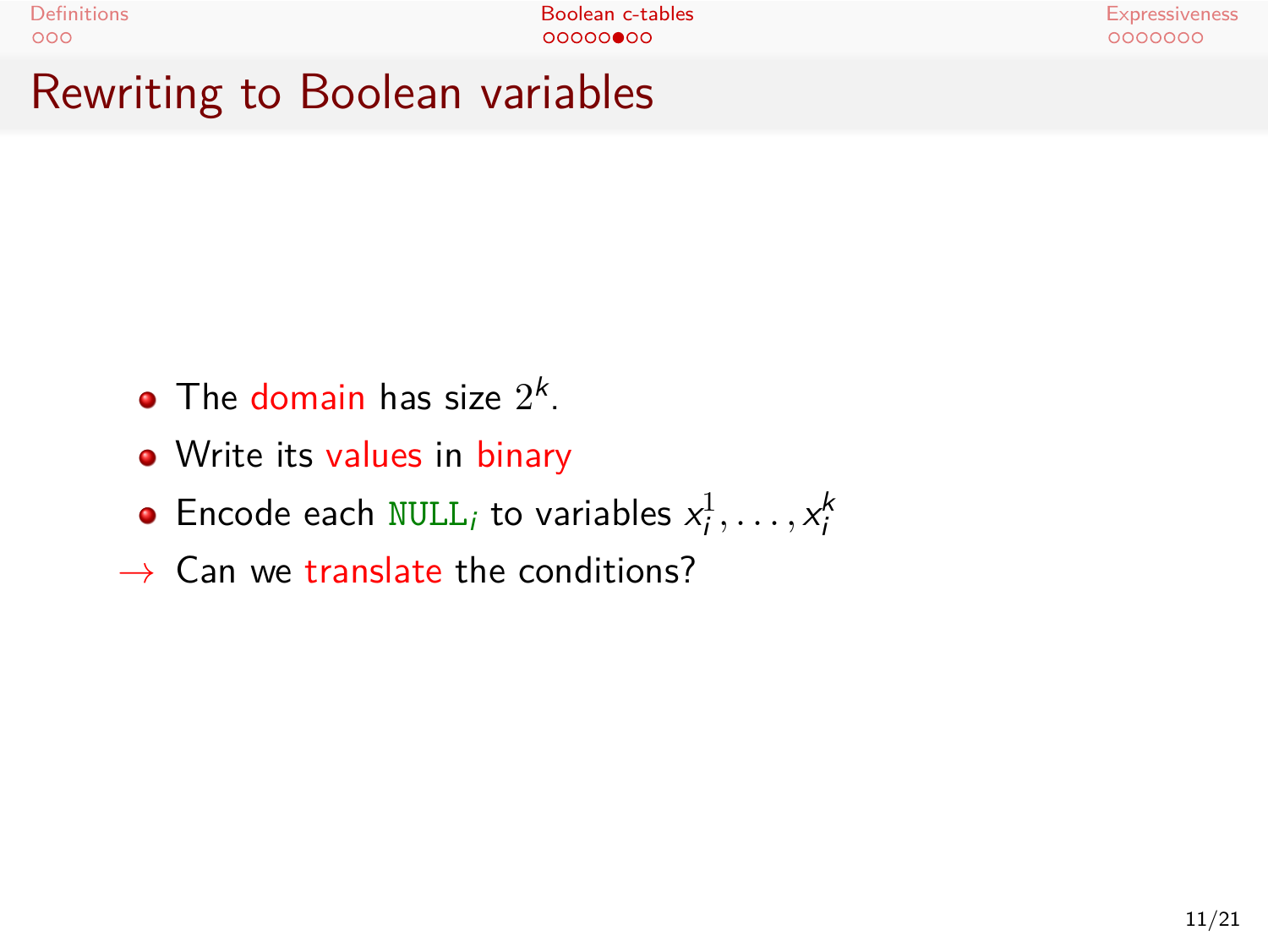Definitions Boolean c-tables Expressiveness Rewriting to Boolean variables (example)

•  $NULL_7 = 001$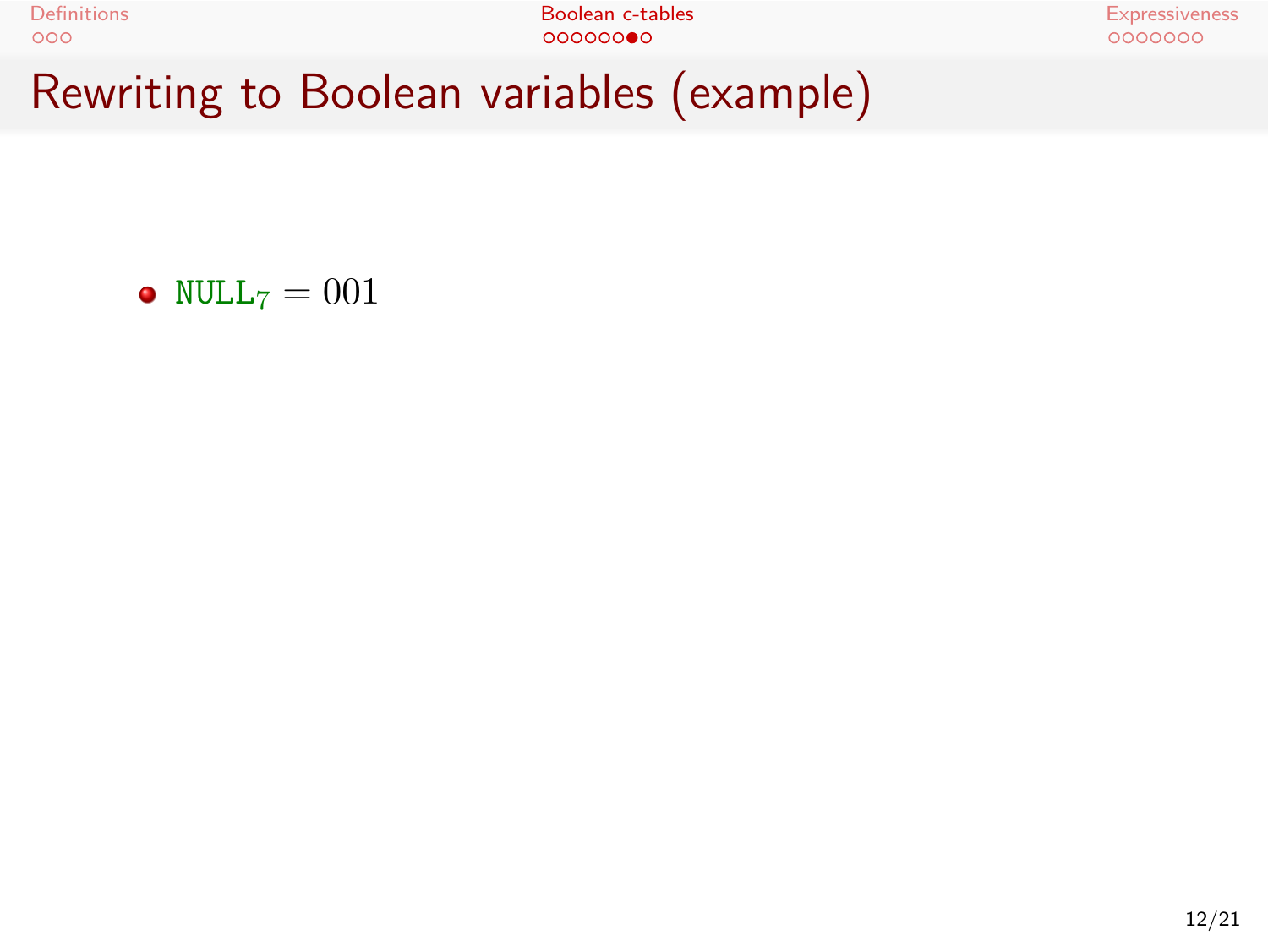

\n- NULL<sub>7</sub> = 001
\n- $$
\rightarrow x_7^1 = 0
$$
 and  $x_7^2 = 0$  and  $x_7^3 = 1$
\n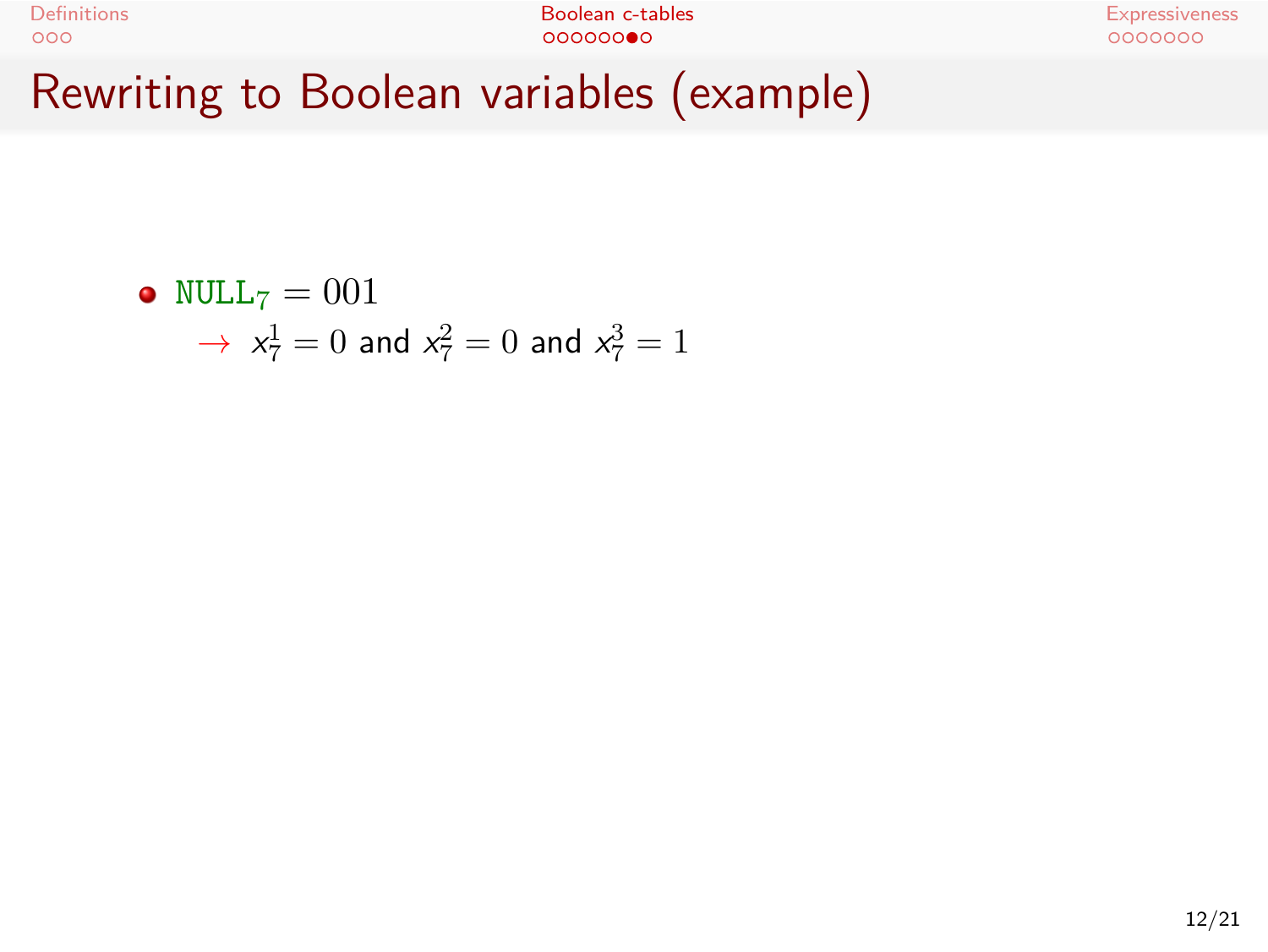| <b>Definitions</b>                       | Boolean c-tables | Expressiveness |
|------------------------------------------|------------------|----------------|
| 000                                      | 000000           | 0000000        |
| Rewriting to Boolean variables (example) |                  |                |

• NULL<sub>7</sub> = 001  
\n
$$
\rightarrow x_7^1 = 0
$$
 and  $x_7^2 = 0$  and  $x_7^3 = 1$   
\n $\rightarrow \neg x_7^1 \land \neg x_7^2 \land x_7^3$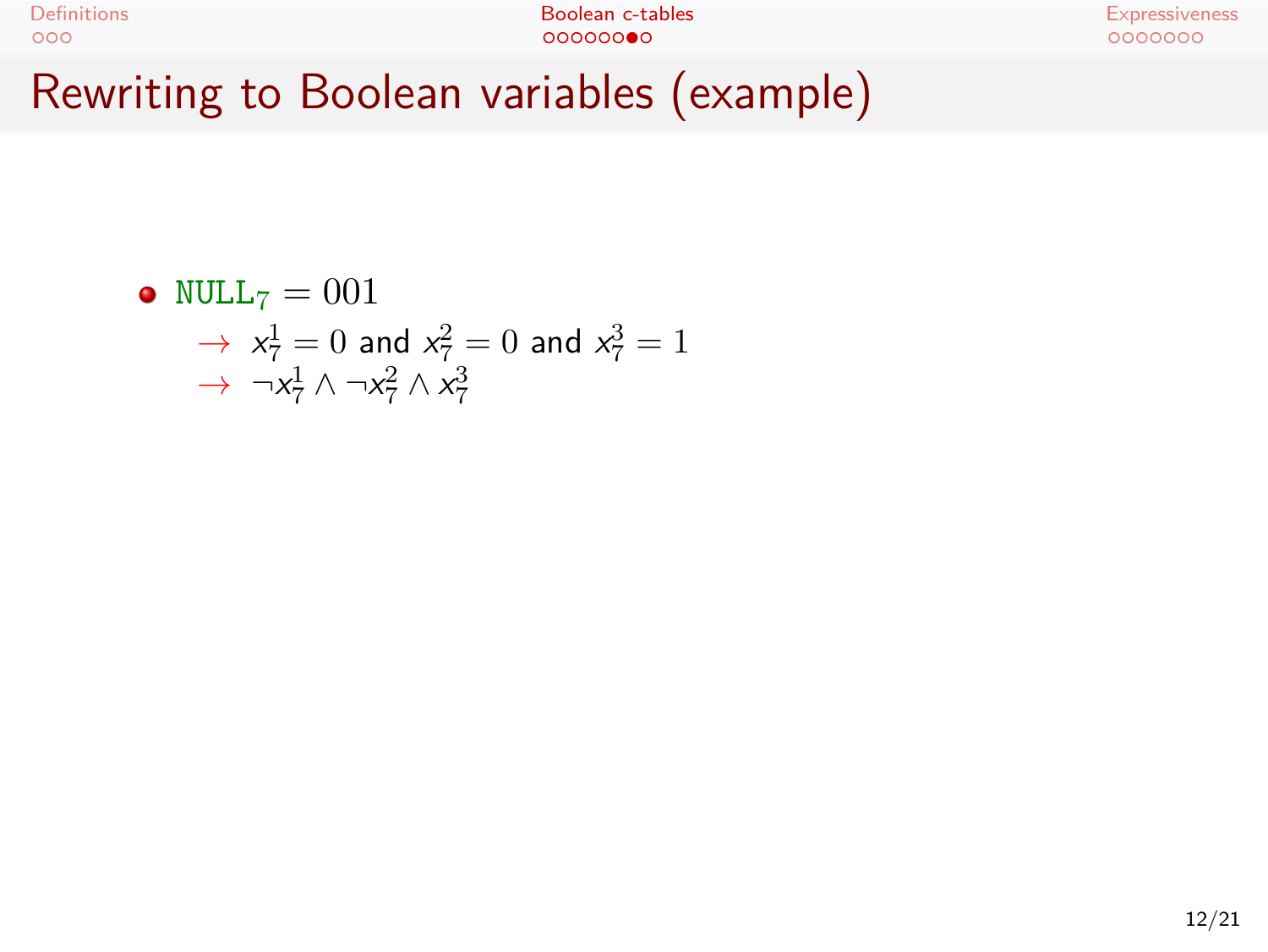| <b>Definitions</b>                       | Boolean c-tables | Expressiveness |
|------------------------------------------|------------------|----------------|
| 000                                      | 000000           | 0000000        |
| Rewriting to Boolean variables (example) |                  |                |

• NULL<sub>7</sub> = 001  
\n
$$
\rightarrow x_7^1 = 0
$$
 and  $x_7^2 = 0$  and  $x_7^3 = 1$   
\n $\rightarrow \neg x_7^1 \land \neg x_7^2 \land x_7^3$ 

• NULL<sub>7</sub> 
$$
\neq
$$
 001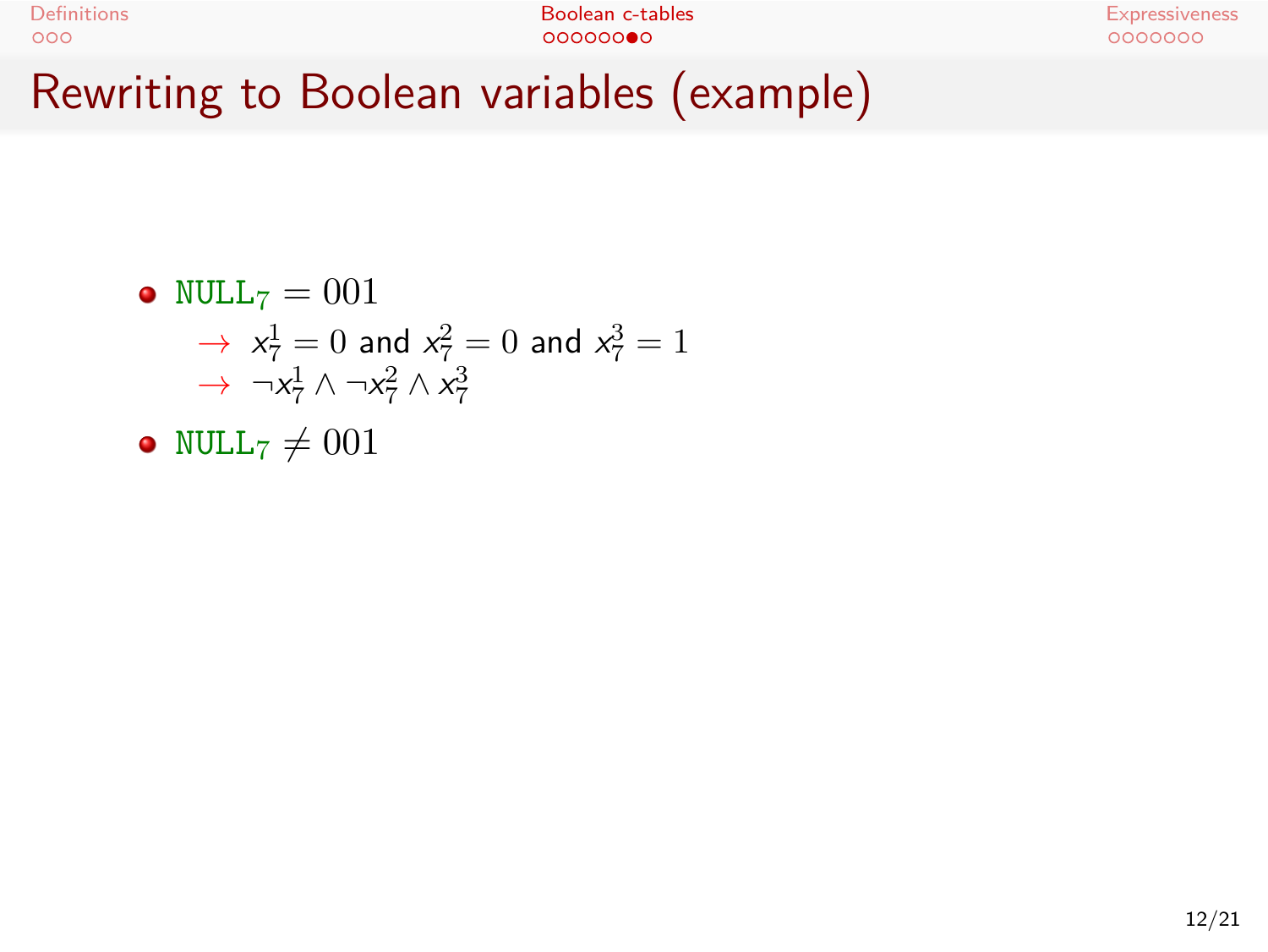| Definitions                              | Boolean c-tables | Expressiveness |
|------------------------------------------|------------------|----------------|
| 000                                      | 000000           | 0000000        |
| Rewriting to Boolean variables (example) |                  |                |

• NULL<sub>7</sub> = 001  
\n
$$
\rightarrow x_7^1 = 0
$$
 and  $x_7^2 = 0$  and  $x_7^3 = 1$ 

$$
\rightarrow \neg x_7^1 \wedge \neg x_7^2 \wedge x_7^3
$$

• NULL<sub>7</sub> 
$$
\neq
$$
 001

*→* negate the above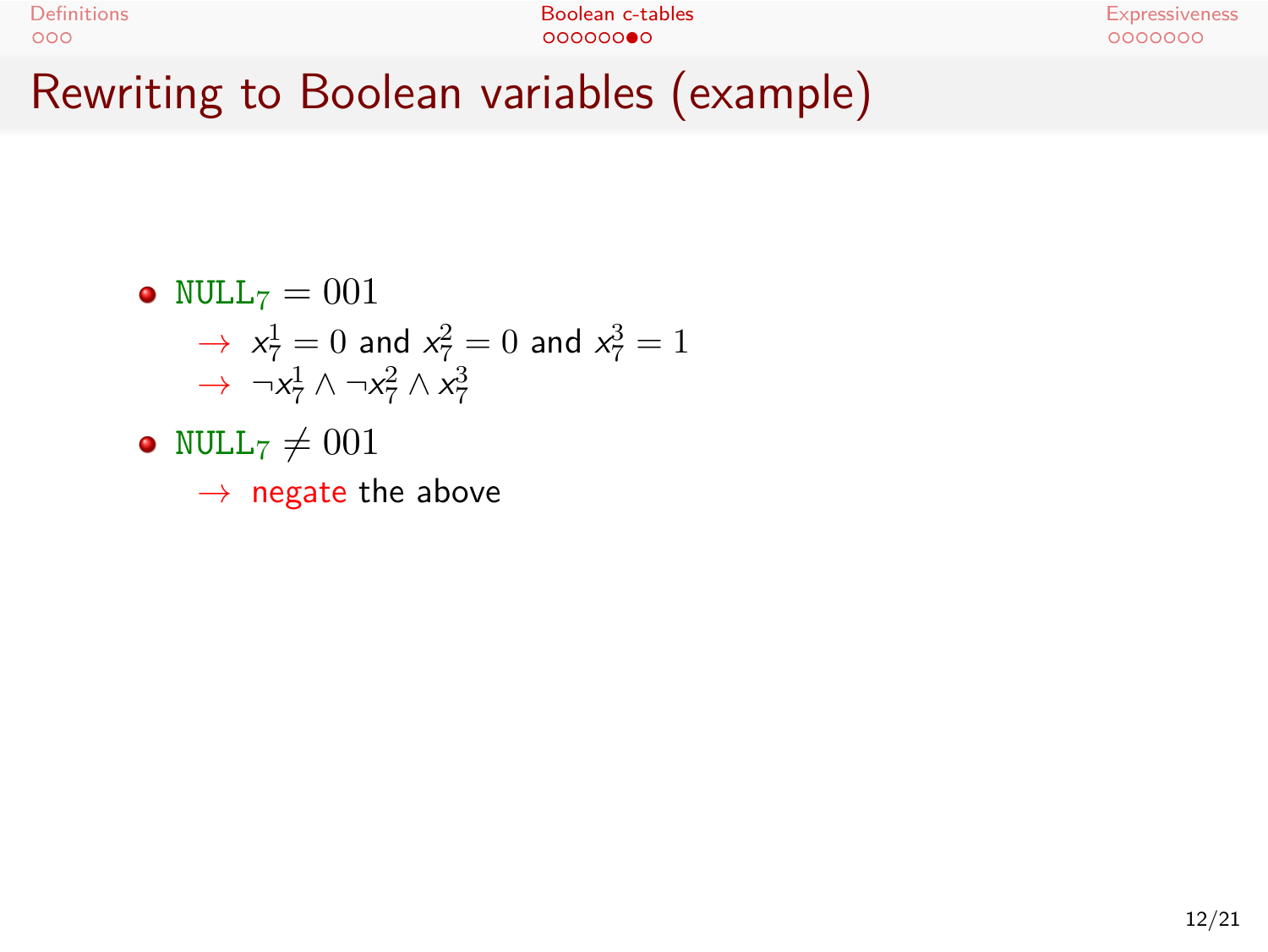| Definitions                              | Boolean c-tables | <b>Expressiveness</b> |
|------------------------------------------|------------------|-----------------------|
| 000                                      | 000000           | 0000000               |
| Rewriting to Boolean variables (example) |                  |                       |

 $\bullet$  NULL<sub>7</sub> = 001

$$
\rightarrow x_7^1 = 0 \text{ and } x_7^2 = 0 \text{ and } x_7^3 = 1
$$
  

$$
\rightarrow \neg x_7^1 \land \neg x_7^2 \land x_7^3
$$

- NULL<sub>7</sub>  $\neq$  001 *→* negate the above
- $NULL_7 = NULL_8$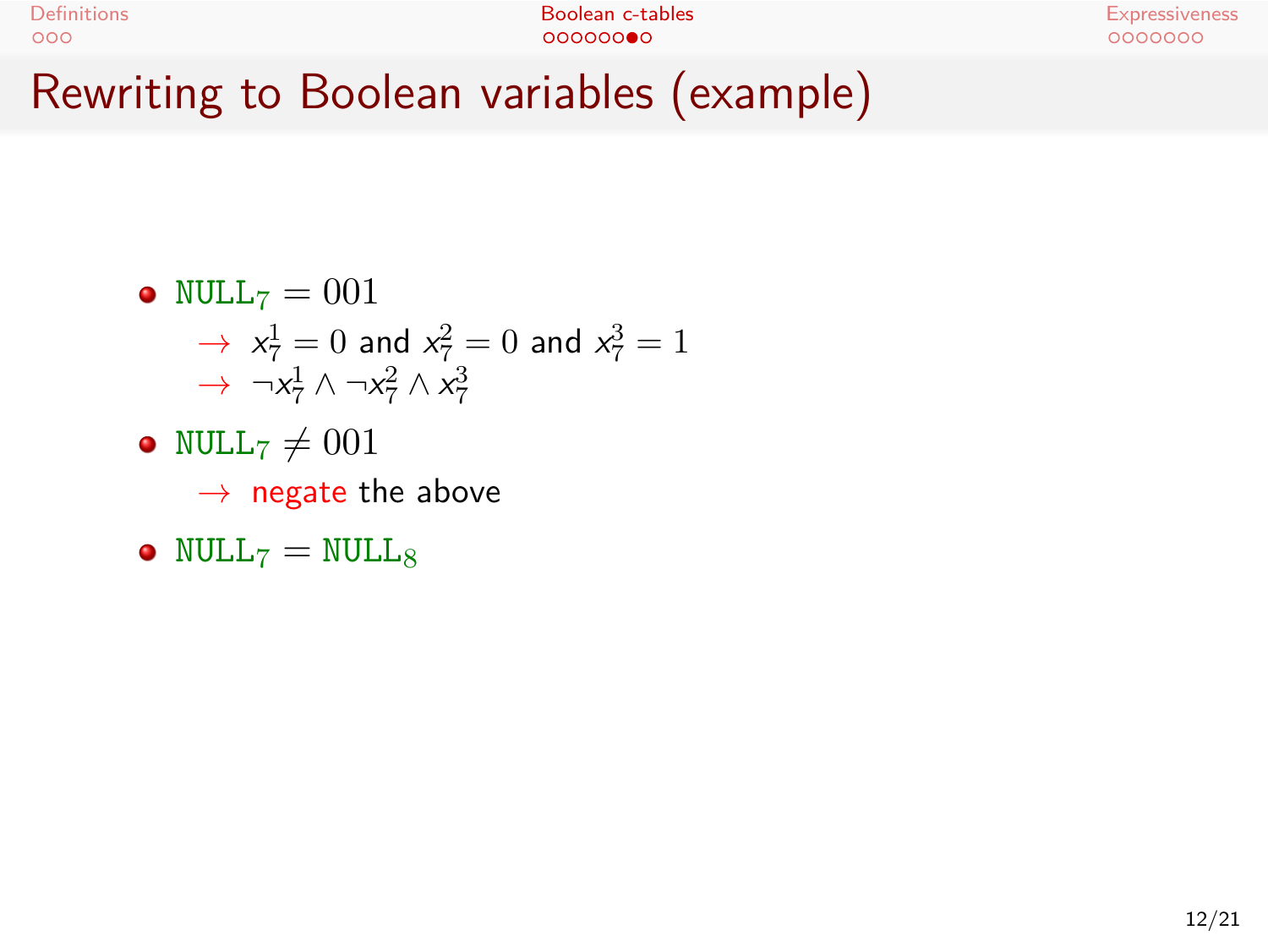| Definitions                              | Boolean c-tables | <b>Expressiveness</b> |
|------------------------------------------|------------------|-----------------------|
| 000                                      | 000000           | 0000000               |
| Rewriting to Boolean variables (example) |                  |                       |

 $\bullet$  NULL<sub>7</sub> = 001

$$
\rightarrow x_7^1 = 0 \text{ and } x_7^2 = 0 \text{ and } x_7^3 = 1
$$
  

$$
\rightarrow \neg x_7^1 \land \neg x_7^2 \land x_7^3
$$

• NULL<sub>7</sub>  $\neq$  001 *→* negate the above

#### $NULL_7 = NULL_8$

 $\rightarrow x_7^1 = x_8^1$  and  $x_7^2 = x_8^2$  and  $x_7^3 = x_8^3$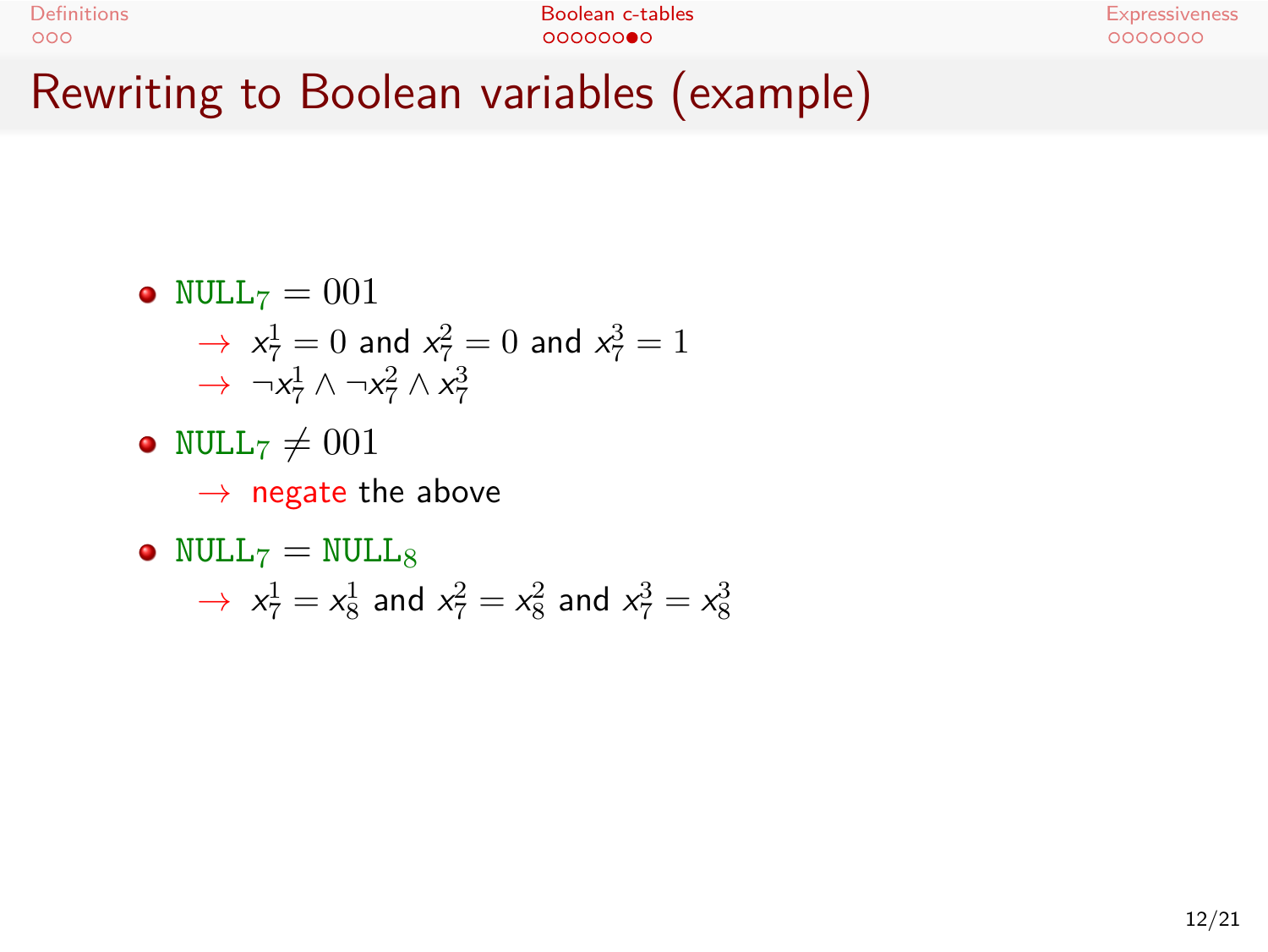|                    | $D$ annitina ta Daalaan naujahlaa (aramala) |                |
|--------------------|---------------------------------------------|----------------|
| 000                | 00000000                                    | 0000000        |
| <b>Definitions</b> | Boolean c-tables                            | Expressiveness |
|                    |                                             |                |

Rewriting to Boolean variables (example)

- $\bullet$  NULL<sub>7</sub> = 001
	- $\rightarrow x_7^1 = 0$  and  $x_7^2 = 0$  and  $x_7^3 = 1$  $\rightarrow \neg x_7^1 \wedge \neg x_7^2 \wedge x_7^3$
- NULL<sub>7</sub>  $\neq$  001 *→* negate the above
- $\bullet$  NULL<sub>7</sub> = NULL<sub>8</sub>  $\rightarrow x_7^1 = x_8^1$  and  $x_7^2 = x_8^2$  and  $x_7^3 = x_8^3$
- NULL<sub>7</sub>  $\neq$  NULL<sub>8</sub>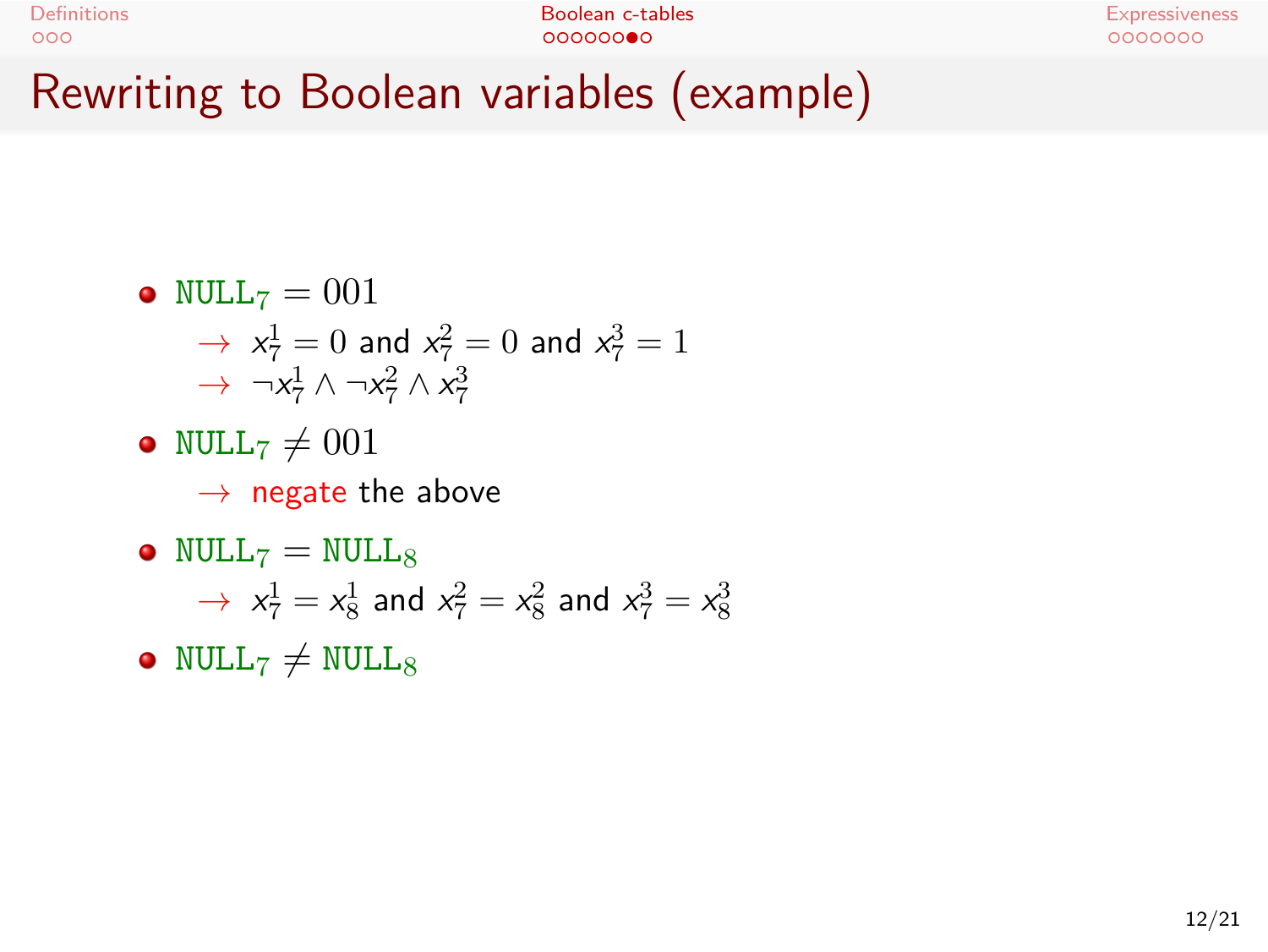|             | $\mathsf{D}_{\mathsf{a}}$ is in the $\mathsf{D}_{\mathsf{a}}$ is been considered as $\langle$ associated as |                       |
|-------------|-------------------------------------------------------------------------------------------------------------|-----------------------|
| 000         | 00000000                                                                                                    | 0000000               |
| Definitions | Boolean c-tables                                                                                            | <b>Expressiveness</b> |
|             |                                                                                                             |                       |

Rewriting to Boolean variables (example)

- $\bullet$  NULL<sub>7</sub> = 001
	- $\rightarrow x_7^1 = 0$  and  $x_7^2 = 0$  and  $x_7^3 = 1$  $\rightarrow \neg x_7^1 \land \neg x_7^2 \land x_7^3$
- NULL<sub>7</sub>  $\neq$  001 *→* negate the above
- $\bullet$  NULL<sub>7</sub> = NULL<sub>8</sub>  $\rightarrow x_7^1 = x_8^1$  and  $x_7^2 = x_8^2$  and  $x_7^3 = x_8^3$
- NULL<sub>7</sub>  $\neq$  NULL<sub>8</sub> *→* negate the above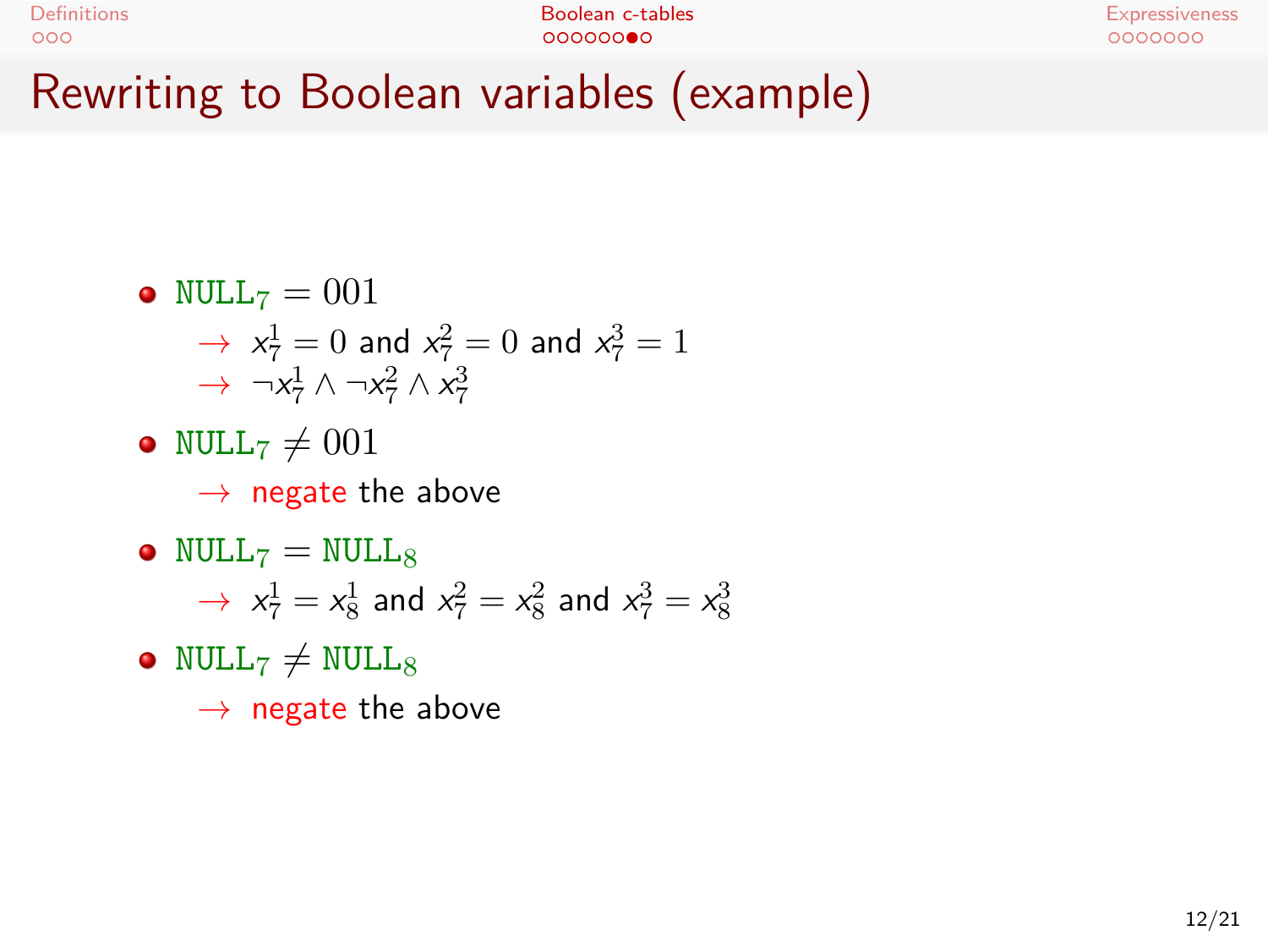Concluding

*→* We have moved to a finite domain (without changing the table)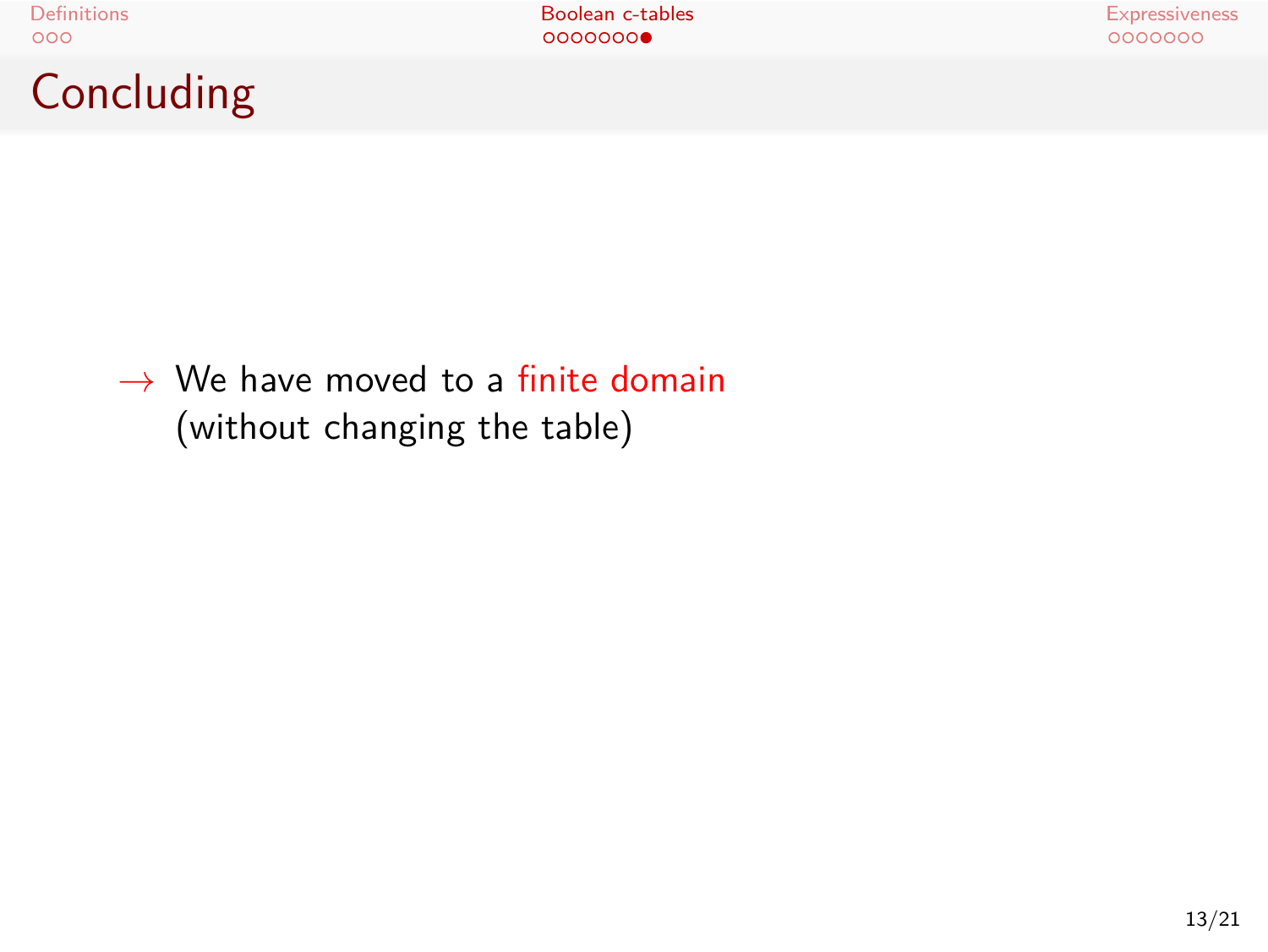**Concluding** 

Definitions Boolean c-tables Expressiveness

*→* We have moved to a finite domain

(without changing the table)

*→* We have rewritten to Boolean variables (we changed the table)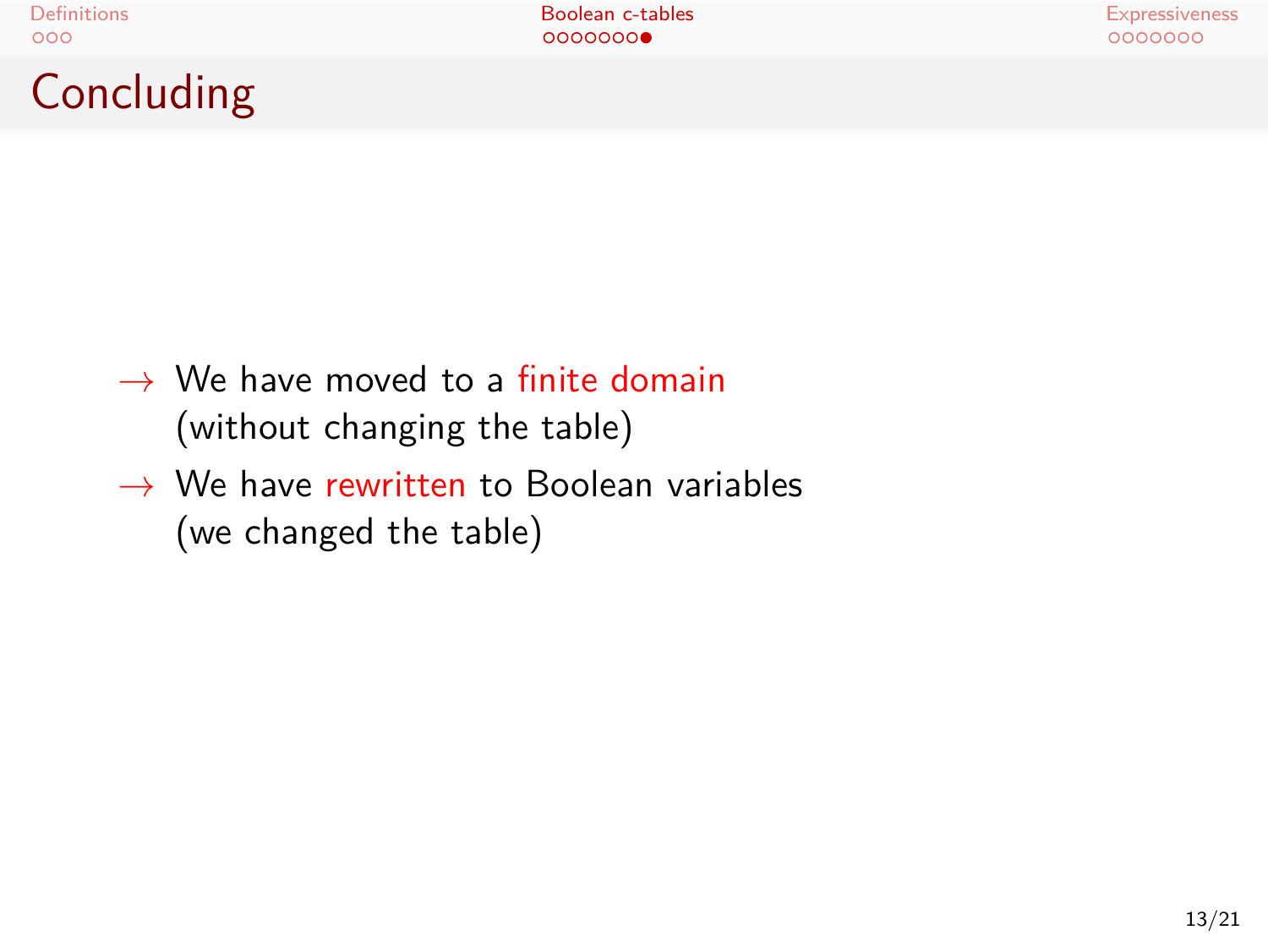Concluding

Definitions Boolean c-tables Expressiveness

*→* We have moved to a finite domain

(without changing the table)

- *→* We have rewritten to Boolean variables (we changed the table)
- *→* It suffices to study Boolean c-tables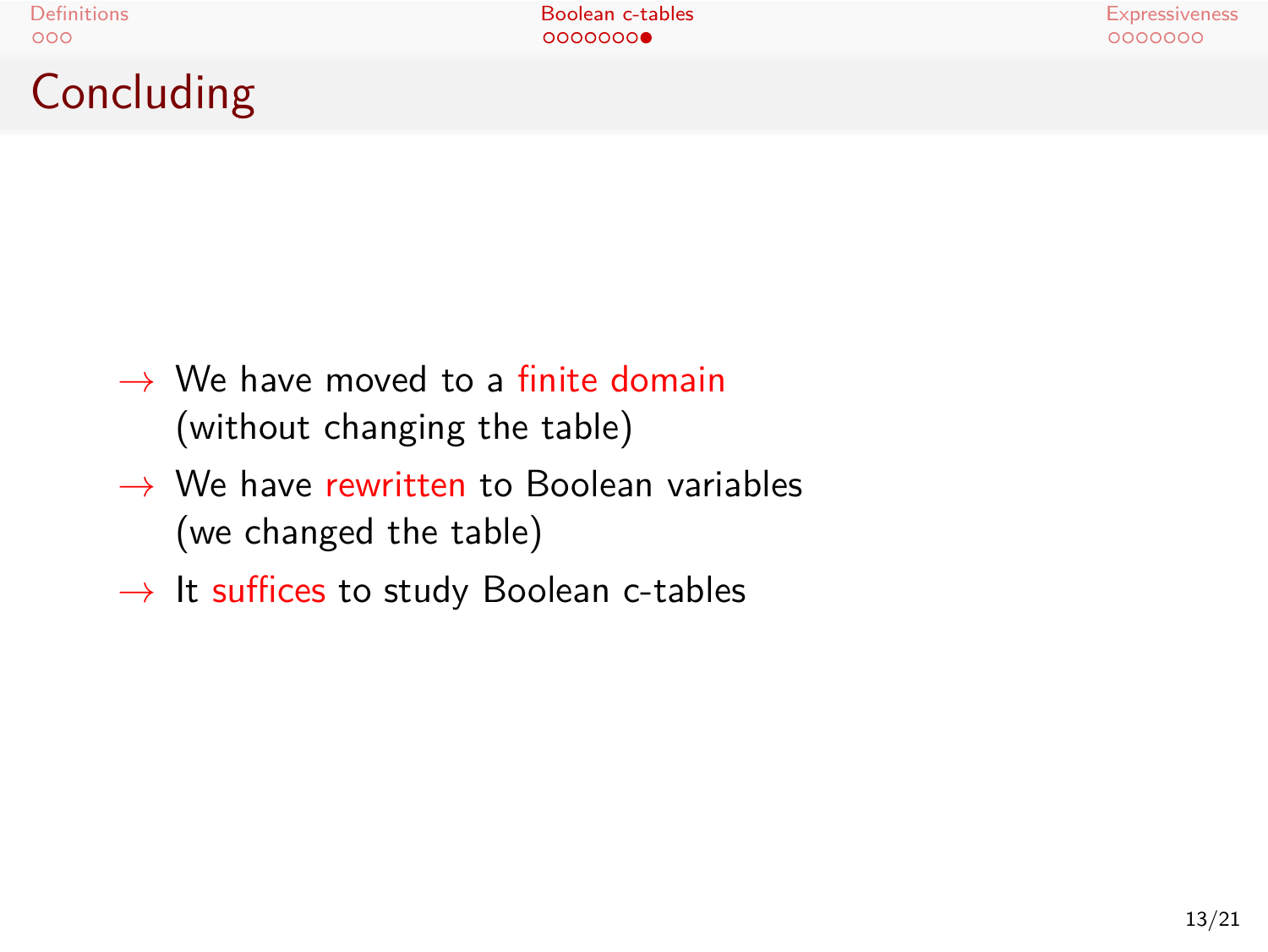Table of contents



3 Expressiveness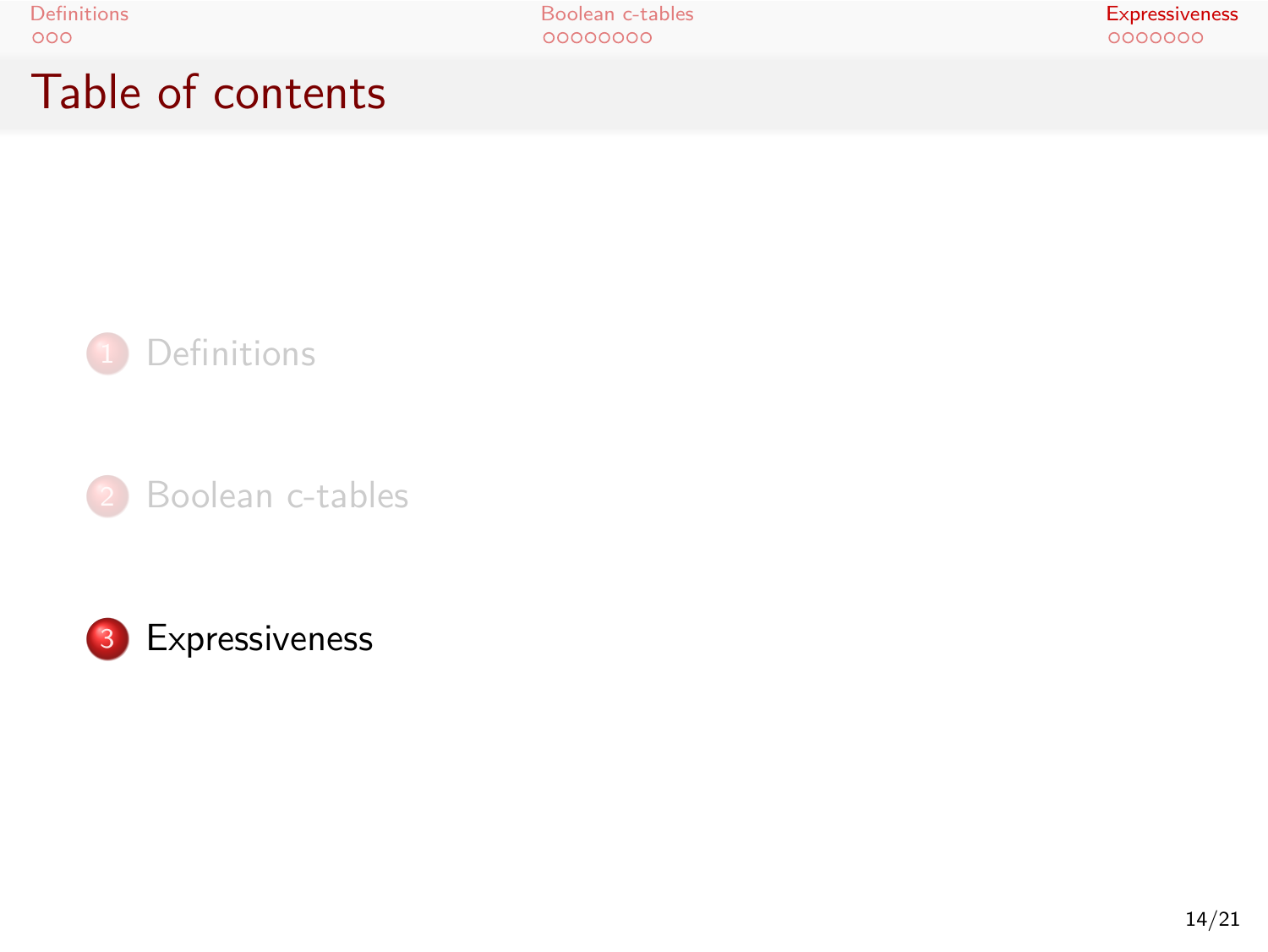Strong representation system

• Are Boolean c-tables a strong representation system for relational algebra? ...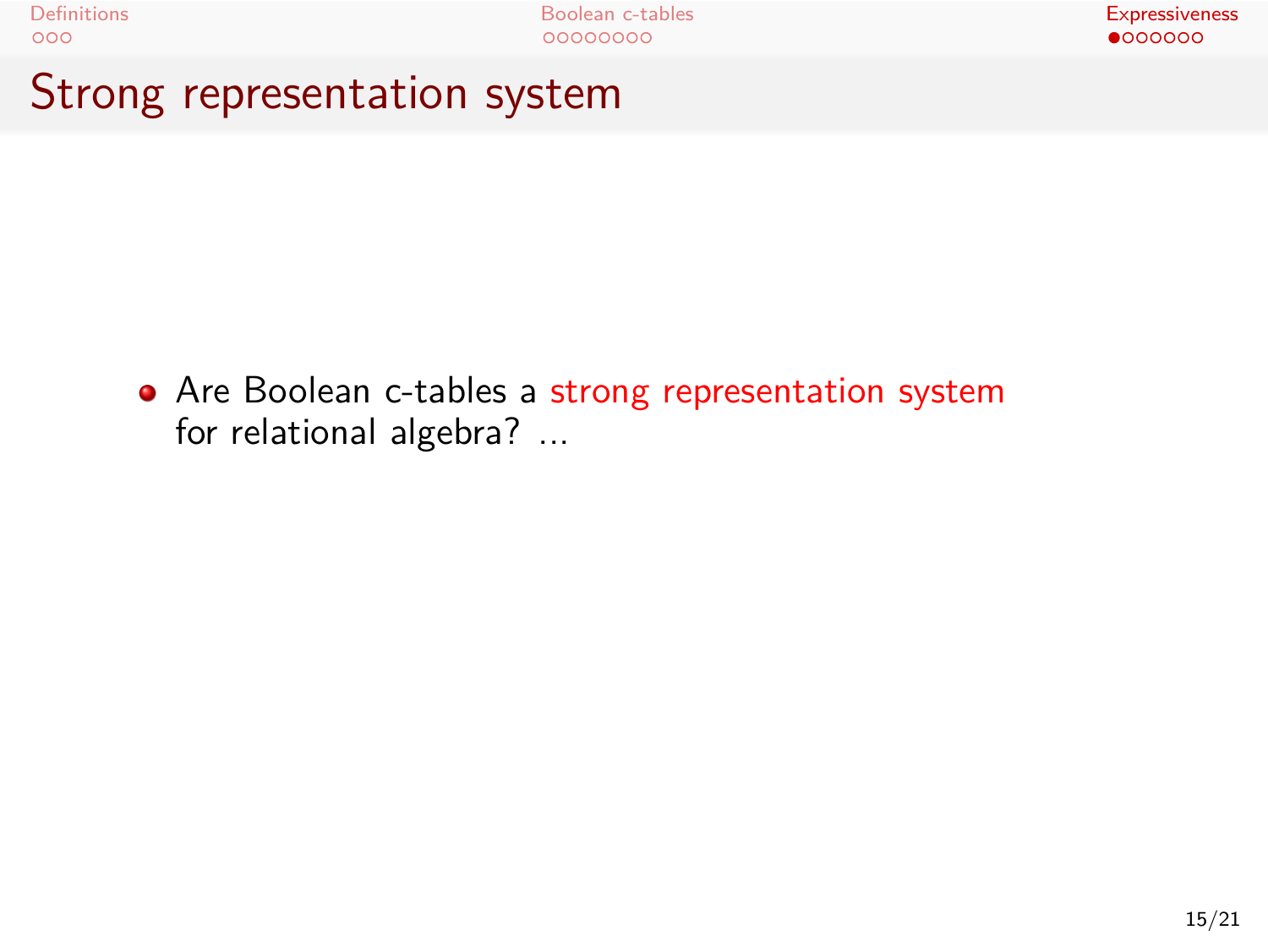Strong representation system

• Are Boolean c-tables a strong representation system for relational algebra? ...

*→* Yes!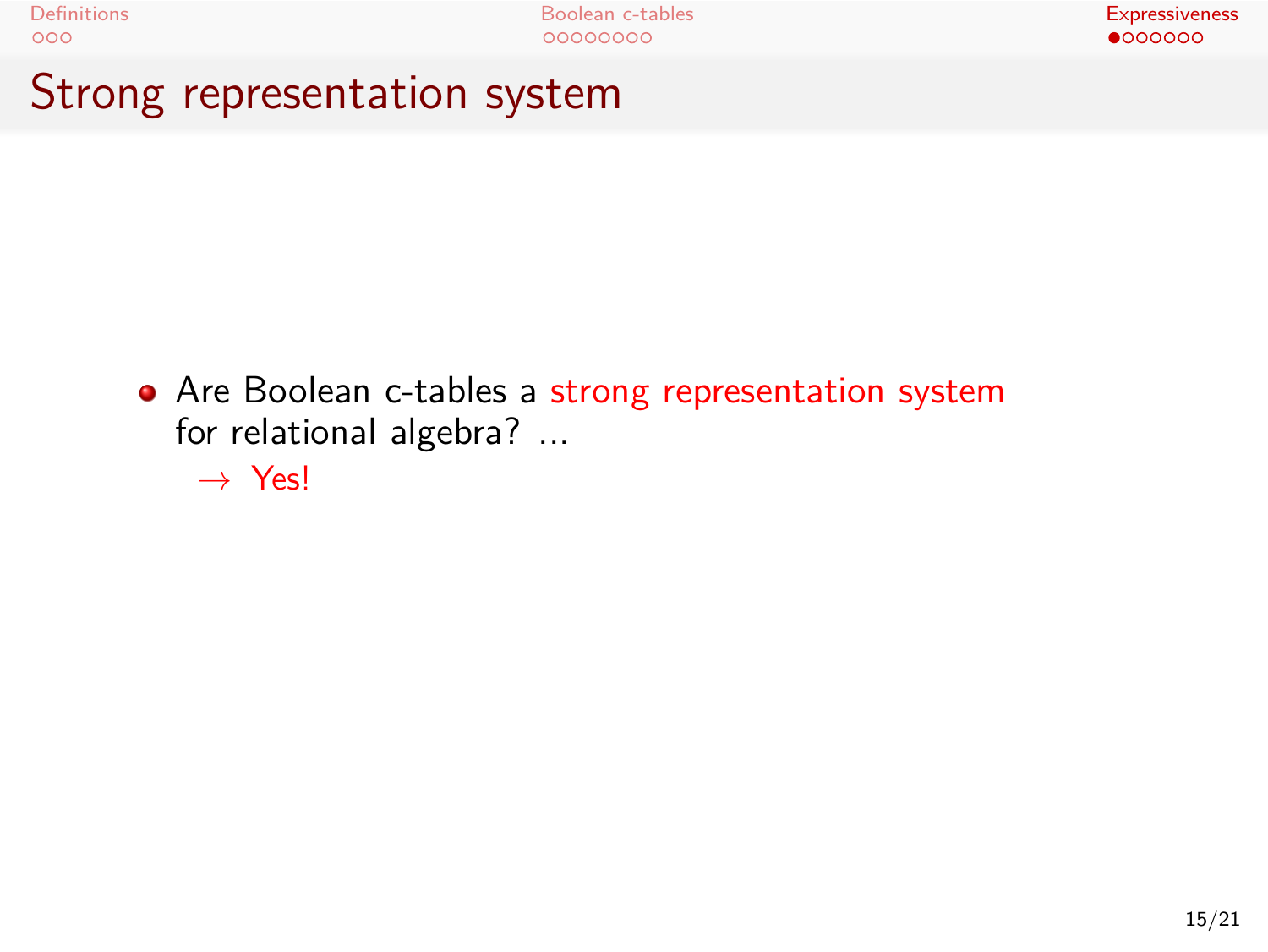Strong representation system

• Are Boolean c-tables a strong representation system for relational algebra? ...

*→* Yes!

- *→* c-tables are
- *→* NULLs will never appear by themselves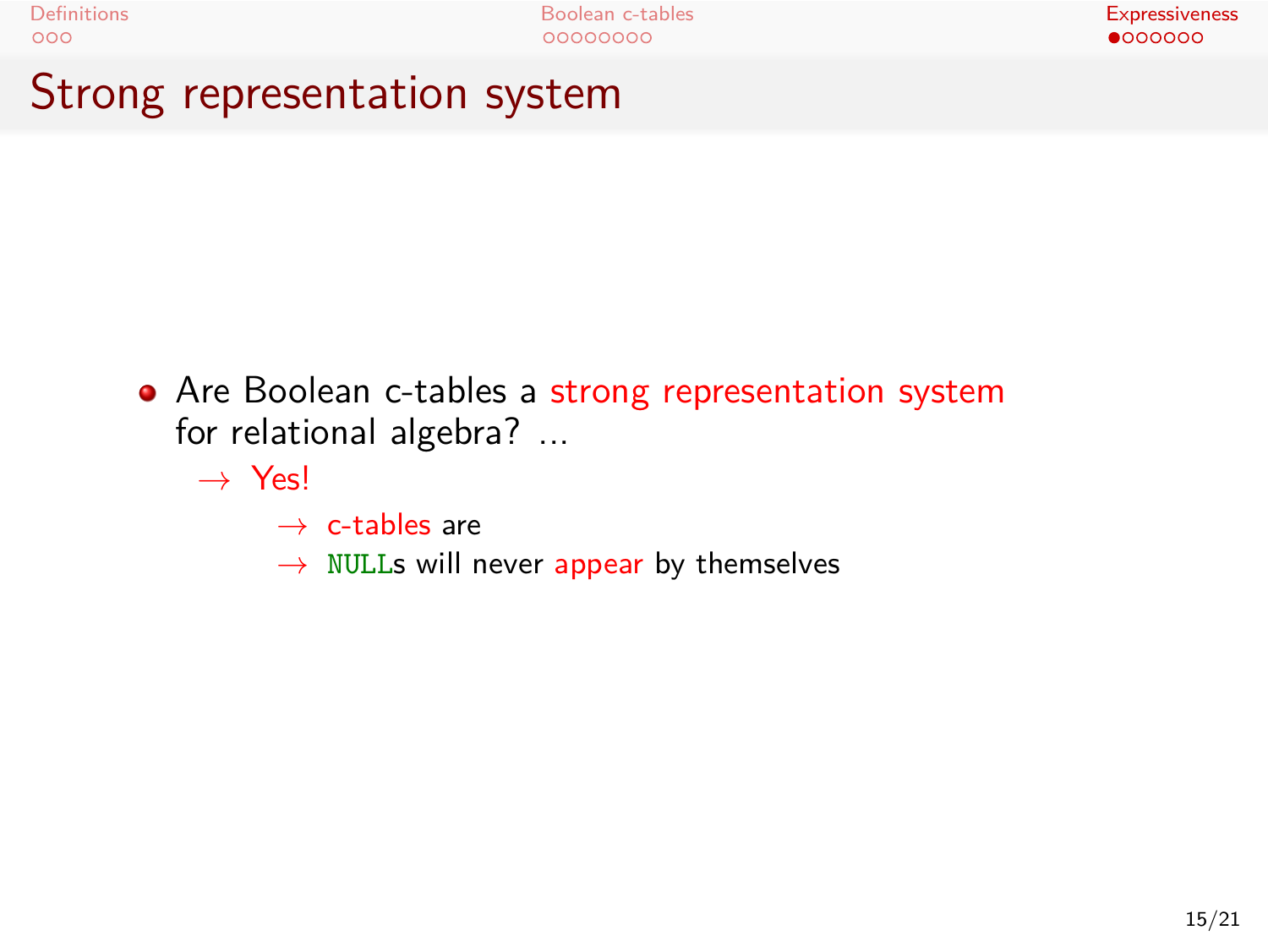# Capturing all uncertain relations

- Fix a set of possible tuples
- A possible world: a subset of the possible tuples
- An uncertain relation: set of possible worlds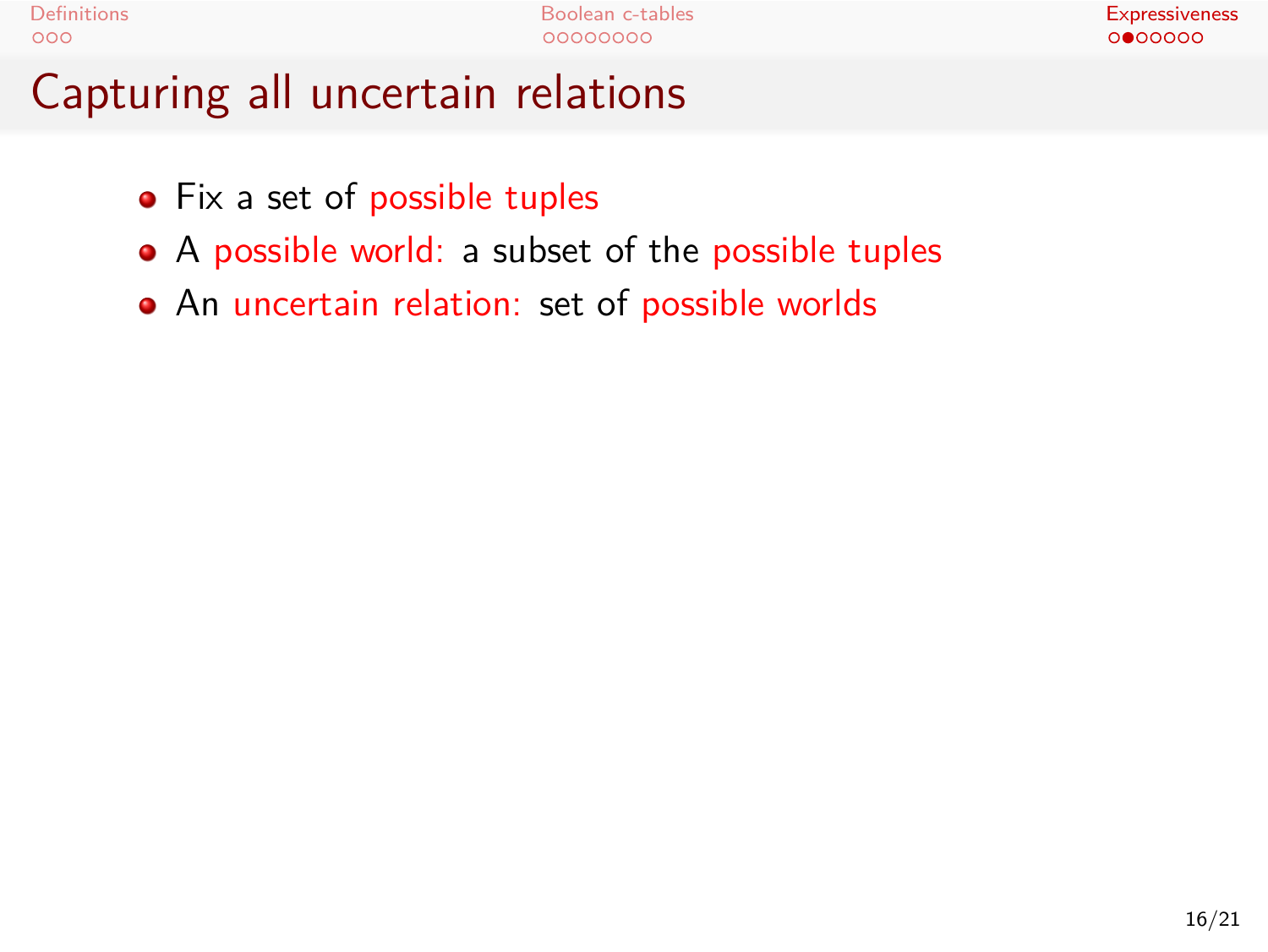# Capturing all uncertain relations

- Fix a set of possible tuples
- A possible world: a subset of the possible tuples
- An uncertain relation: set of possible worlds

| <b>Booking</b> |         |      |      | <b>Booking</b> |                  |
|----------------|---------|------|------|----------------|------------------|
| date           | teacher | room | date | teacher        | room             |
| 23             | Antoine | C017 | 23   | Antoine        | C017             |
| 23             | Silviu  | C017 | 23   | Silviu         | C <sub>017</sub> |
| 23             | Silviu  | C47  | 23   | Silviu         | C47              |
| 30             | Antoine | C017 | 30   | Antoine        | C017             |
| 30             | Antoine | C47  | 30   | Antoine        | C47              |
| 30             | Silvin  |      | 30   | Silvin         |                  |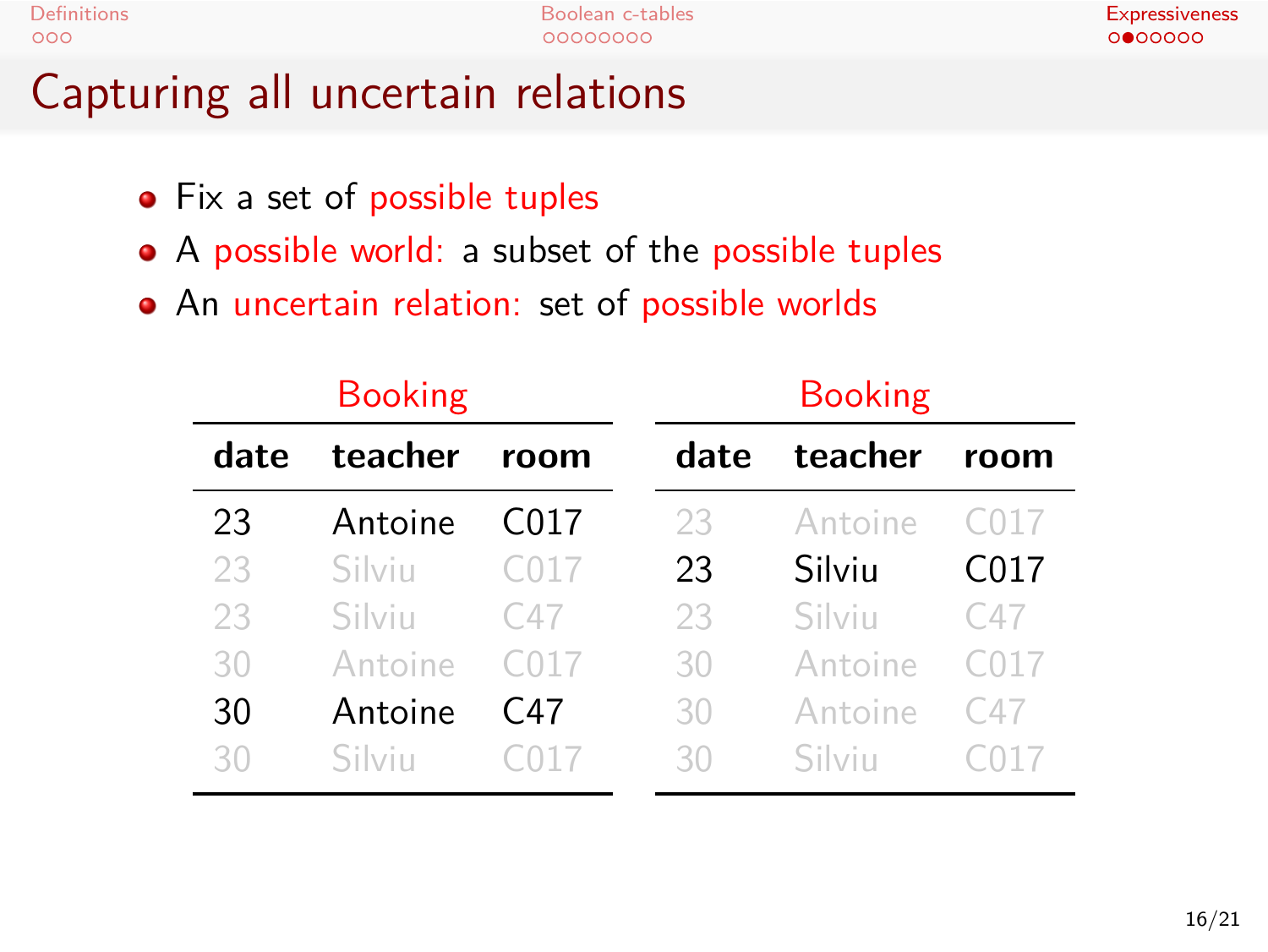# Capturing all uncertain relations

- Fix a set of possible tuples
- A possible world: a subset of the possible tuples
- An uncertain relation: set of possible worlds

| <b>Booking</b> |         |                  |      | <b>Booking</b> |      |  |  |
|----------------|---------|------------------|------|----------------|------|--|--|
| date           | teacher | room             | date | teacher        | room |  |  |
| 23             | Antoine | C <sub>017</sub> | 23   | Antoine        | C017 |  |  |
| 23             | Silviu  | C017             | 23   | Silviu         | C017 |  |  |
| 23             | Silviu  | C47              | 23   | Silviu         | C47  |  |  |
| 30             | Antoine | C017             | 30   | Antoine        | C017 |  |  |
| 30             | Antoine | C47              | 30   | Antoine        | C47  |  |  |
| 30             | Silvin  |                  | 30   | Silvin         |      |  |  |

*→* Can we capture all uncertain relations?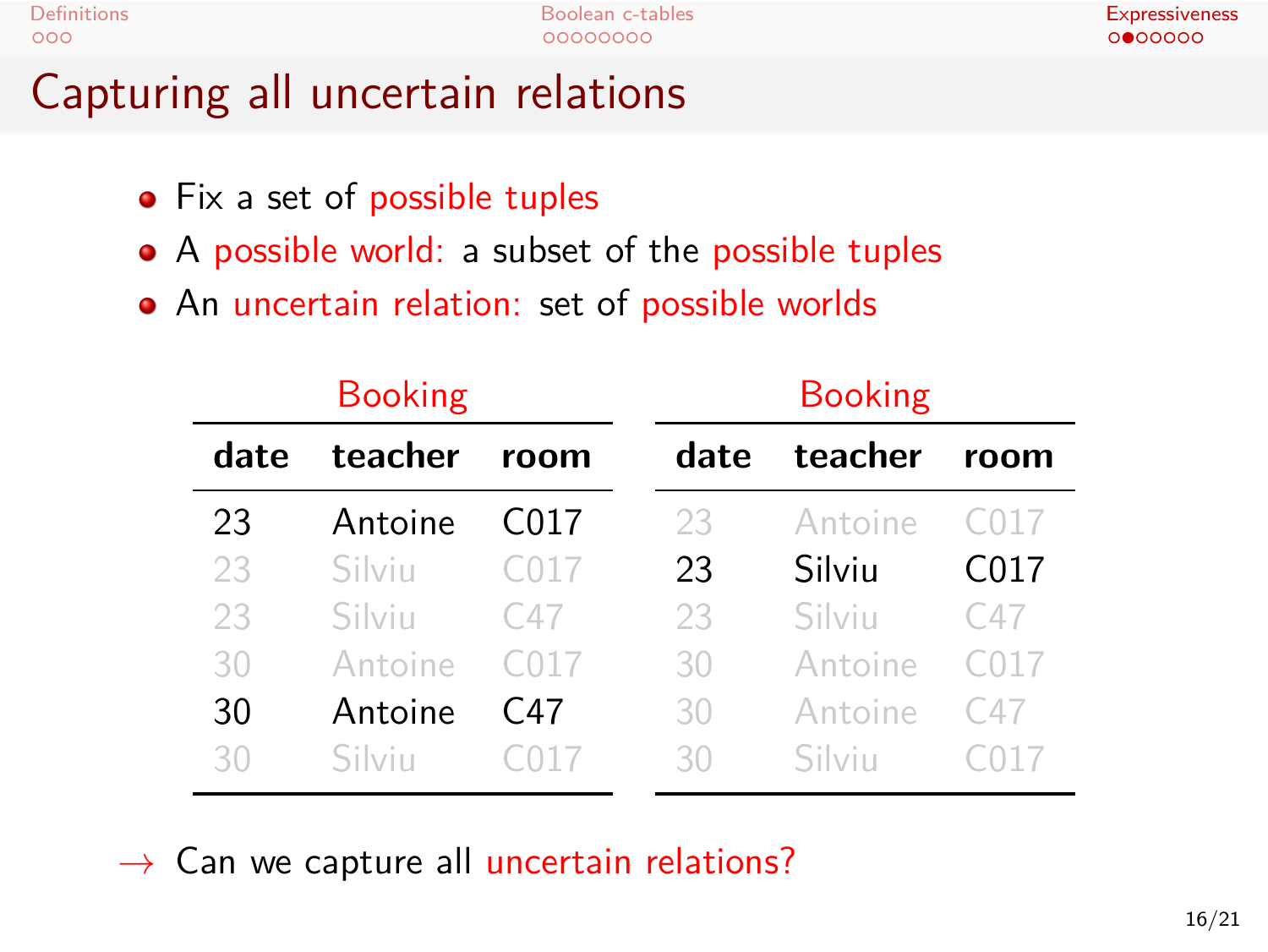# Capturing uncertain relations

- Make multiple copies of possible worlds so there are  $2^{\bm{k}}$  possible worlds
- Write each possible world in binary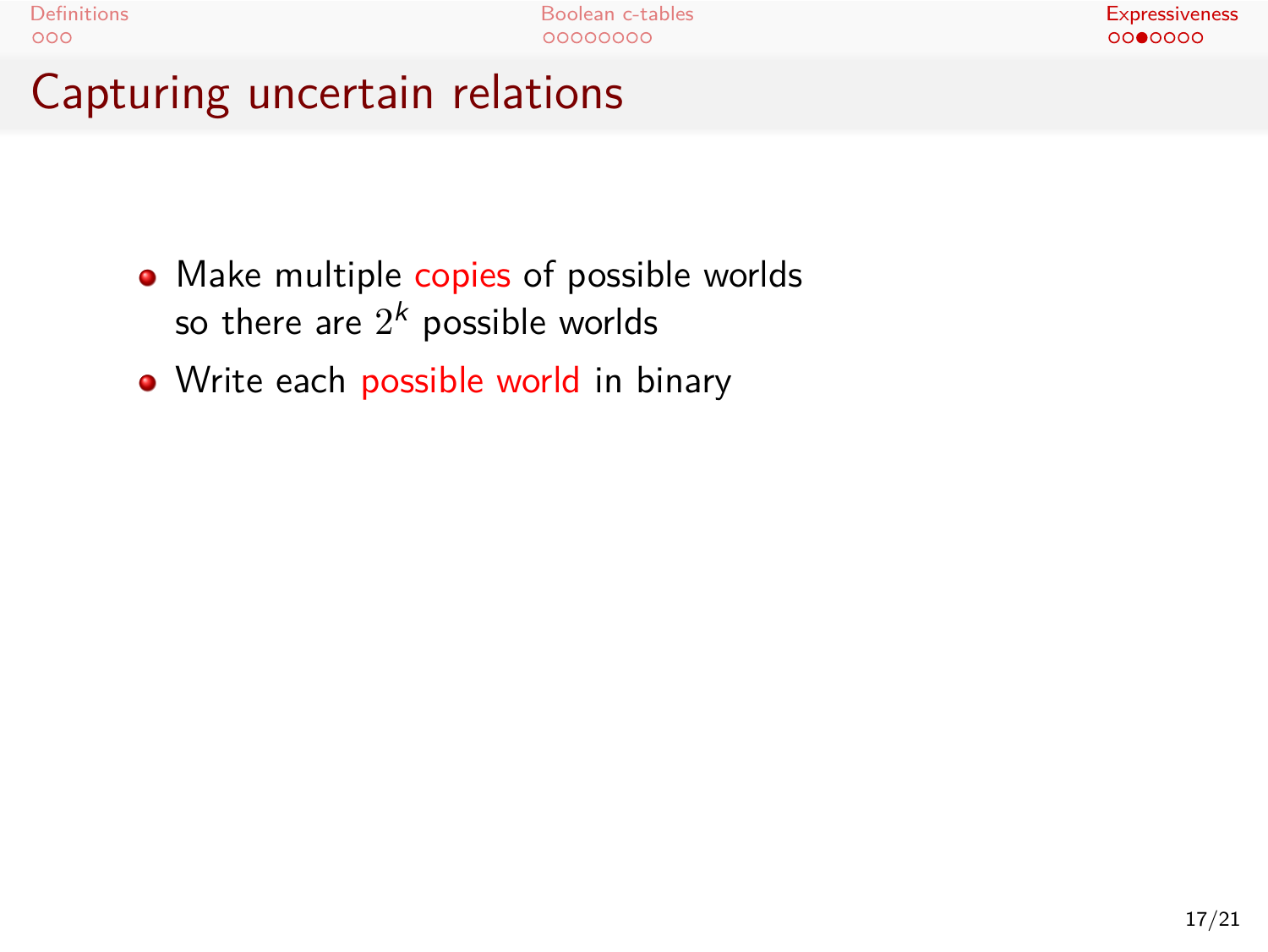# Capturing uncertain relations

- Make multiple copies of possible worlds so there are  $2^{\bm{k}}$  possible worlds
- Write each possible world in binary

|           | 00 |              | 01 |              | 10         |
|-----------|----|--------------|----|--------------|------------|
| v         | w  | v            | w  | v            | w          |
| a         | d  | a            | d  | a            | d          |
| h         | e  | b.           | e  | h.           | $\epsilon$ |
| $\subset$ | f  | $\mathsf{C}$ | f  | $\mathsf{C}$ | f          |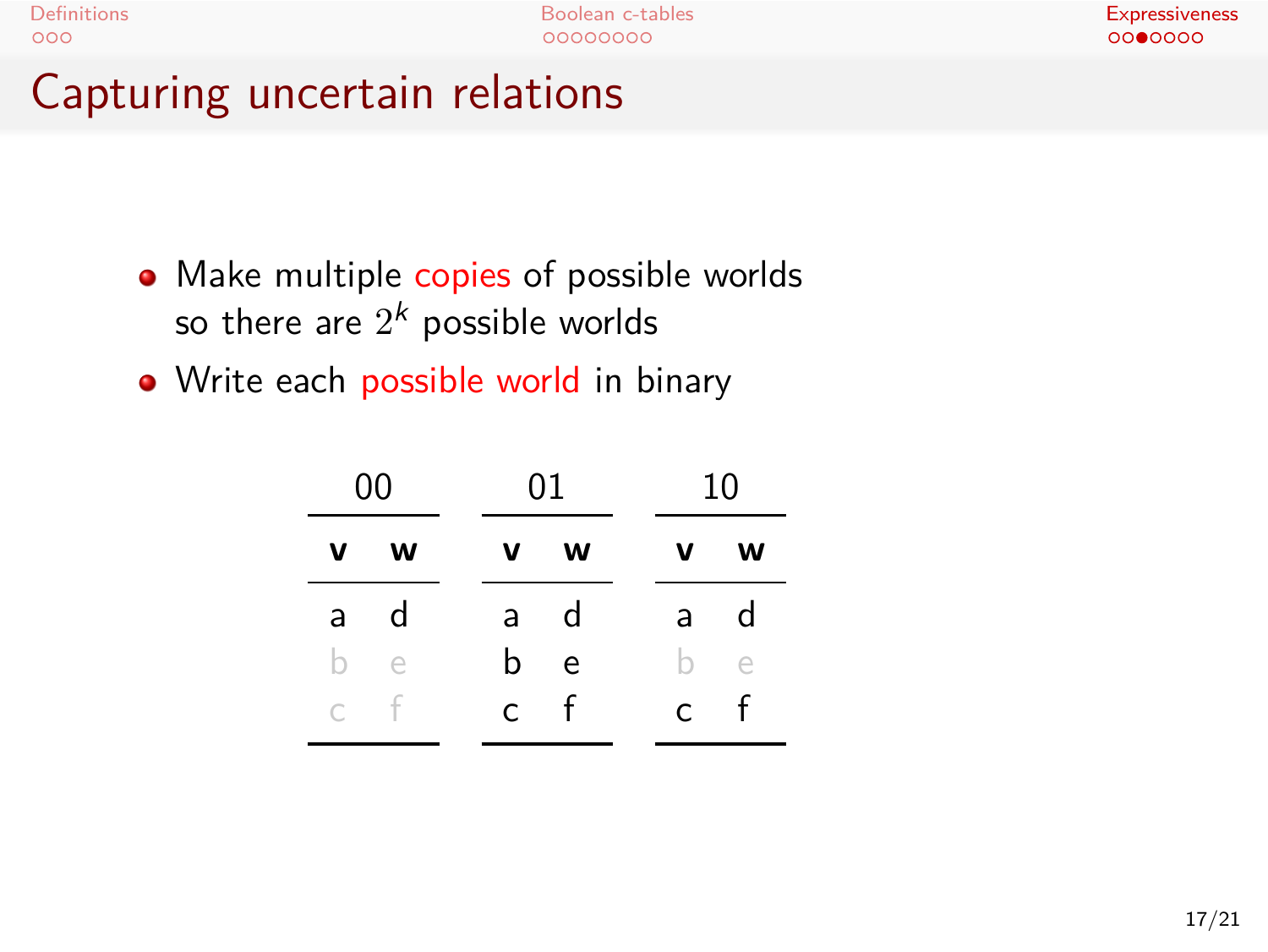# Capturing uncertain relations

- Make multiple copies of possible worlds so there are  $2^{\bm{k}}$  possible worlds
- Write each possible world in binary

|     | 00  |              | 01  | 10 I         |              | 11           |     |
|-----|-----|--------------|-----|--------------|--------------|--------------|-----|
|     | v w | $\mathbf{v}$ | W   | $\mathbf{V}$ | W            | v.           | W   |
| a - | d   | a -          | d   | a            | d            | a            | d   |
|     | b e |              | b e |              | b e          |              | b e |
| c f |     | $\mathsf{C}$ | f   | $\mathsf{C}$ | $\mathbf{f}$ | $\mathsf{C}$ | f   |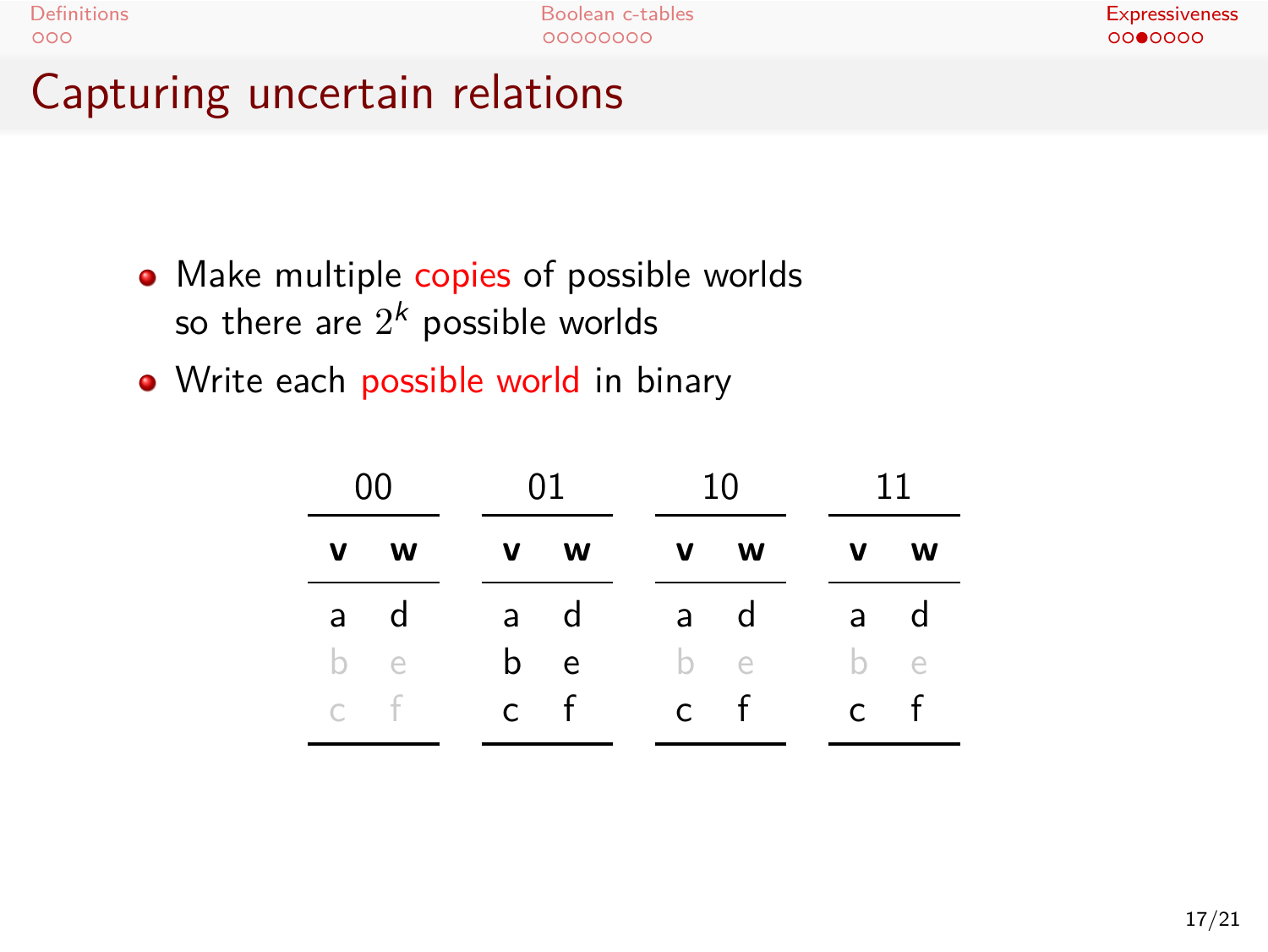Numbering tuples

For each tuple, write the possible worlds where it appears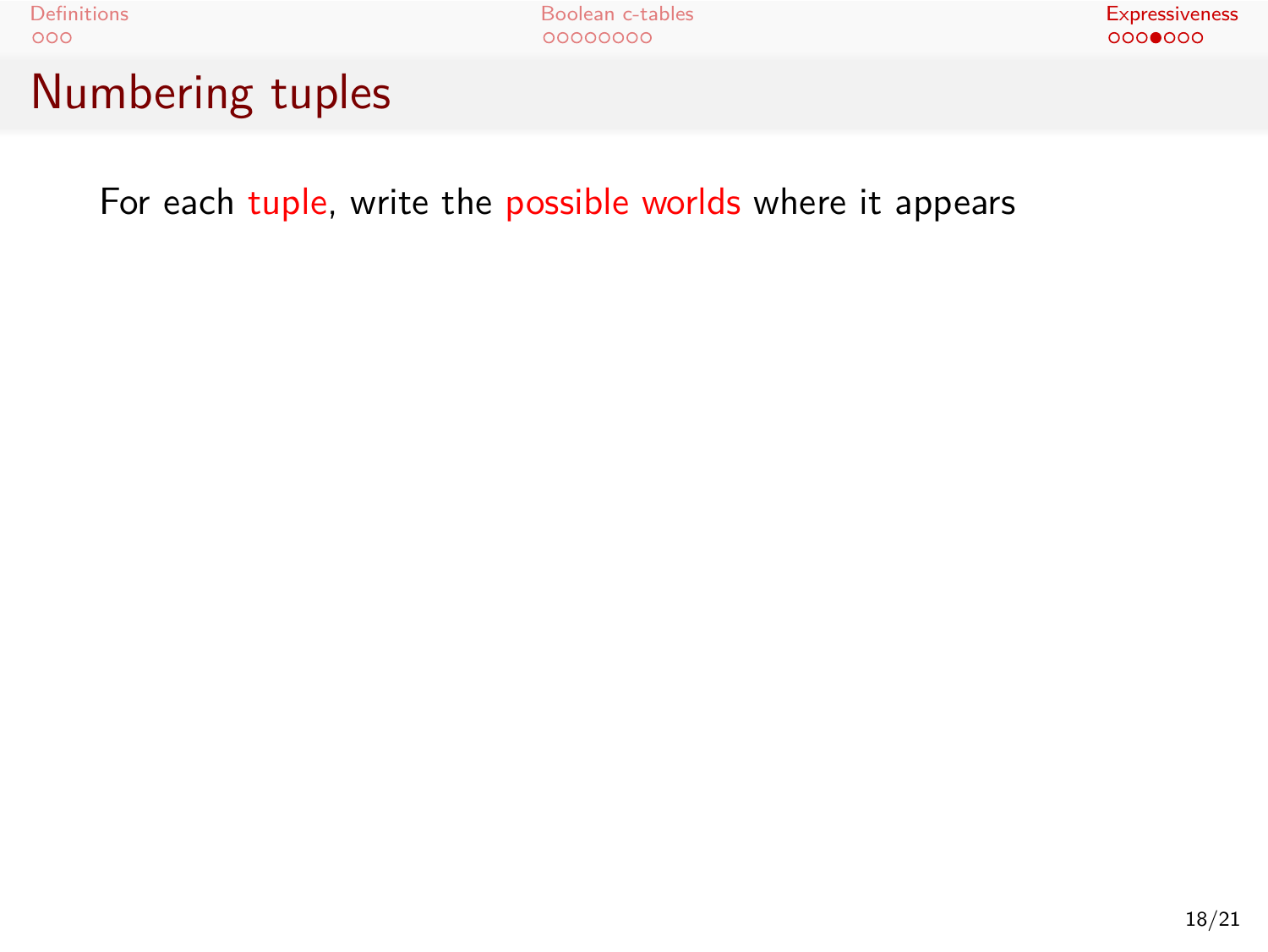# Numbering tuples

For each tuple, write the possible worlds where it appears

| 00  | -01 |     | 10 |     | 11           |              |
|-----|-----|-----|----|-----|--------------|--------------|
| v w |     | v w |    | v w |              | v w          |
| a d | a d |     |    | a d |              | a d          |
| b e | b e |     |    | b e |              | b e          |
| c f | c f |     |    | c f | $\mathsf{C}$ | $\mathbf{f}$ |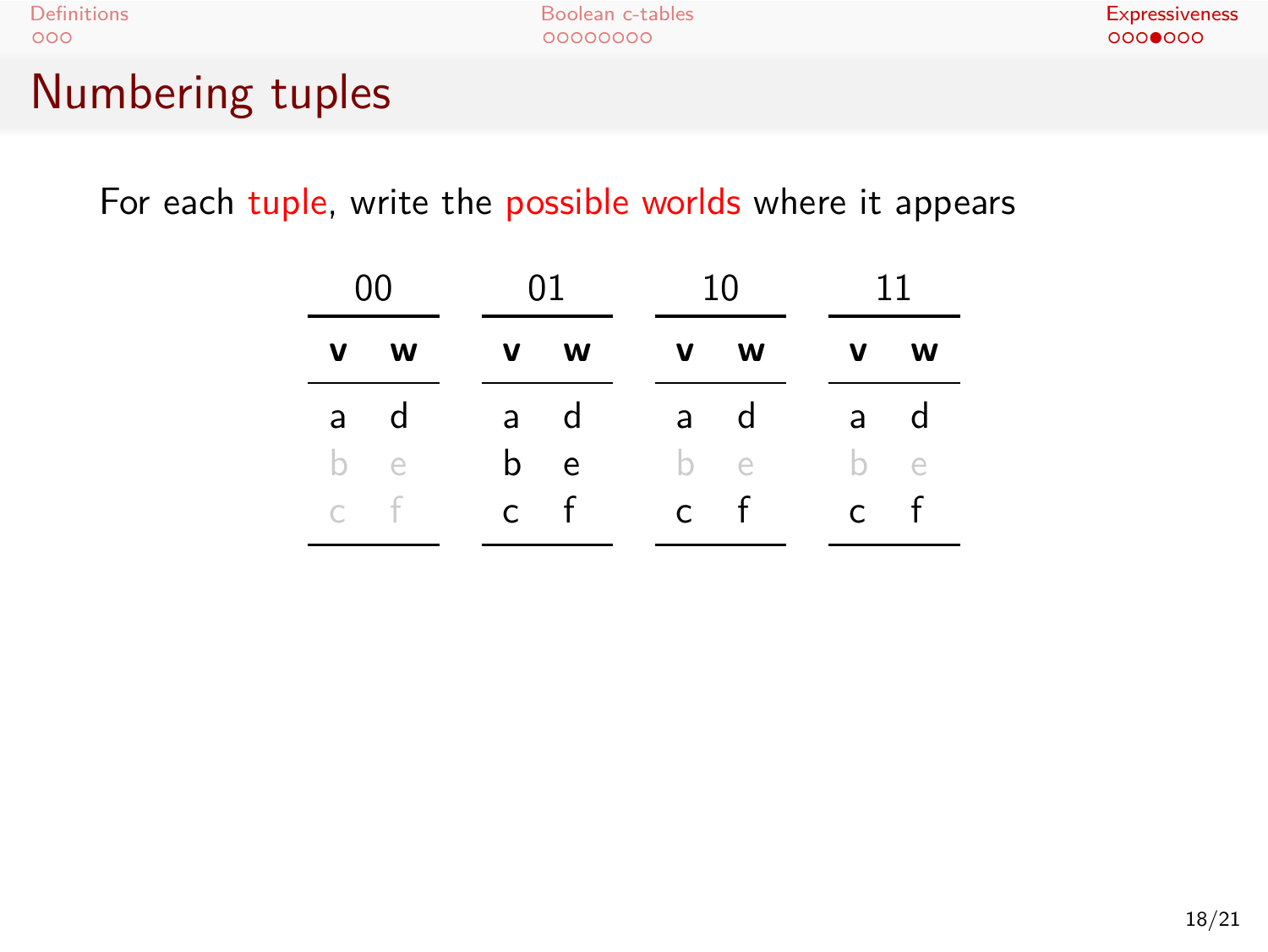# Numbering tuples

For each tuple, write the possible worlds where it appears

|   | 00        |   |              | 01 |              | 10        |              | 11        |
|---|-----------|---|--------------|----|--------------|-----------|--------------|-----------|
| v | w         |   | v            | W  | v            | W         | v            | W         |
| a | d         |   | a            | d  | a            | d         | a            | d         |
| b | $\ominus$ |   | b            | e  | b            | $\ominus$ | b            | $\ominus$ |
| C | f         |   | $\mathsf{C}$ | f  | $\mathsf{C}$ | f         | $\mathsf{C}$ | f         |
|   |           |   |              |    |              |           |              |           |
|   |           | v | W            |    |              |           |              |           |
|   |           | a | d            | 00 | 01           | 10        | 11           |           |
|   |           | b | e            |    | 01           |           |              |           |
|   |           | C | f            |    | 01           | 10        | 11           |           |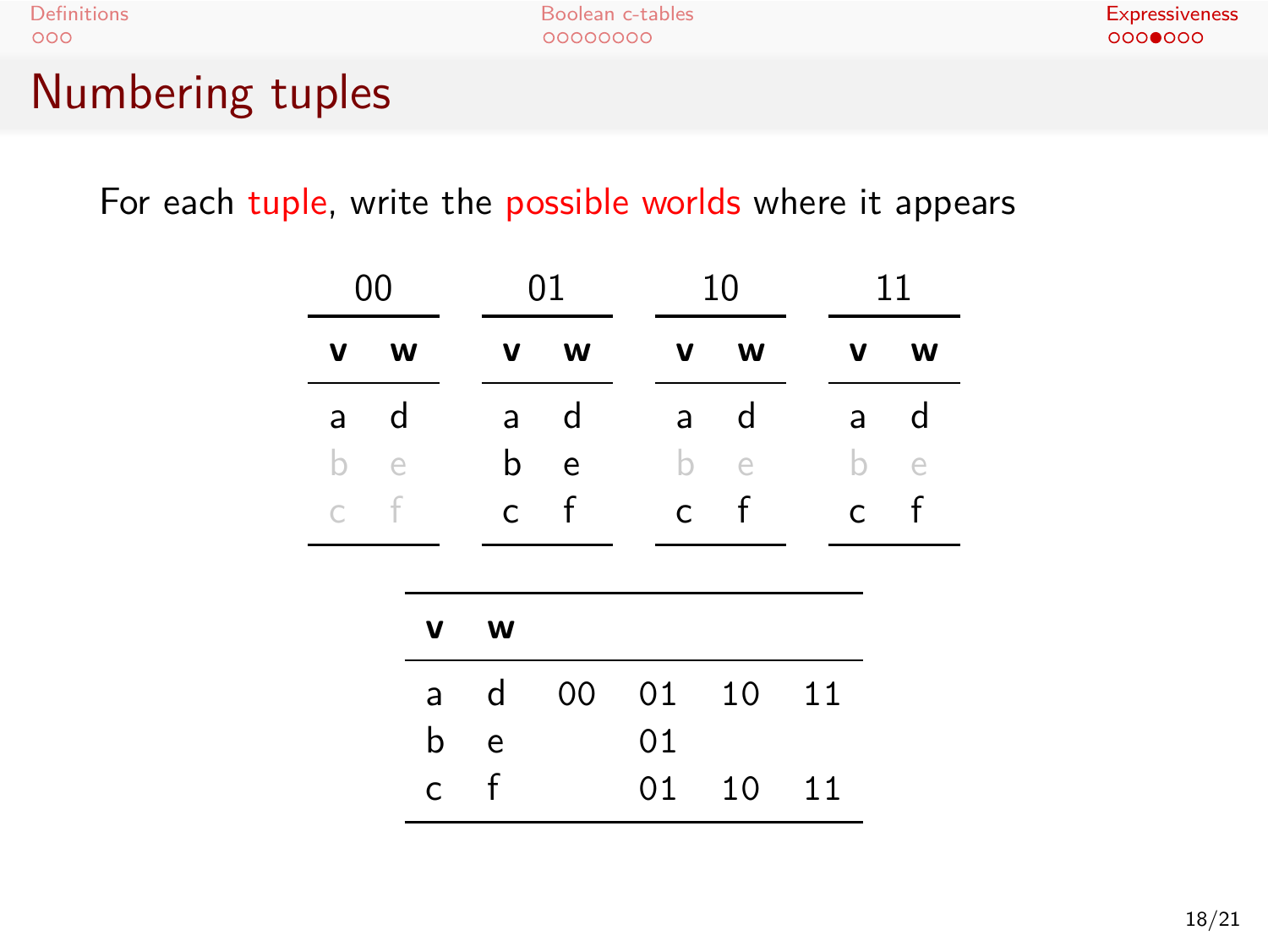Making a condition

- **•** Create one non-Boolean variable *→* chooses the world
- Obtain a non-Boolean c-table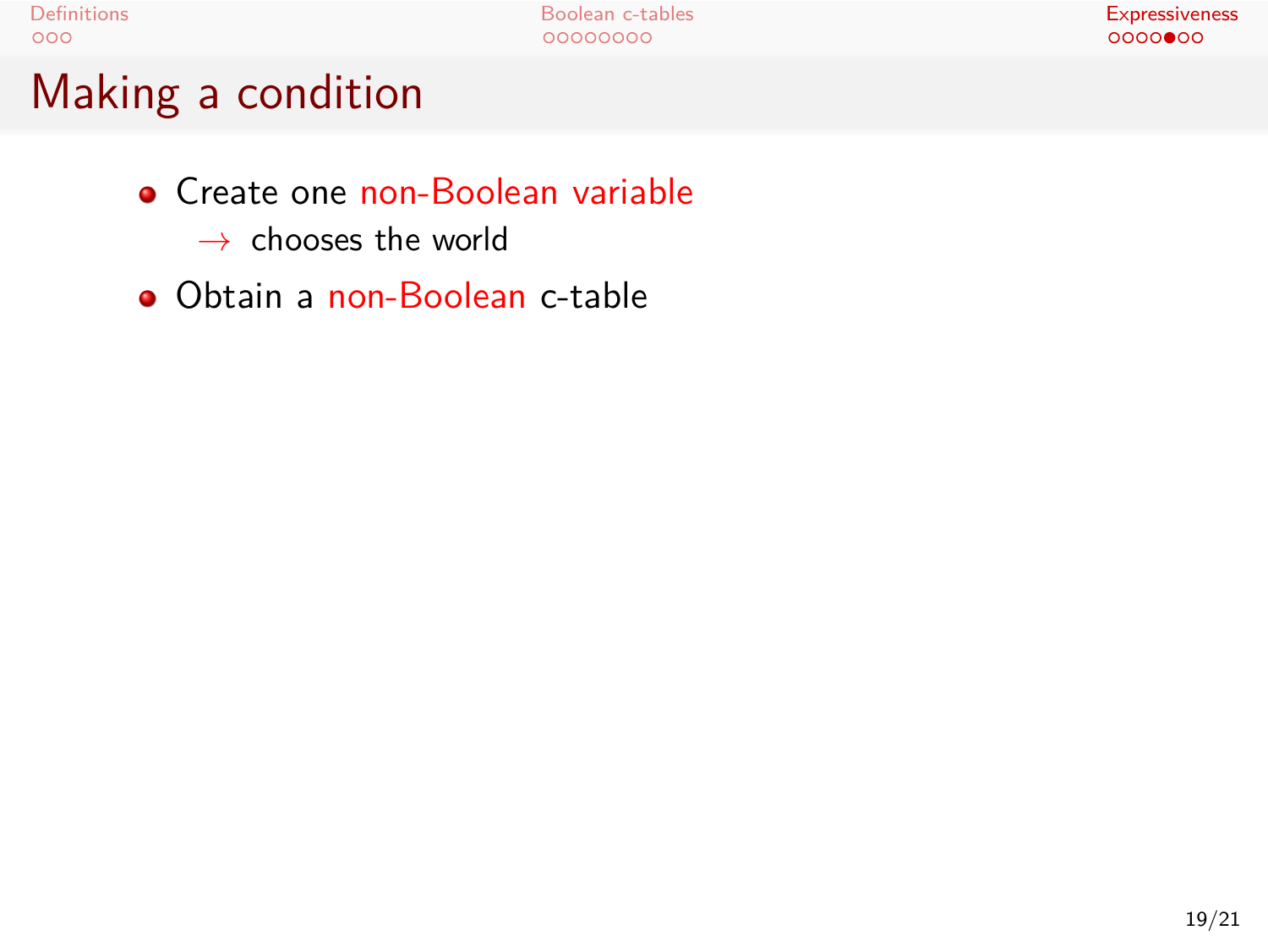Making a condition

- **•** Create one non-Boolean variable *→* chooses the world
- Obtain a non-Boolean c-table

| v  | w            |    |             |       |
|----|--------------|----|-------------|-------|
| a  | $\mathsf{d}$ |    | 00 01 10 11 |       |
| b  | e            | 01 |             |       |
| C. |              | 01 | - 10        | $-11$ |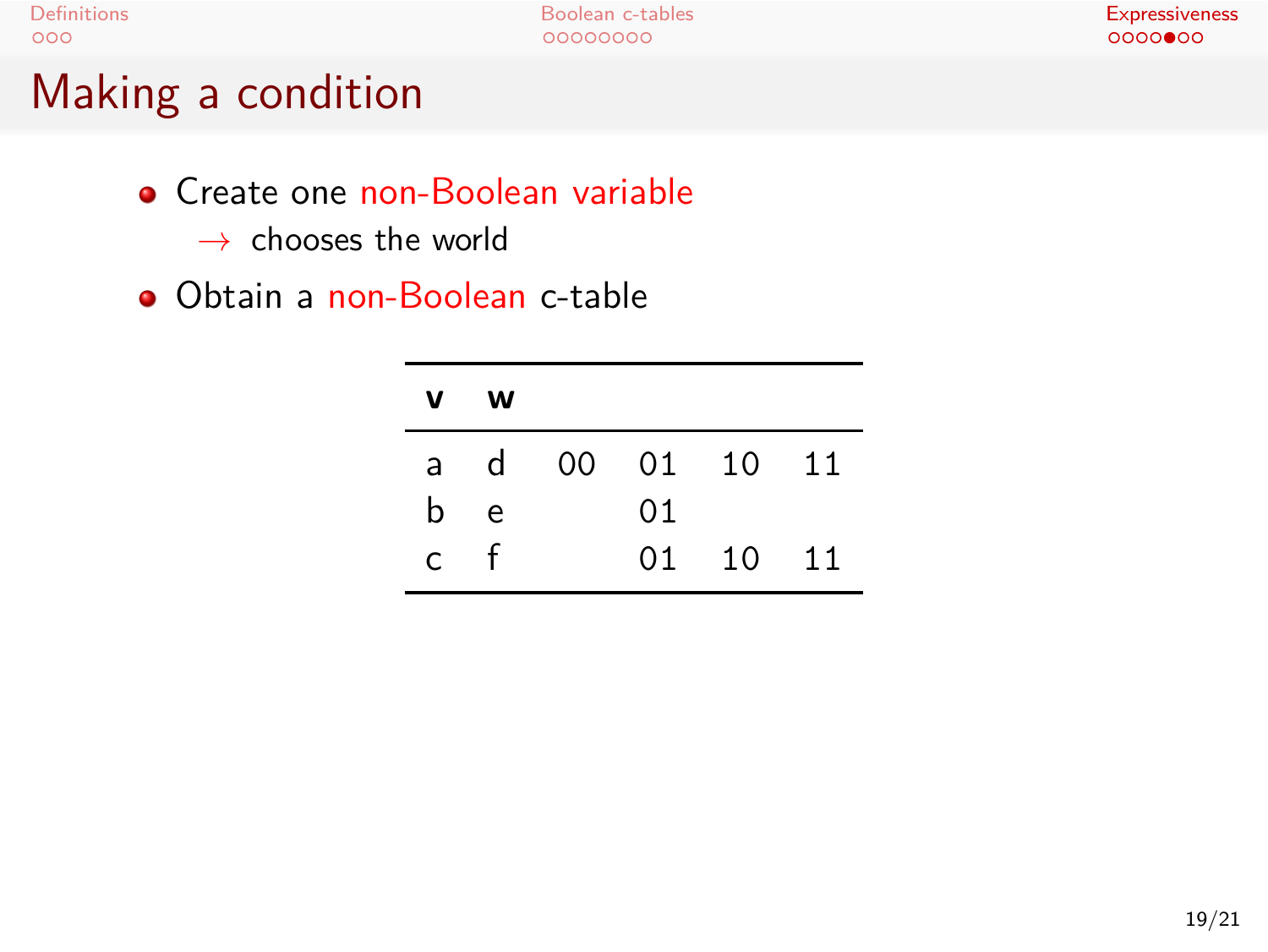Making a condition

- **•** Create one non-Boolean variable *→* chooses the world
- Obtain a non-Boolean c-table

| v  | w            |          |          |       |
|----|--------------|----------|----------|-------|
| a  | $\mathsf{d}$ | 00 01 10 |          | $-11$ |
| b. | e            | 01       |          |       |
| C. |              |          | 01 10 11 |       |

| <b>V</b> | w |                                                  |
|----------|---|--------------------------------------------------|
|          |   | a d $x = 00 \lor x = 01 \lor x = 10 \lor x = 11$ |
| b e      |   | $x=01$                                           |
| c f      |   | $x = 01 \vee x = 10 \vee x = 11$                 |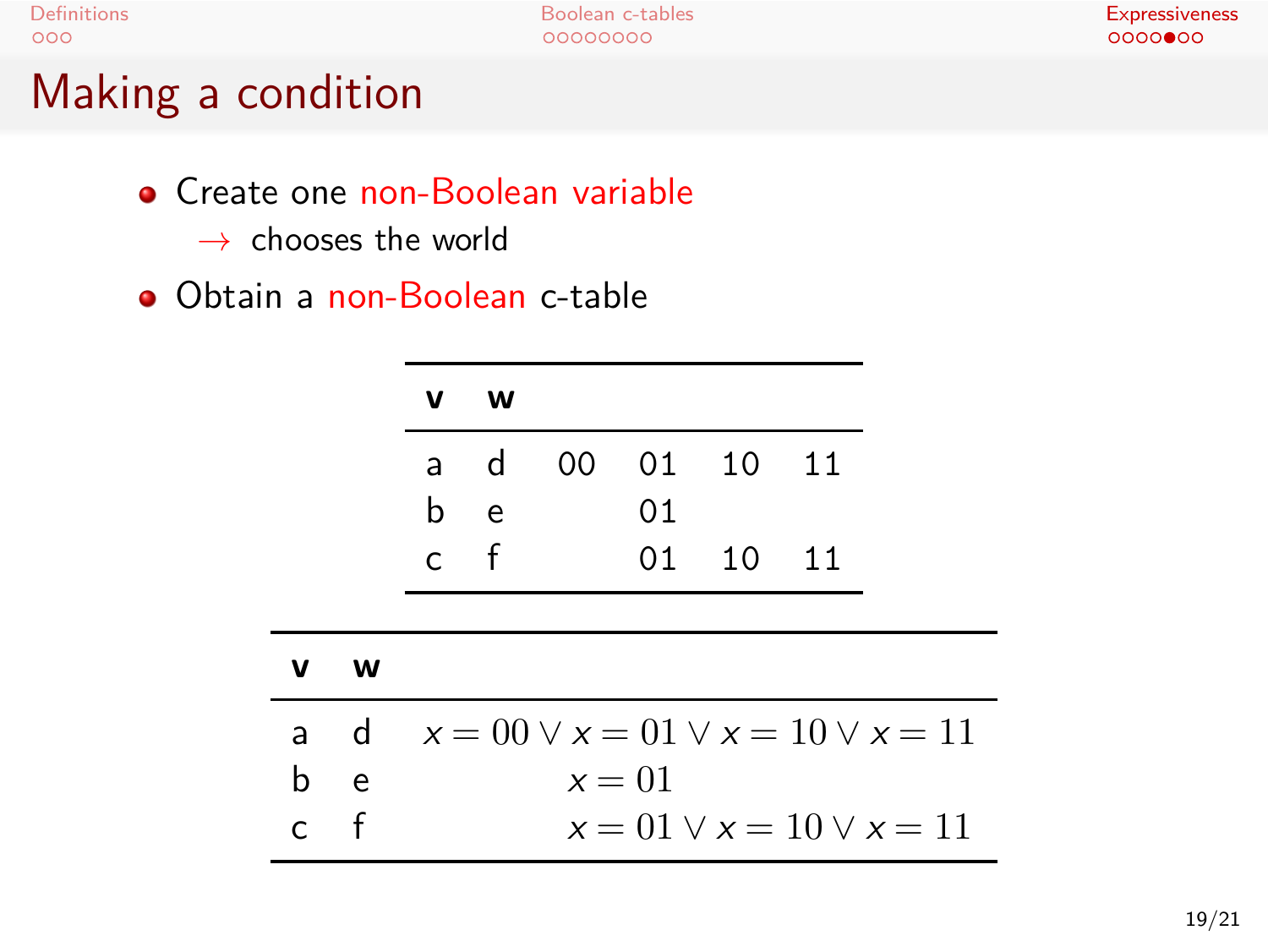Definitions Boolean c-tables Expressiveness Making a Boolean c-table

Use the previous trick to rewrite to a Boolean c-table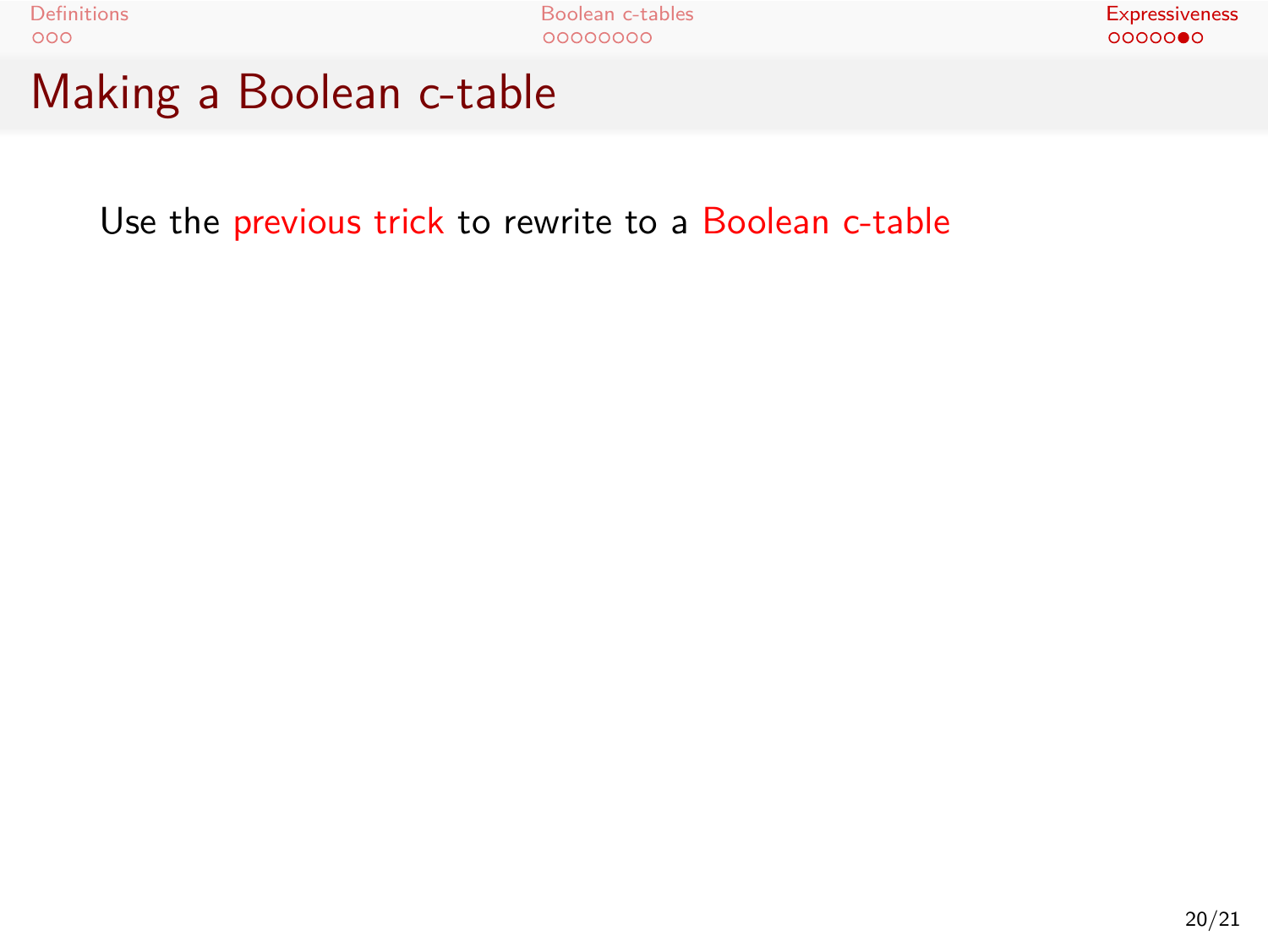Making a Boolean c-table

Use the previous trick to rewrite to a Boolean c-table

| v   | w   |                                                  |
|-----|-----|--------------------------------------------------|
|     |     | a d $x = 00 \lor x = 01 \lor x = 10 \lor x = 11$ |
|     | b e | $x=01$                                           |
| c t |     | $x = 01 \vee x = 10 \vee x = 11$                 |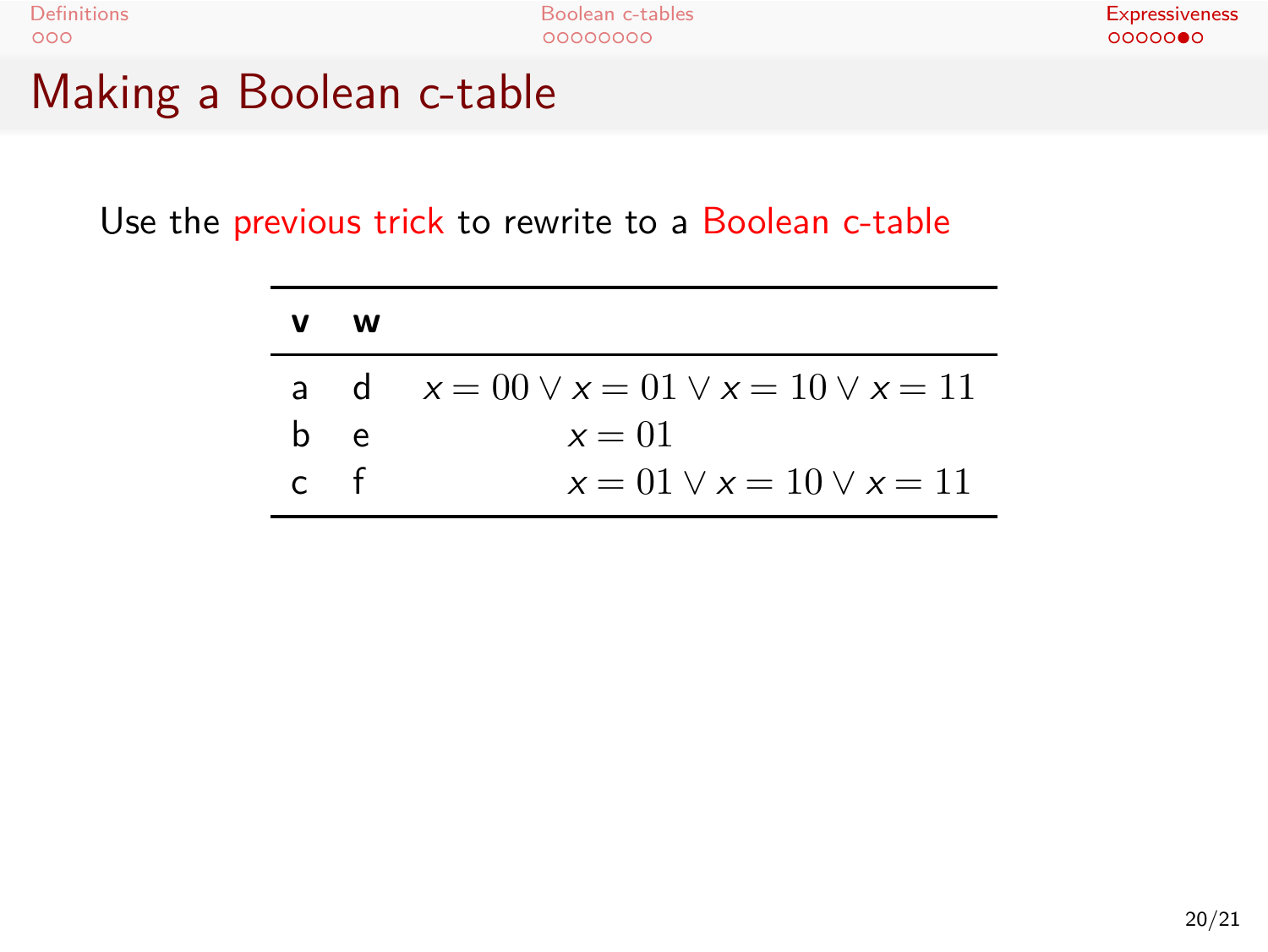Making a Boolean c-table

Use the previous trick to rewrite to a Boolean c-table

|              | v            | w                                                                                                |
|--------------|--------------|--------------------------------------------------------------------------------------------------|
|              | a d          | $x = 00 \vee x = 01 \vee x = 10 \vee x = 11$                                                     |
|              | b            | $x=01$<br>e                                                                                      |
|              | $\mathsf{C}$ | $-$ f<br>$x = 01 \vee x = 10 \vee x = 11$                                                        |
|              |              |                                                                                                  |
| v            | W            |                                                                                                  |
|              | a d          | $\neg x_1 \wedge \neg x_2 \vee \neg x_1 \wedge x_2 \vee x_1 \wedge \neg x_2 \vee x_1 \wedge x_2$ |
| b            | e.           | $\neg x_1 \wedge x_2$                                                                            |
| $\mathsf{C}$ | f            | $\neg x_1 \wedge x_2 \vee x_1 \wedge \neg x_2 \vee x_1 \wedge x_2$                               |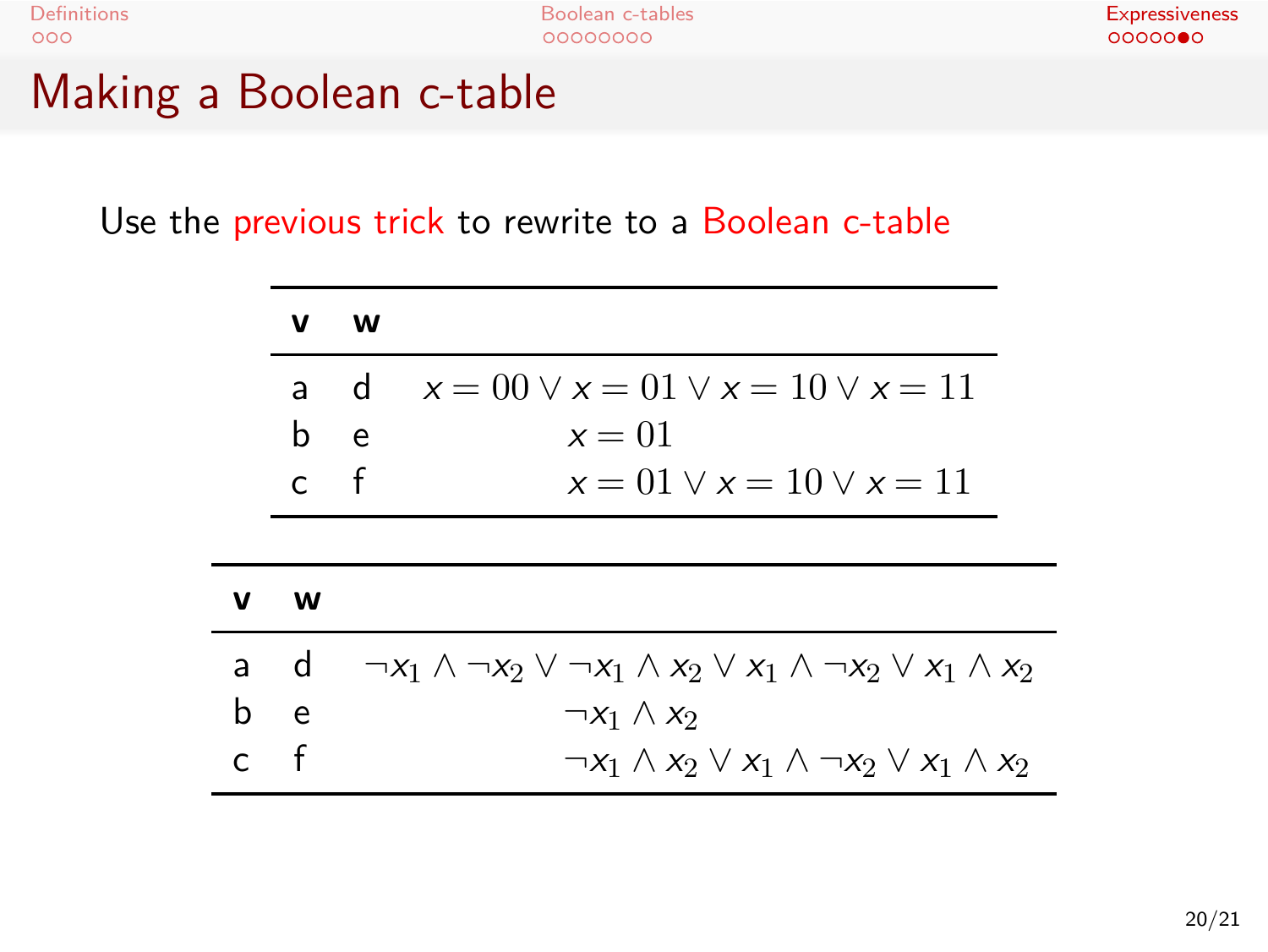#### Conclusion

We have studied:

- First:
	- Codd tables with NULLs
	- v-tables with named NULLs
	- c-tables with named NULLs and conditions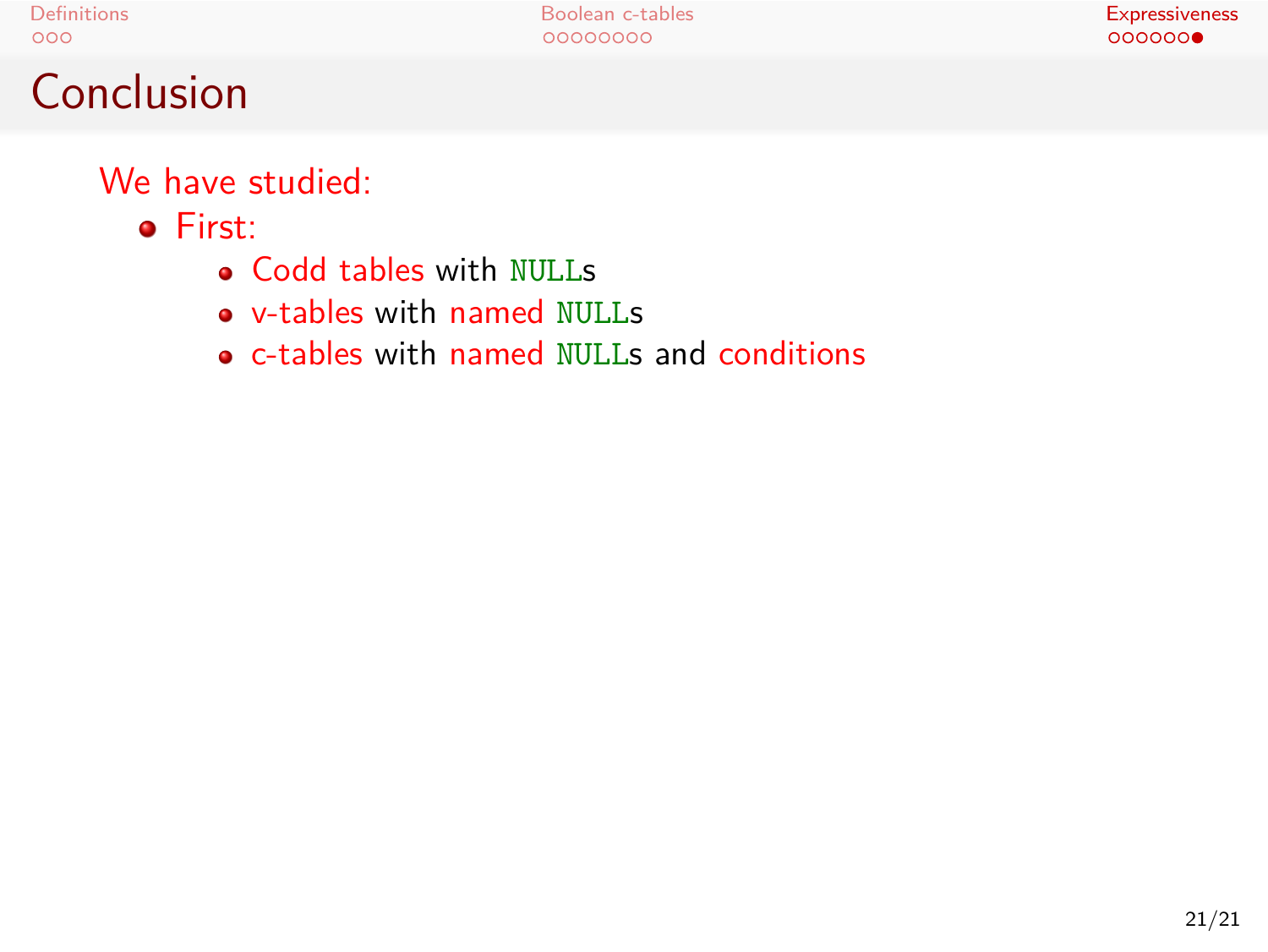#### **Conclusion**

We have studied:

- First:
	- Codd tables with NULLs
	- v-tables with named NULLs
	- c-tables with named NULLs and conditions
- Then:
	- c-tables with NULLs only in conditions
	- Boolean c-tables: Boolean variables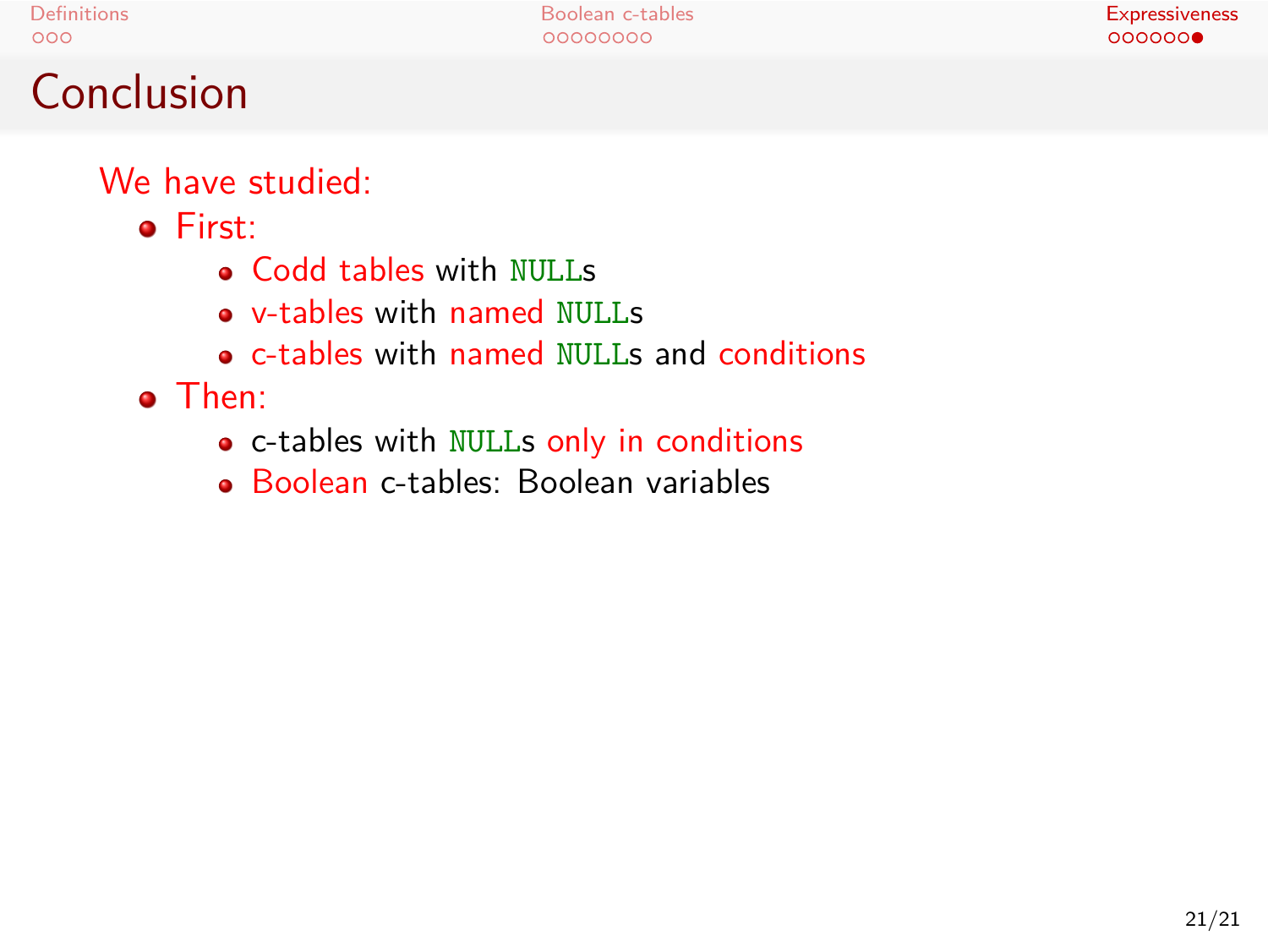#### **Conclusion**

We have studied:

- **•** First:
	- Codd tables with NULLs
	- v-tables with named NULLs
	- c-tables with named NULLs and conditions
- Then:
	- c-tables with NULLs only in conditions
	- Boolean c-tables: Boolean variables

#### We have shown:

- *→* Any c-table with NULLs only in conditions rewrites to a Boolean c-table
- *→* Boolean c-tables capture all finite uncertain tables
- *→* Boolean c-tables are a strong representation system
- *→* c-tables are a strong representation system